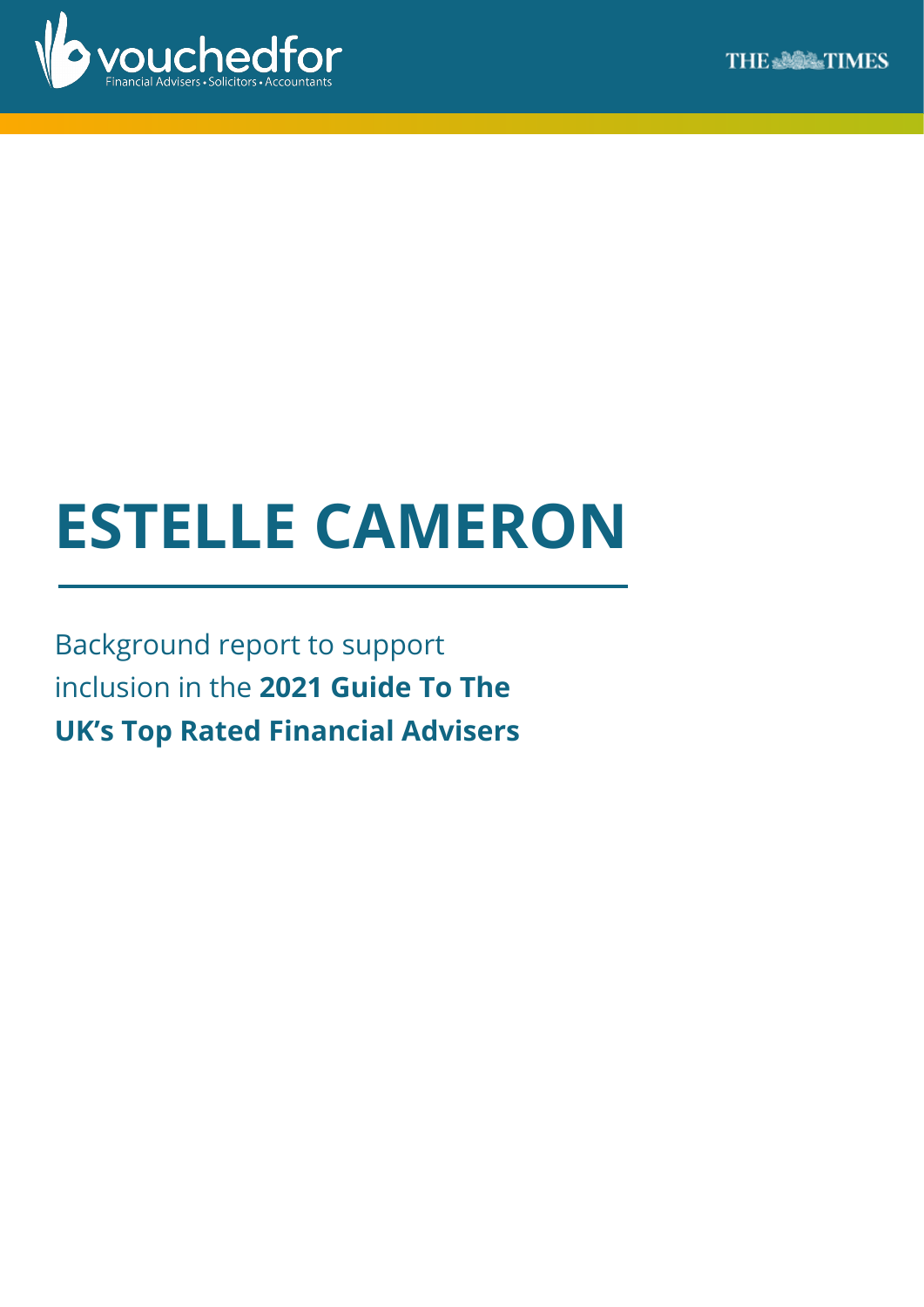



## Estelle Cameron

Premier Plus Ltd



## **E** Top Rated 2021 **4.9 / 5 ★ ★ ★ ★** 102 reviews

## VouchedFor checks:

 $\bigcirc$  FCA status: Certified by Firm  $\bigcirc$  Recent Client Reviews  $\bigcirc$  Whole of Market Mortgage

 $\bigcirc$  Qualifications Uploaded  $\bigcirc$  Transparent Fees



Services offered

**S** Mortgages

## Qualifications listed

Adviser

**Standard Qualifications: 1 Qualification** IFS Level 3 Certificate in Mortgage Advice and Practice

#### view more at the profile link below

<https://www.vouchedfor.co.uk/mortgage-advisor/st-neots/063784-estelle-cameron>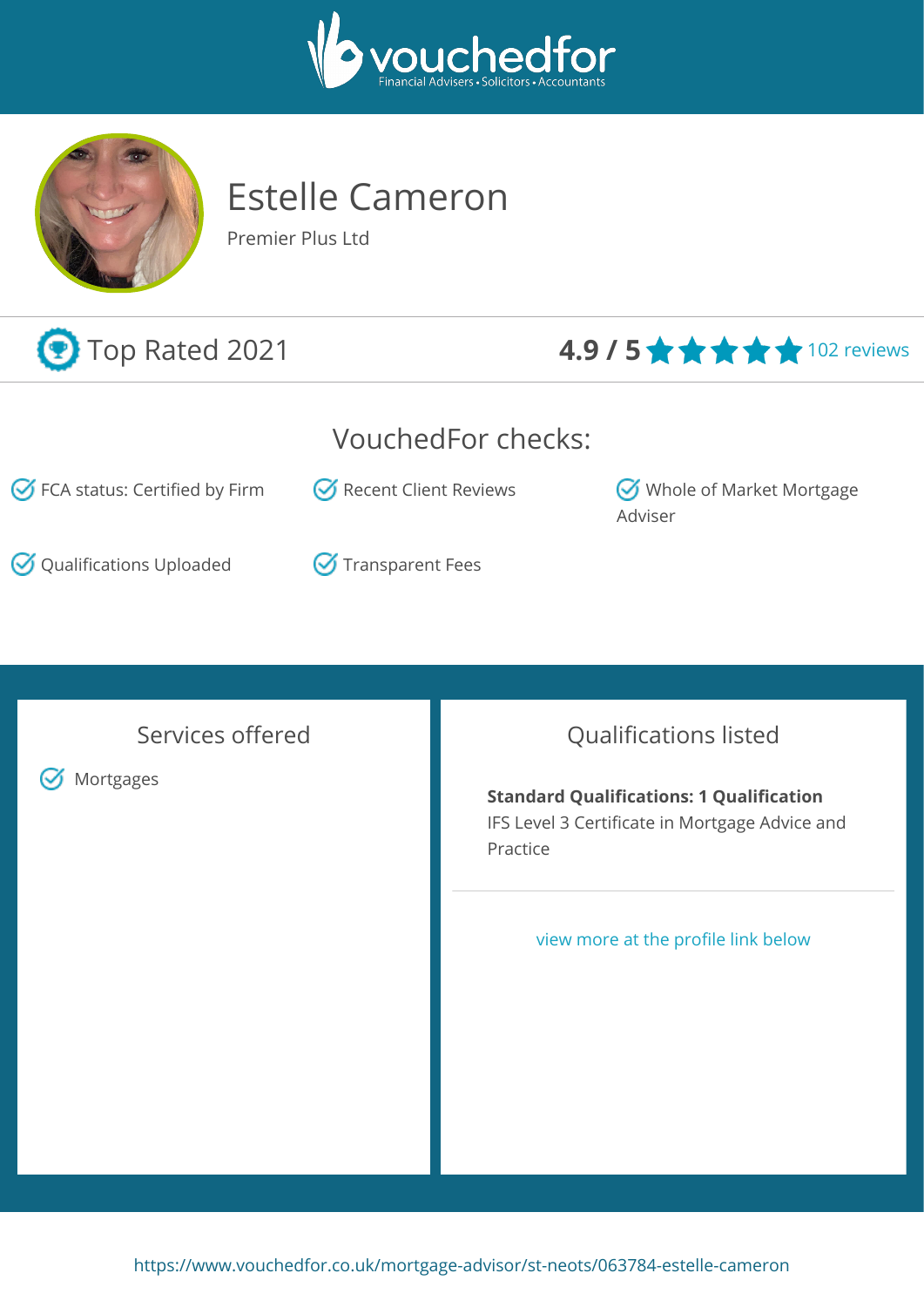

## Client Reviews **Estelle Cameron** Premier Plus Ltd

## \*\*\*\*\*

**4.9 out of 5**

Review from Verified Client Cambridgeshire | August 2021 5 out of 5

Advice: ★ ★ ★ ★ ★ Service: Value:

**What were the circumstances that caused you to look for a financial adviser?** Buying a house

**How did Estelle help you?** Explained every questions that I have asked and very patient

**Have you seen the outcome you were hoping for?** Yes

**What could they have done better?**

This is the best already!  $=$ )

Review from Verified Client Cambridgeshire | August 2021 5 out of 5

Advice: \* \* \* \* \* Service: Value:

**What were the circumstances that caused you to look for a financial adviser?** House purchase

**How did Estelle help you?**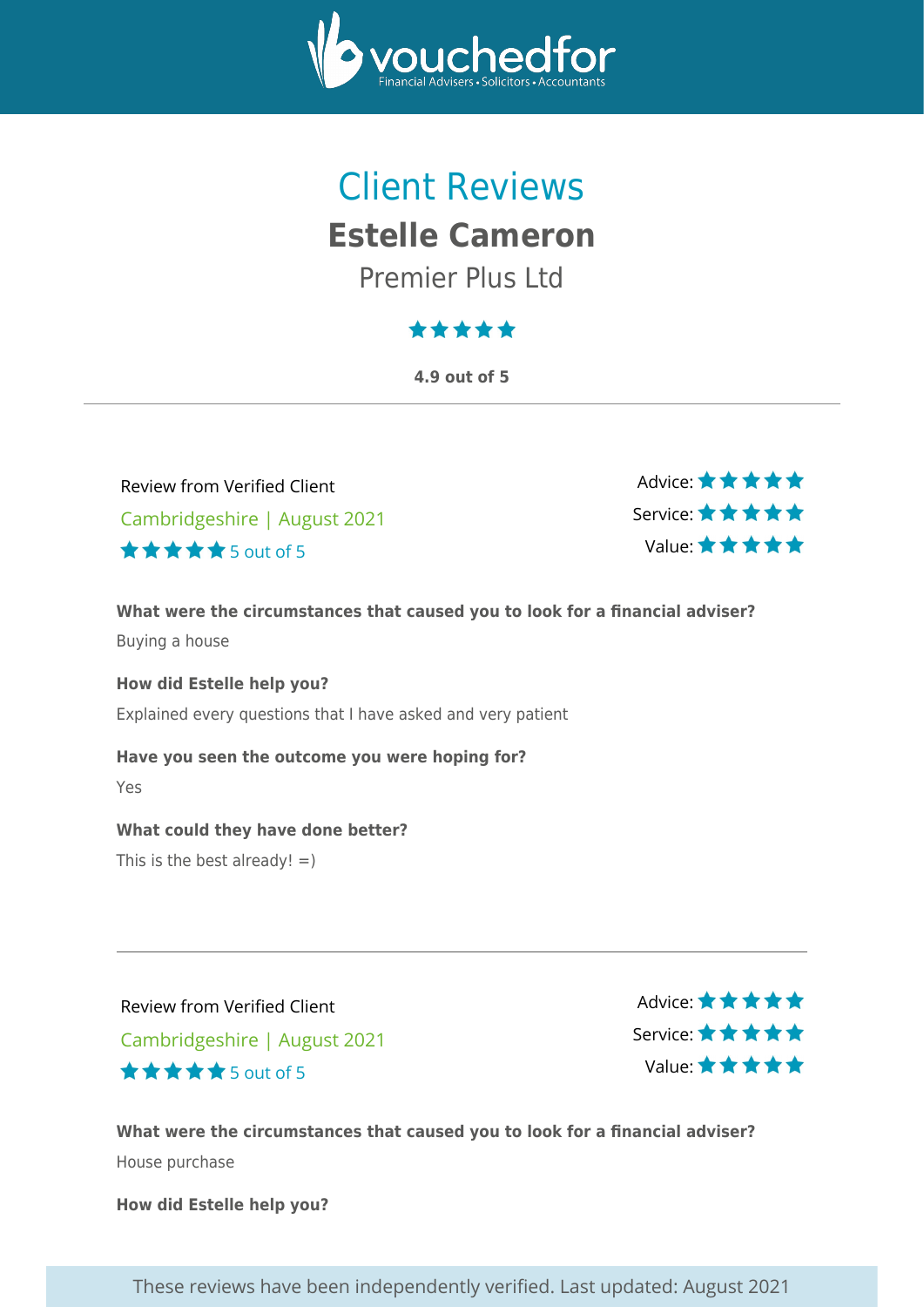

Estelle was very efficient and went over and beyond to help me find a suitable mortgage. My requirements changed and werent straight forward but Estelle was also friendly and professional.

#### **Have you seen the outcome you were hoping for?**

Yes, I have now been able to buy my own house.

| Review from Verified Client |  |
|-----------------------------|--|
| Bedfordshire   August 2021  |  |
| <b>★★★★★</b> 5 out of 5     |  |

Advice: \* \* \* \* \* Service: Value:

**What were the circumstances that caused you to look for a financial adviser?**

Mortgage enquiry

**How did Estelle help you?** excellent service

**Have you seen the outcome you were hoping for?** Yes

#### **What could they have done better?**

Nothing everything went well

Review from Verified Client Bedfordshire | August 2021 5 out of 5

Advice: ★★★★★ Service: Value:

**What were the circumstances that caused you to look for a financial adviser?** New Mortgage

**How did Estelle help you?** Find the right interest only mortgage

**Have you seen the outcome you were hoping for?**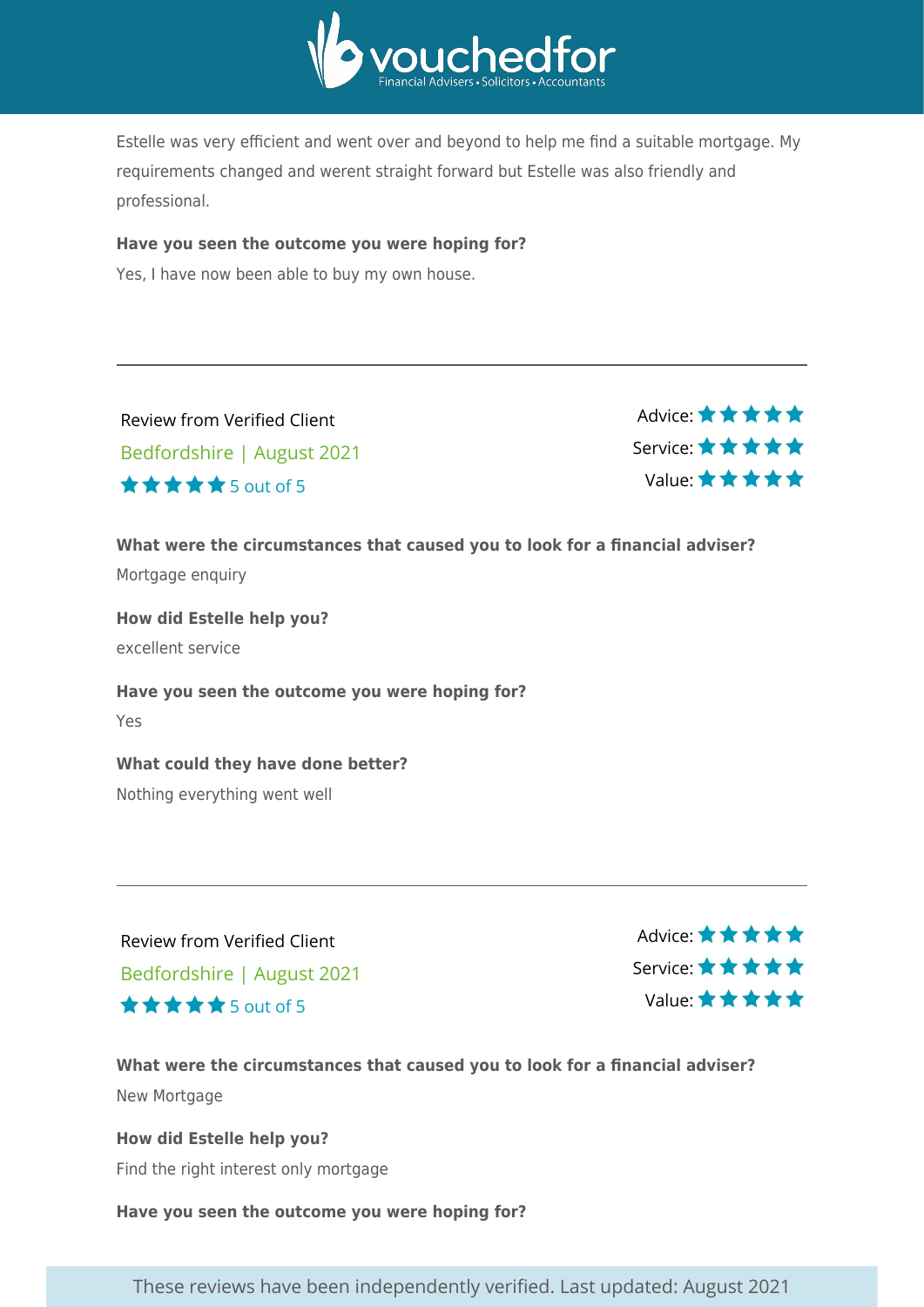

Nearly, house sale still to be completed

**What could they have done better?** Nothing

Review from Verified Client Cambridgeshire | August 2021 5 out of 5

Advice: ★★★★★ Service: Value:

#### **What were the circumstances that caused you to look for a financial adviser?**

Requiring a Mortgage for an onward purchase, but also for guidance on our options with potentially renting a property out and buying another.

#### **How did Estelle help you?**

Estelle understood our needs and provided options which were relevant to us, also helped us overcome some hurdles along the way.

#### **Have you seen the outcome you were hoping for?**

Yes, we now have our mortgage in place ready for completion.

#### **What could they have done better?**

Nothing :)

Review from Verified Client Northamptonshire | August 2021 5 out of 5

Advice: ★ ★ ★ ★ ★ Service: Value:

#### **What were the circumstances that caused you to look for a financial adviser?** Wanted to replan and reschedule mortgage, to find competitive mid-range fixed rate.

#### **How did Estelle help you?**

Advised on the best options, given age and income. Sought and secured competitive rate. Really helped to navigate a complex marketplace.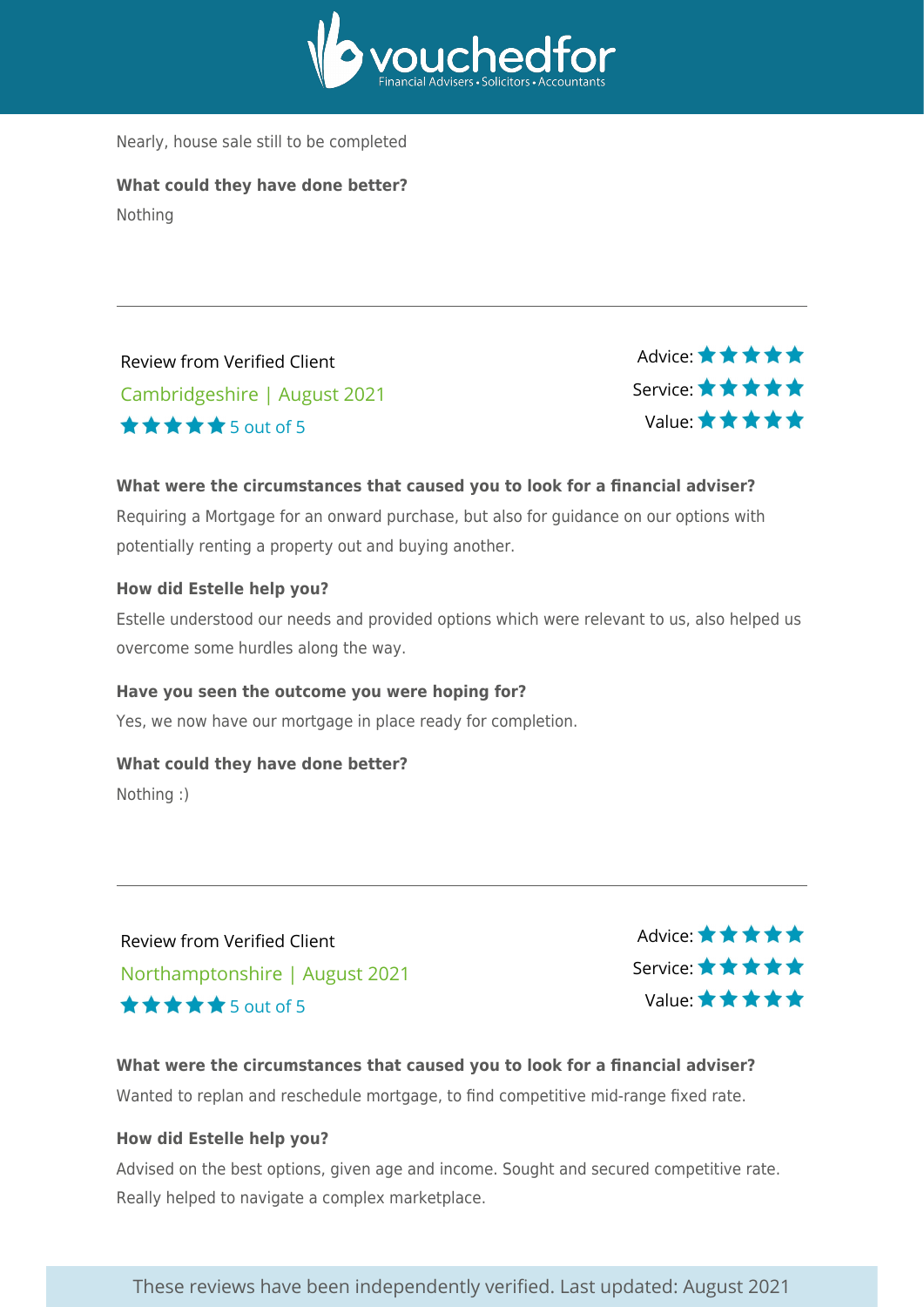

#### **Have you seen the outcome you were hoping for?**

Yes

#### **What could they have done better?**

Not much. Estelle has been proactive and helpful throughout the process.

| <b>Review from Verified Client</b> |
|------------------------------------|
| Cambridgeshire   August 2021       |
| <b>★★★★★</b> 5 out of 5            |

Advice: ★★★★★ Service: Value:

#### **What were the circumstances that caused you to look for a financial adviser?**

Looking to buy a house and needed help with getting a mortgage.

#### **How did Estelle help you?**

She provided a range of possible mortgage options, for which we took out a five year fixed interest mortgage. Before the end of the fixed rate mortgage term she contacted us with further possible mortgage offers which lead to a new and better 5 year fixed rate mortgage deal.

#### **Have you seen the outcome you were hoping for?**

Yes.

#### **What could they have done better?**

Not a lot. I was happy with the service and the outcomes.

Review from Verified Client Cambridgeshire | August 2021 5 out of 5

Advice:  $\star \star \star \star \star$ Service: Value:

**What were the circumstances that caused you to look for a financial adviser?** First time buyer

**How did Estelle help you?** Estelle got our first mortgage for my partner and I.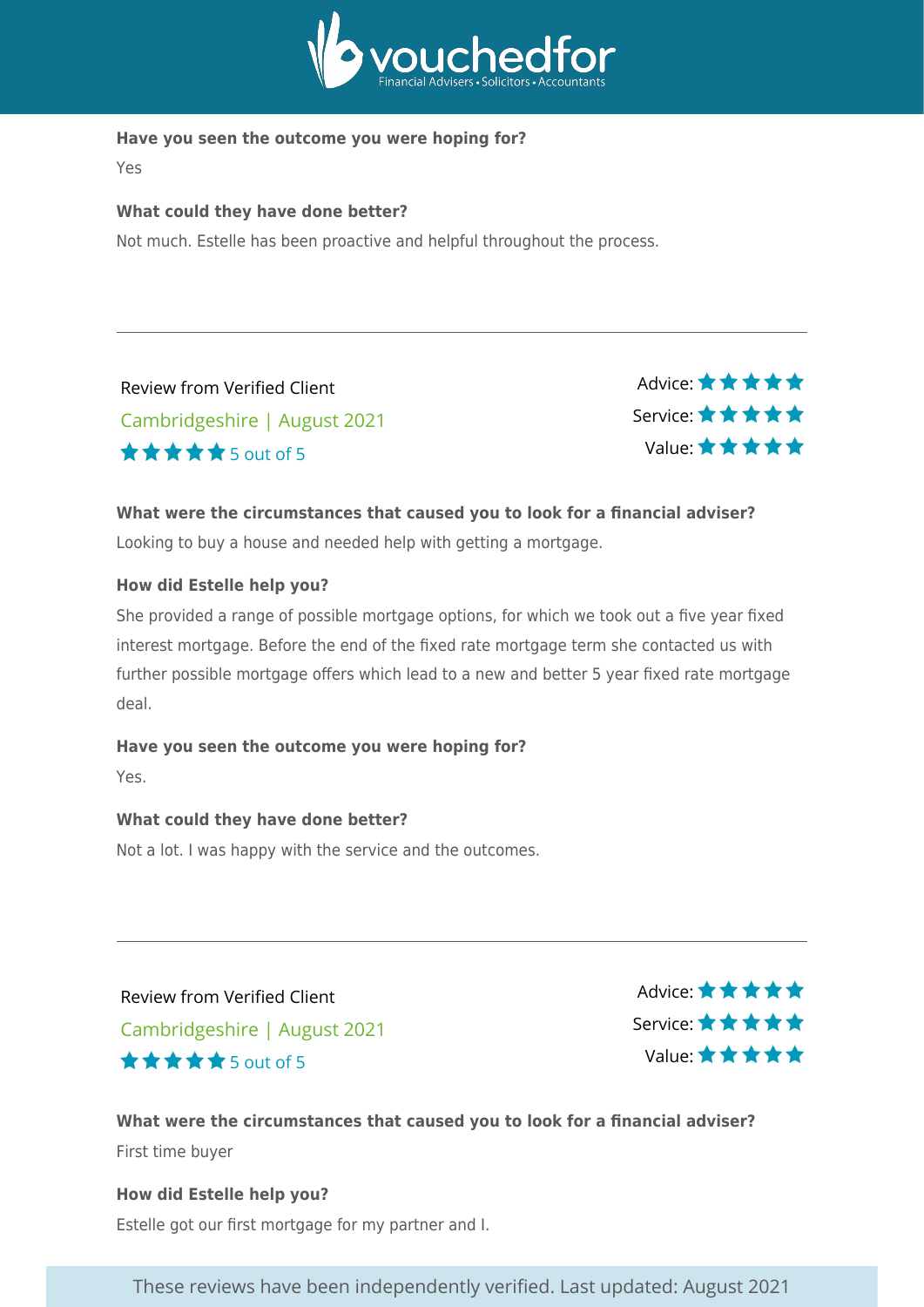

#### **Have you seen the outcome you were hoping for?**

With her help it was an easy process, with no stress and she replied to all our questions quickly. She kept us updated throughout the whole process! Would highly recommend for all! Fantastic service - would use again if ever needed.

Review from Verified Client London | August 2021 5 out of 5

Advice: \* \* \* \* \* Service: Value:

**What were the circumstances that caused you to look for a financial adviser?** Remortgaging house

**How did Estelle help you?** Arranged a range of quotations and then processed repayment mortgage.

**Have you seen the outcome you were hoping for?** Yes

**What could they have done better?** Nothing really.

Review from Verified Client London | August 2021 5 out of 5

Advice:  $\star \star \star \star \star$ Service: Value:

**What were the circumstances that caused you to look for a financial adviser?** I didnt have the time to search the mortgage market personally.

#### **How did Estelle help you?**

Estelle has continually reacted and adapted to changing scenarios with regards to both the market and my personal circumstances.

#### **Have you seen the outcome you were hoping for?**

Yes. Estelle had helped me secure a mortgage on more than one occasion.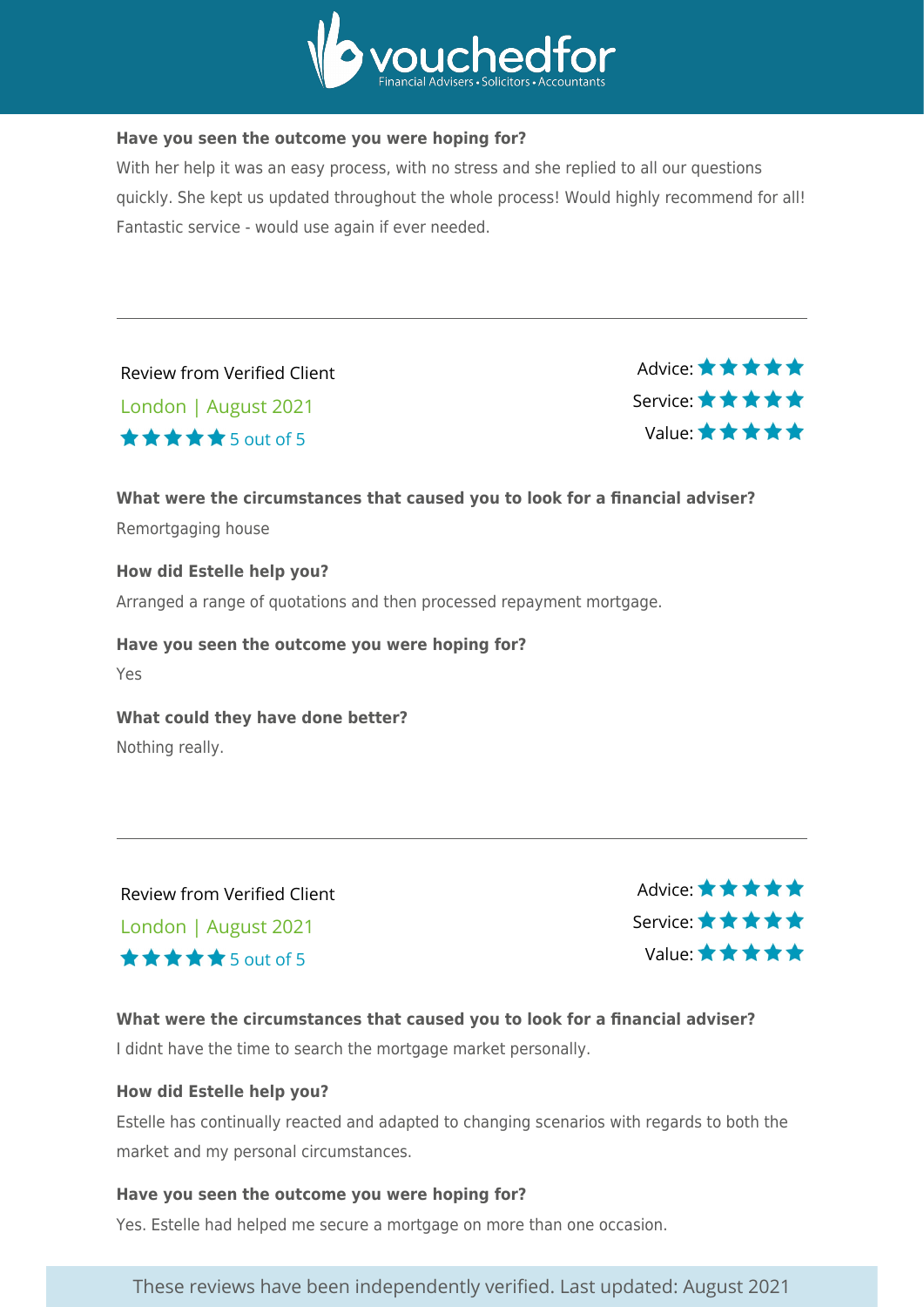

#### **What could they have done better?**

Nothing. Always quick to update and respond to me.

Review from Verified Client Bedfordshire | August 2021 5 out of 5

Advice: ★★★★★ Service: Value:

**What were the circumstances that caused you to look for a financial adviser?** Advised by estate agents

**How did Estelle help you?** Mortgage application

**Have you seen the outcome you were hoping for?** Not yet still in the air.

**What could they have done better?** Nothing

Review from Verified Client Hertfordshire | August 2021 5 out of 5

Advice: ★ ★ ★ ★ ★ Service: Value:

**What were the circumstances that caused you to look for a financial adviser?** General mortgage renewals

**How did Estelle help you?**

Arranging replacement/ new mortgages

**Have you seen the outcome you were hoping for?**

Yes

**What could they have done better?**

Everything was fine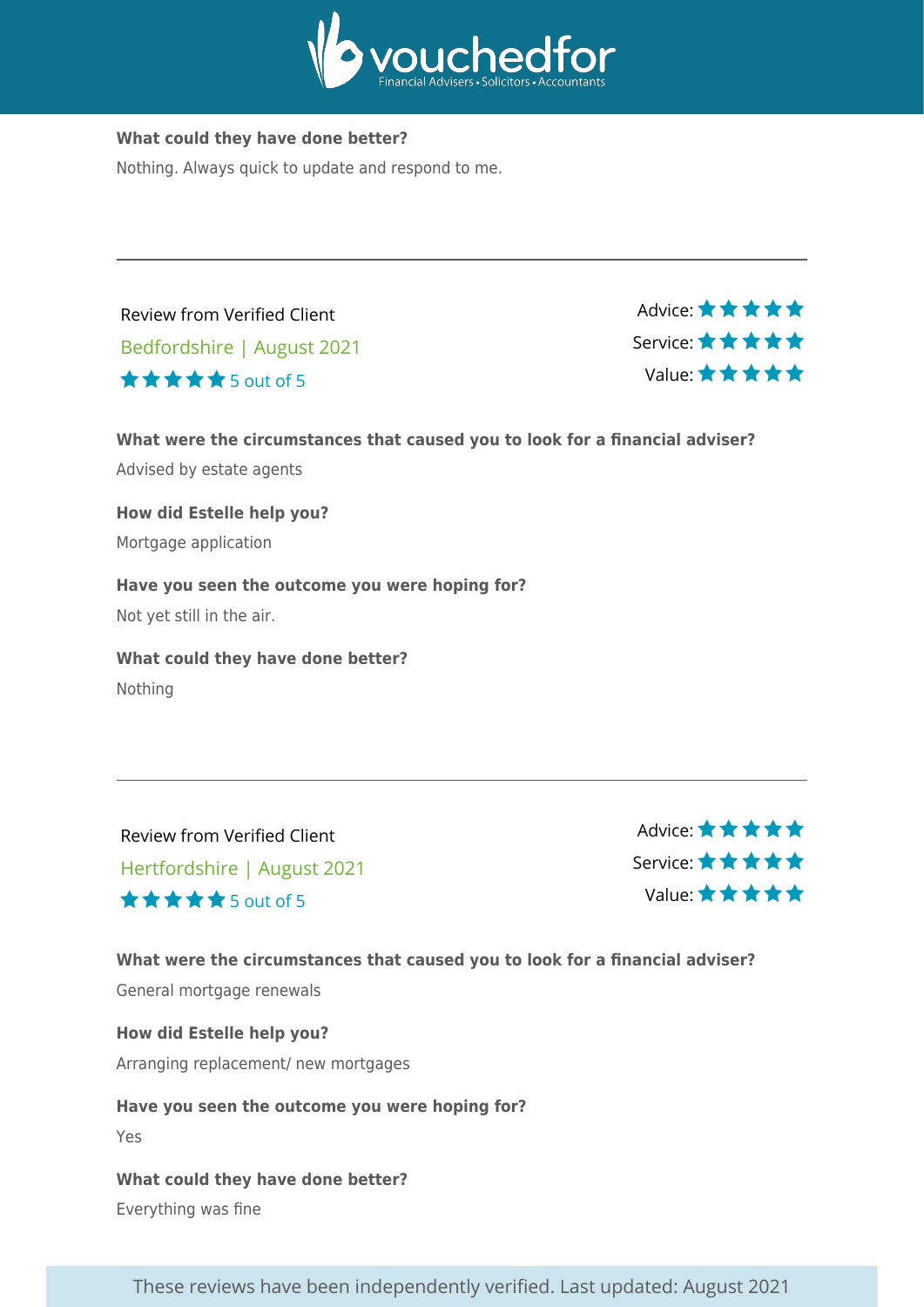

## Review from Verified Client Bedfordshire | August 2021 5 out of 5

Advice: ★ ★ ★ ★ ★ Service: Value:

**What were the circumstances that caused you to look for a financial adviser?** Mortgage for BTL property **How did Estelle help you?** Found me the best deals available

**Have you seen the outcome you were hoping for?** Yes

**What could they have done better?** Nothing

Review from Verified Client Cambridgeshire | August 2021 5 out of 5

Advice:  $\star \star \star \star \star$ Service: Value:

#### **What were the circumstances that caused you to look for a financial adviser?**

I needed mortgage advice in connection to a divorce case

#### **How did Estelle help you?**

She provided the initial information at the start of the process & updated the information regularly for the courts over a 3yr period

#### **Have you seen the outcome you were hoping for?**

Yes & although the initial contact was purely for divorce purposes I have now secured a mortgage to purchase my own property through Estelles advice

#### **What could they have done better?**

Nothing personally, just wish the lenders were as prompt with their responses as Estelle is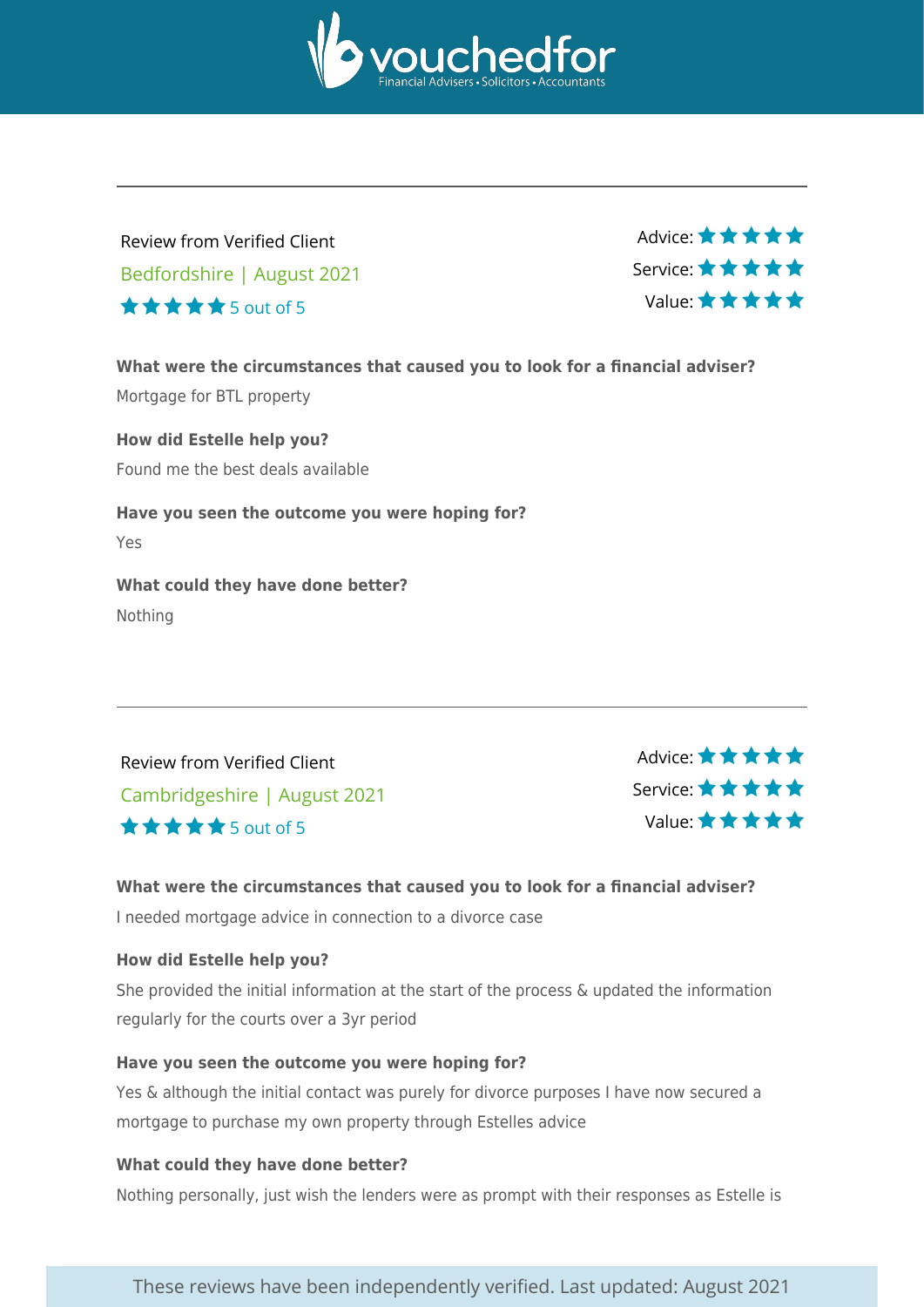

## Review from Verified Client Bedfordshire | August 2021 5 out of 5

Advice: ★ ★ ★ ★ ★ Service: Value:

#### **What were the circumstances that caused you to look for a financial adviser?**

Our origional mortgage application was under dispute

#### **How did Estelle help you?**

Provided second mortgage application as quick as posible to prevent delays in purchase process

#### **Have you seen the outcome you were hoping for?**

Fortunatly our origional mortgage application was successful so second application no longer required

#### **What could they have done better?** Nothing

Review from Verified Client Cambridgeshire | August 2021 5 out of 5

Advice: \*\*\*\*\* Service: Value:

#### **What were the circumstances that caused you to look for a financial adviser?** Remortgage

**How did Estelle help you?** As our mortgage broker

#### **Have you seen the outcome you were hoping for?**

Yes

**What could they have done better?** Nothing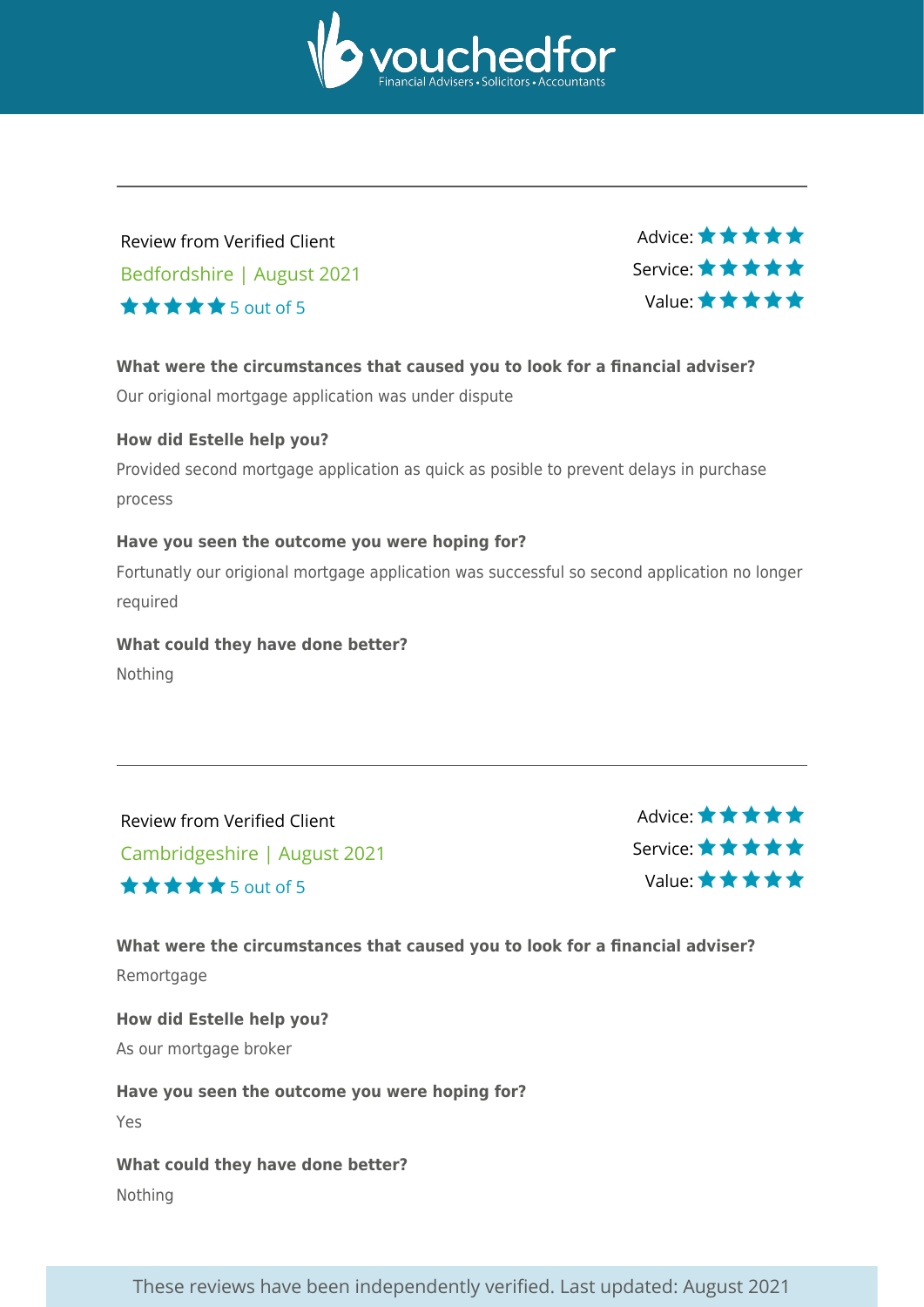

## Review from Verified Client Northamptonshire | April 2021 4.7 out of 5

Advice: ★ ★ ★ ★ ★ Service: Value:

**What were the circumstances that caused you to look for a financial adviser?** Portfolio landlord and Investor

#### **How did Estelle help you?**

"I have recently started using Estelle and her team at Premier Plus for BTL mortgages. Have been impressed with them so far. Infact I have had a mortgage advisor for years but this team seems to have stepped up their game and is now as good as my previous advisors. As a result using them more and more. Please continue to be proactive as you have been, there has certainly been a marked improvement in this service.Would certainly not hesitate to recommend them."

#### **Have you seen the outcome you were hoping for?**

Achieved

#### **What could they have done better?**

Ensure proactivity is there. Improve respond times to queries.

Review from Verified Client Bedfordshire | April 2021  $\star \star \star \star$  5 out of 5

Advice:  $\star \star \star \star \star$ Service: Value:

#### **What were the circumstances that caused you to look for a financial adviser?**

Advice for Buy To Let property

#### **How did Estelle help you?**

Excellent communication. We have used Premier Plus twice already, each time we received great service that leads us to a successful mortgage application. Thank you!

**Have you seen the outcome you were hoping for?**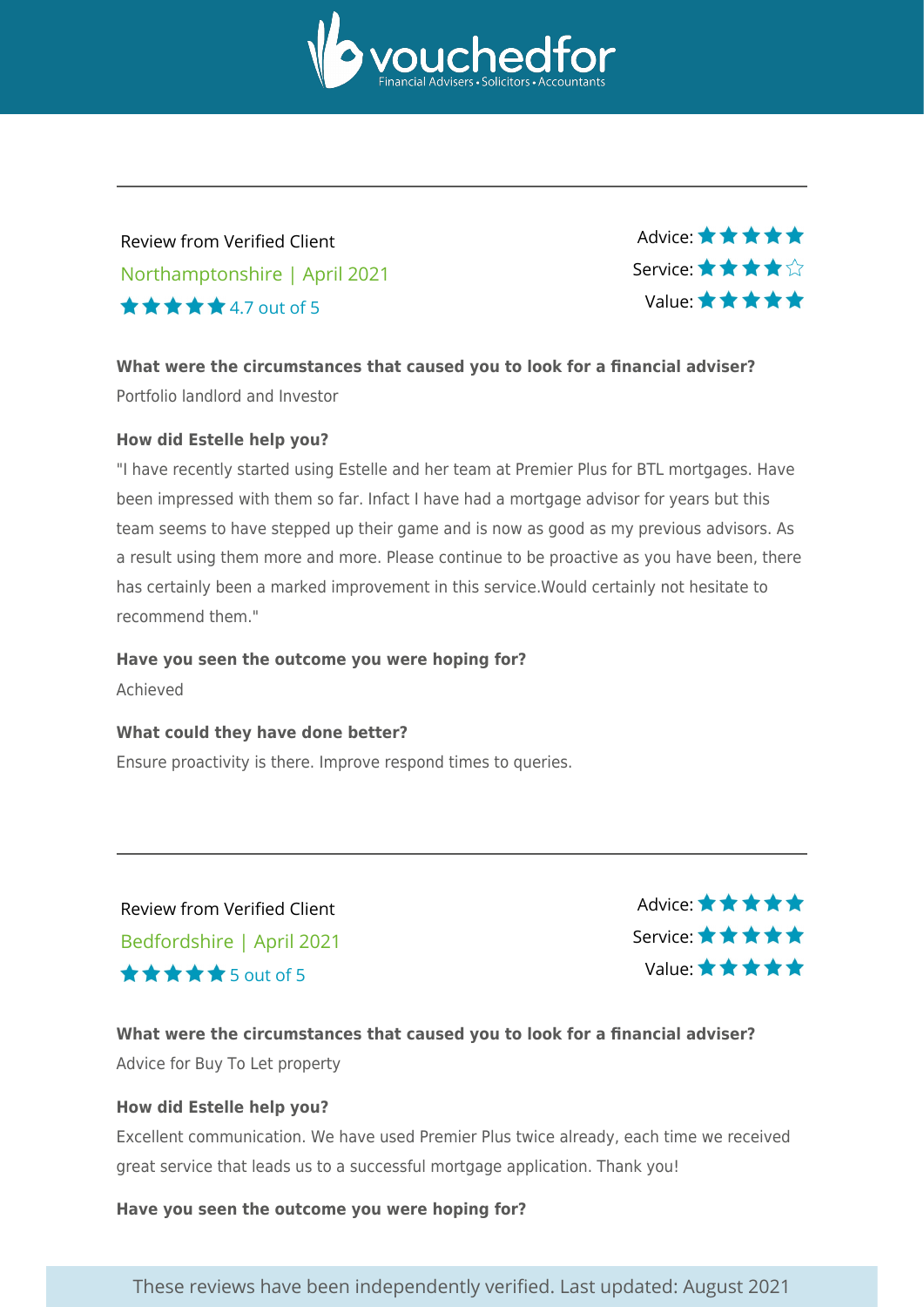

Yes

**What could they have done better?** It was perfect :)

5 out of 5

Review from Verified Client Bedfordshire | April 2021

Advice: ★★★★★ Service: Value:

#### **What were the circumstances that caused you to look for a financial adviser?**

Very very good

#### **How did Estelle help you?**

"Hi my name Harpreet Singh from lutonIm very happy with premier plus ltdWhen I was bye house 3 year before its very quickAnd now renew in 3 days I tell many many people Specialey Estelle She very help fullThanks all team "

**Have you seen the outcome you were hoping for?** All good

**What could they have done better?** 1000%

Review from Verified Client Cambridgeshire | March 2021 5 out of 5

Advice: \* \* \* \* \* Service: Value:

#### **What were the circumstances that caused you to look for a financial adviser?** Securing a 5 year fixed term

#### **How did Estelle help you?**

Premier Plus offer a professional service but also ensure that a personal approach is given too. Estelle managed my enquiry swiftly and I am happy with the outcome.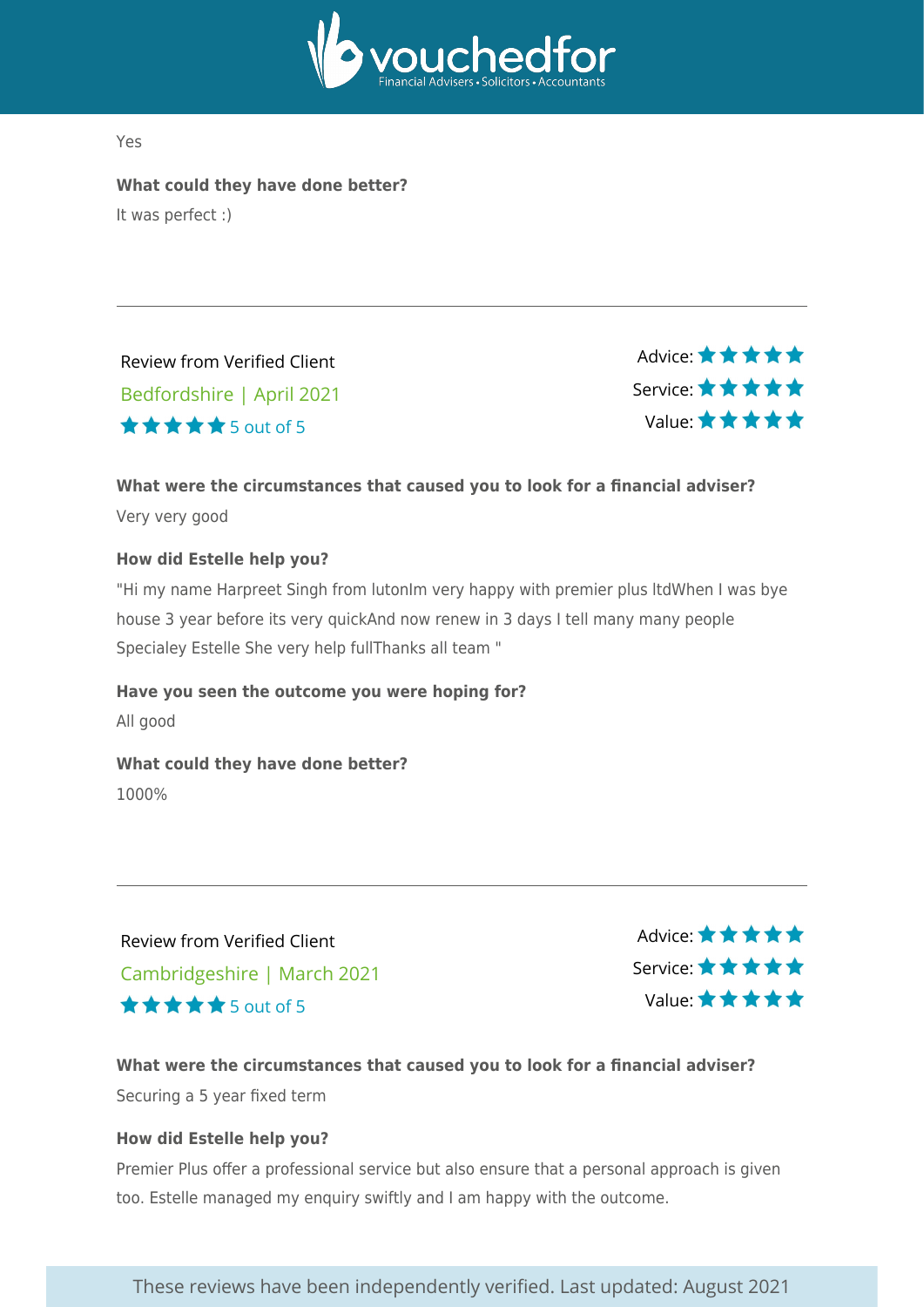

**Have you seen the outcome you were hoping for?** Yes

Review from Verified Client Lincolnshire | March 2021 5 out of 5

Advice: \* \* \* \* \* Service: Value:

#### **What were the circumstances that caused you to look for a financial adviser?**

We were looking for a mortgage advisor to help us move house and Estelle was recommended to us by some close friends.

#### **How did Estelle help you?**

Estelle was really helpful as we are self employed and just converted from a Sole Trader to a Ltd Company we were uncertain how this would affect our standing to achieve the mortgage that we wanted.

#### **Have you seen the outcome you were hoping for?**

Yes, Estelle was excellent at advising us the of all our options to make a decision and to enable us to move home.

#### **What could they have done better?**

Nothing

Review from Verified Client Berkshire | February 2021  $\star \star \star \star$  5 out of 5

Advice: \*\*\*\*\* Service: Value:

#### **What were the circumstances that caused you to look for a financial adviser?** First property purchase

#### **How did Estelle help you?**

Estelle has always been extremely professional, prompt with replies, always keeps you informed every step of the way and will always do her best to meet your requirements.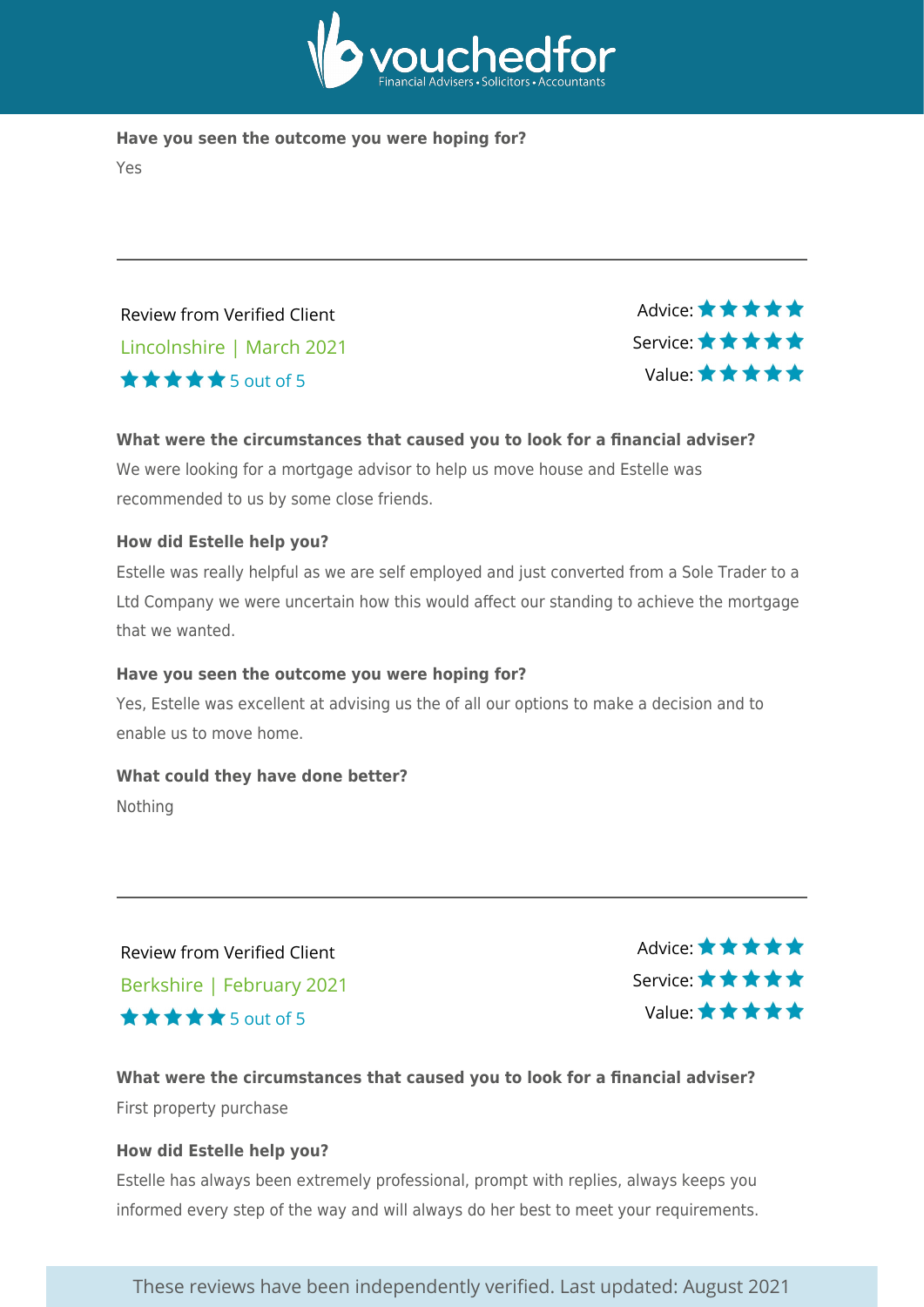

Cannot recommend her highly enough!

#### **Have you seen the outcome you were hoping for?**

Yes, the outcome was exactly what I was hoping for.

#### **What could they have done better?**

In all honesty, there is nothing more Estelle needed to as she tends to cover all bases with her work ethic and normally exceeds expectations!

Review from Verified Client Leicestershire | February 2021  $\star \star \star \star$  5 out of 5

Advice: ★ ★ ★ ★ ★ Service: Value:

**What were the circumstances that caused you to look for a financial adviser?** To provide clarity and better understanding of the best mortgage for us

**How did Estelle help you?** Provided clear and key information to enable us to make a sound decision

**Have you seen the outcome you were hoping for?** yes

Review from Verified Client Cambridgeshire | February 2021 5 out of 5

Advice: \*\*\*\*\* Service: Value:

**What were the circumstances that caused you to look for a financial adviser?** Needed to move home

**How did Estelle help you?** Found me the best offer for me

#### **Have you seen the outcome you were hoping for?**

Yes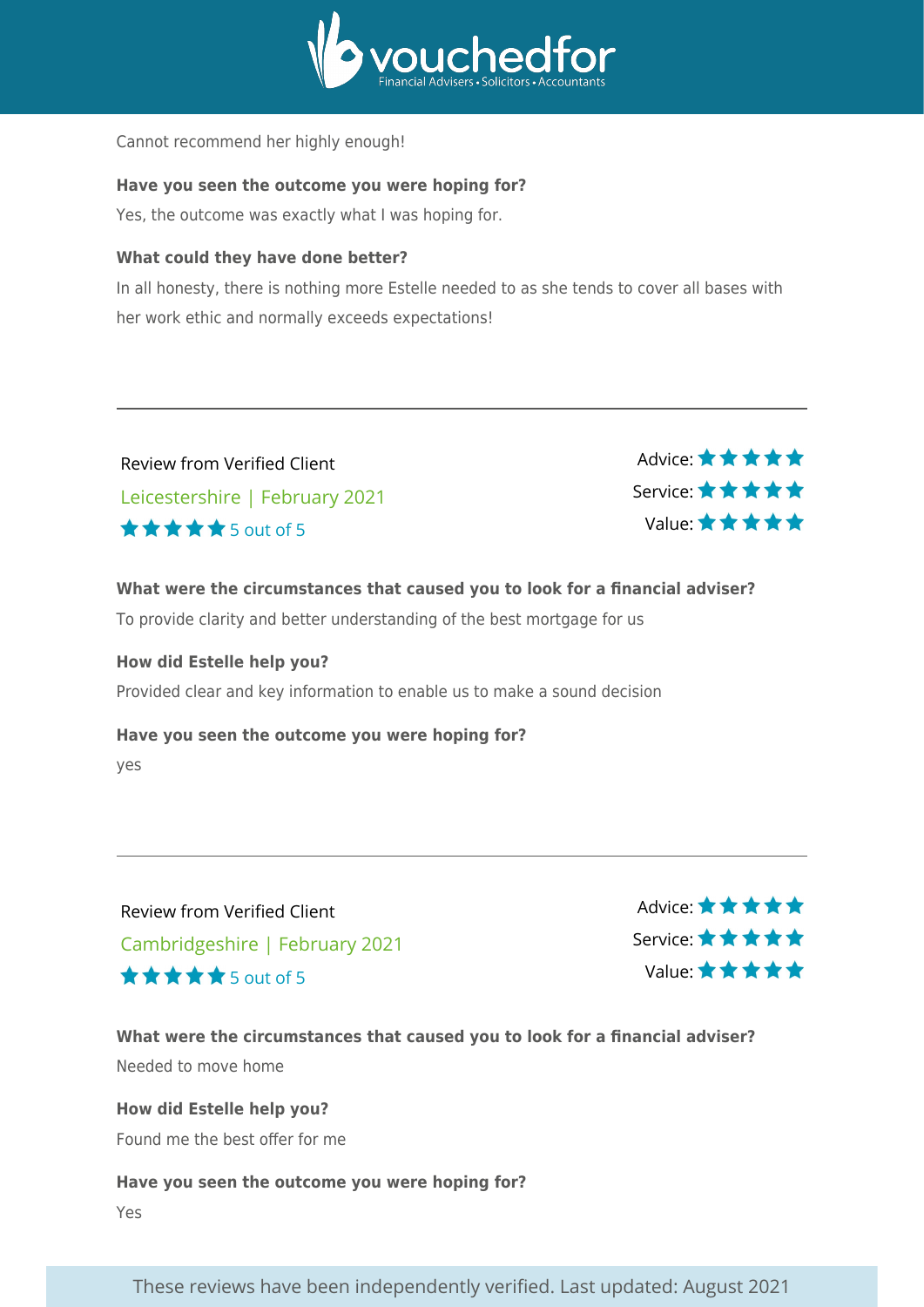

## Review from Verified Client Bedfordshire | February 2021 5 out of 5

Advice: ★ ★ ★ ★ ★ Service: Value:

**What were the circumstances that caused you to look for a financial adviser?** Property purchase

#### **How did Estelle help you?**

Estelle did a great job for us. Finding us suitable mortgage very efficiently.

#### **Have you seen the outcome you were hoping for?**

Yes, we have received suitable mortgages comparison and successfully applied for the mortgage.

Review from Verified Client Northamptonshire | February 2021 4.3 out of 5

Advice: \* \* \* \* \* \* Service: Value:

## **What were the circumstances that caused you to look for a financial adviser?** Mortgage advice, help remortgaging.

#### **How did Estelle help you?**

Found suitable products and help with the process.

#### **Have you seen the outcome you were hoping for?**

Yes, happy with the outcome.

Review from Verified Client . Lincolnshire | February 2021 \*\*\*\*\*5out of 5

Advice: ★★★★★ Service: \* \* \* \* \* Value: ★ ★ ★ ★ ★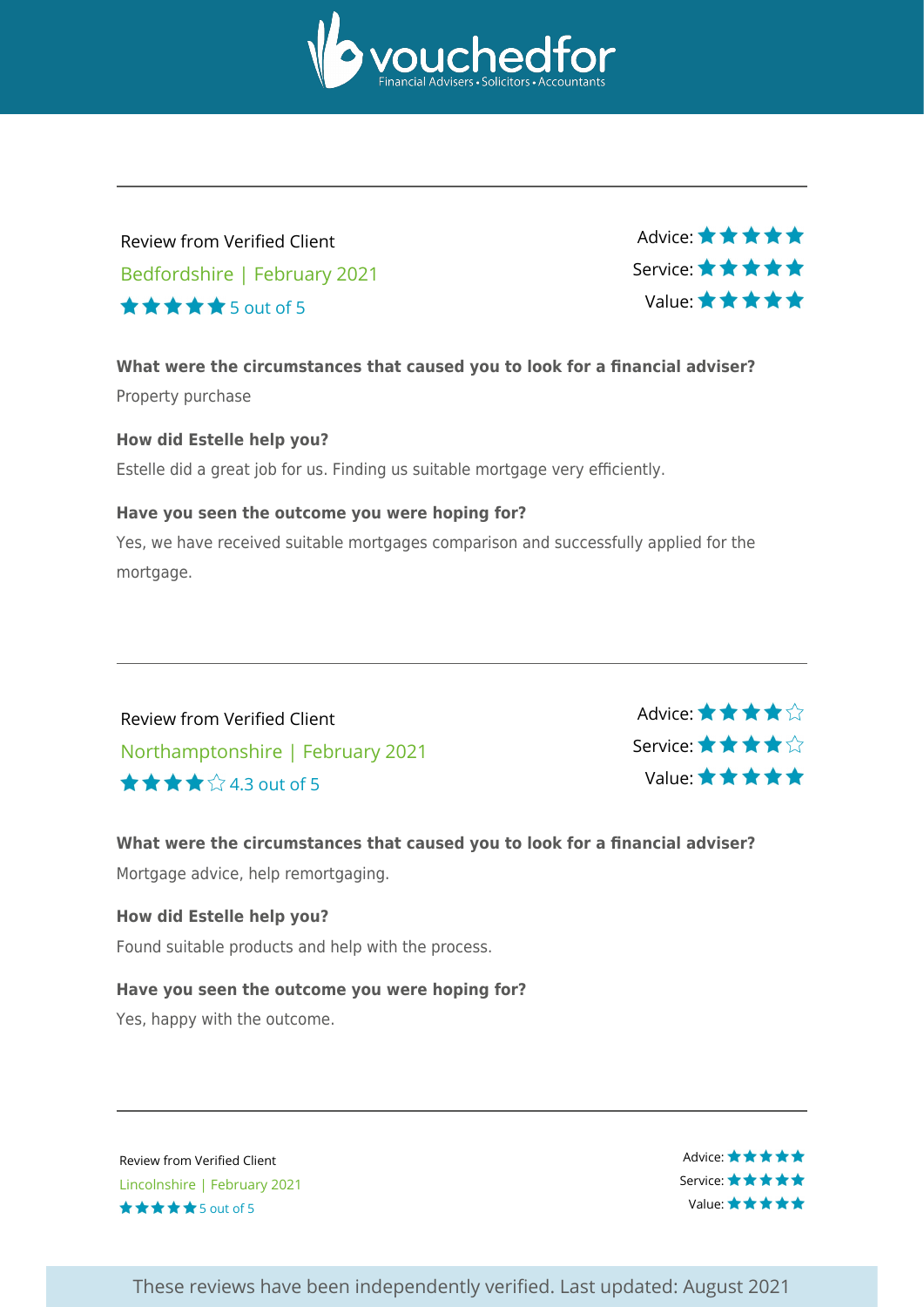

#### **What were the circumstances that caused you to look for a financial adviser?**

Moving house

#### **How did Estelle help you?**

Quite mortgage options and then arranged the mortgage for me

#### **Have you seen the outcome you were hoping for?**

Yes

| Review from Verified Client    |
|--------------------------------|
| Cambridgeshire   February 2021 |
| <b>★★★★★</b> 5out of 5         |

Advice:  $\star \star \star \star \star$ Service: Value:

#### **What were the circumstances that caused you to look for a financial adviser?** Mortgage

#### **How did Estelle help you?**

Estelle and Lisa helped me on all 4 of my home mortgages when I moved home. She showed me several options with all terms.

#### **Have you seen the outcome you were hoping for?**

Yes

#### **What could they have done better?**

Nothing

Review from Verified Client London | February 2021 5 out of 5

Advice: ★ ★ ★ ★ ★ Service: Value:

**What were the circumstances that caused you to look for a financial adviser?** Remortgaging

**How did Estelle help you?**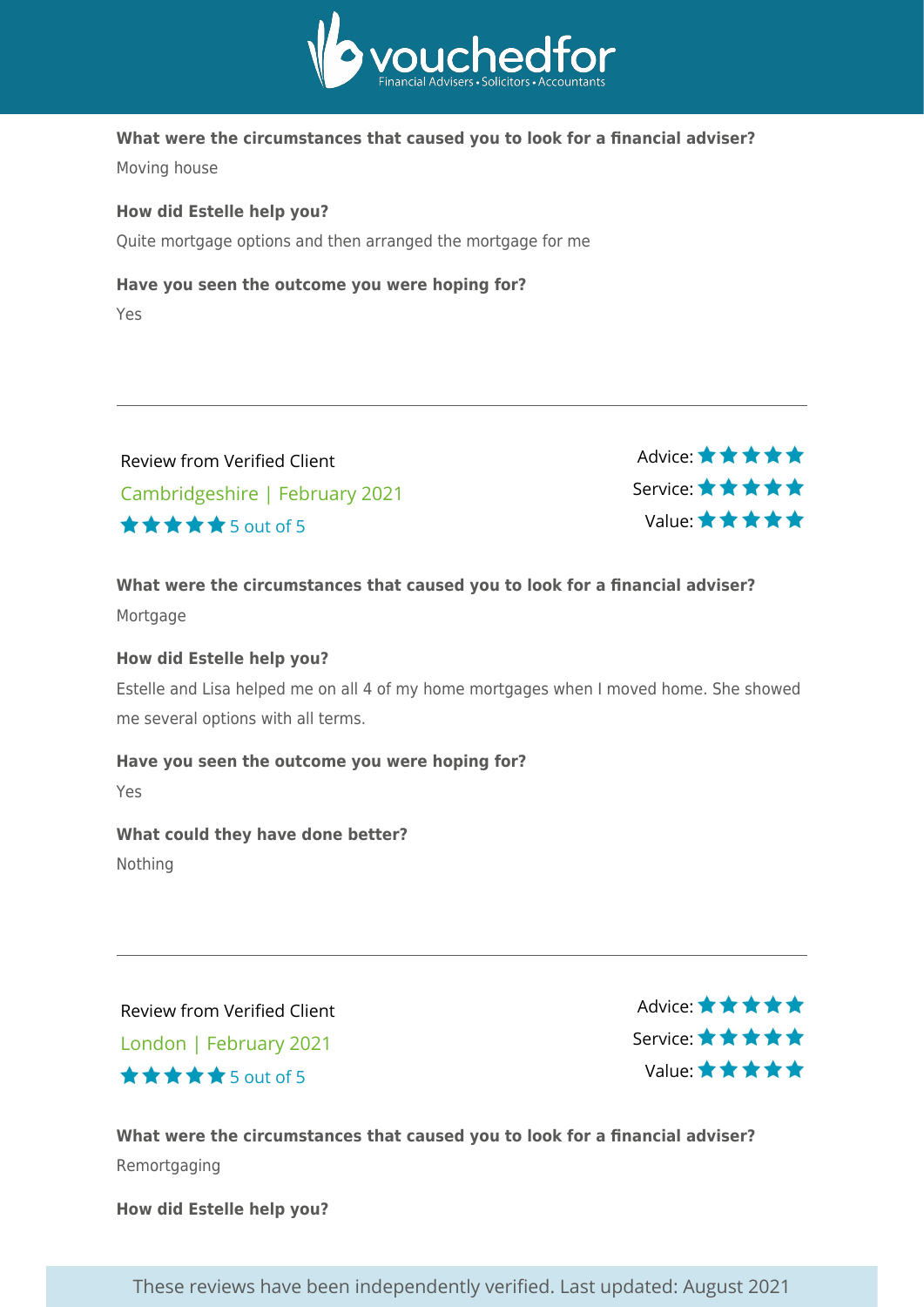

She scoped the market for the best deal

**Have you seen the outcome you were hoping for?** Absolutely

Review from Verified Client Cambridgeshire | February 2021 5 out of 5

Advice: ★★★★★ Service: Value:

**What were the circumstances that caused you to look for a financial adviser?** Re mortgage **How did Estelle help you?**

She found the best deals and Managed the whole process smoothly and effectively.

**Have you seen the outcome you were hoping for?** Yes

**What could they have done better?** Nothing

Review from Verified Client Bedfordshire | February 2021 5 out of 5

Advice: \* \* \* \* \* Service: Value:

**What were the circumstances that caused you to look for a financial adviser?** Mortgage Renewal Advice

#### **How did Estelle help you?**

Estelle was professional, friendly and helpful to my needs. The options were explained to fully to me, outlining the benefits and pitfalls. Estelle's advice was unbiased and clear, allowing me to make a decision on the products that were offered to me.

**Have you seen the outcome you were hoping for?**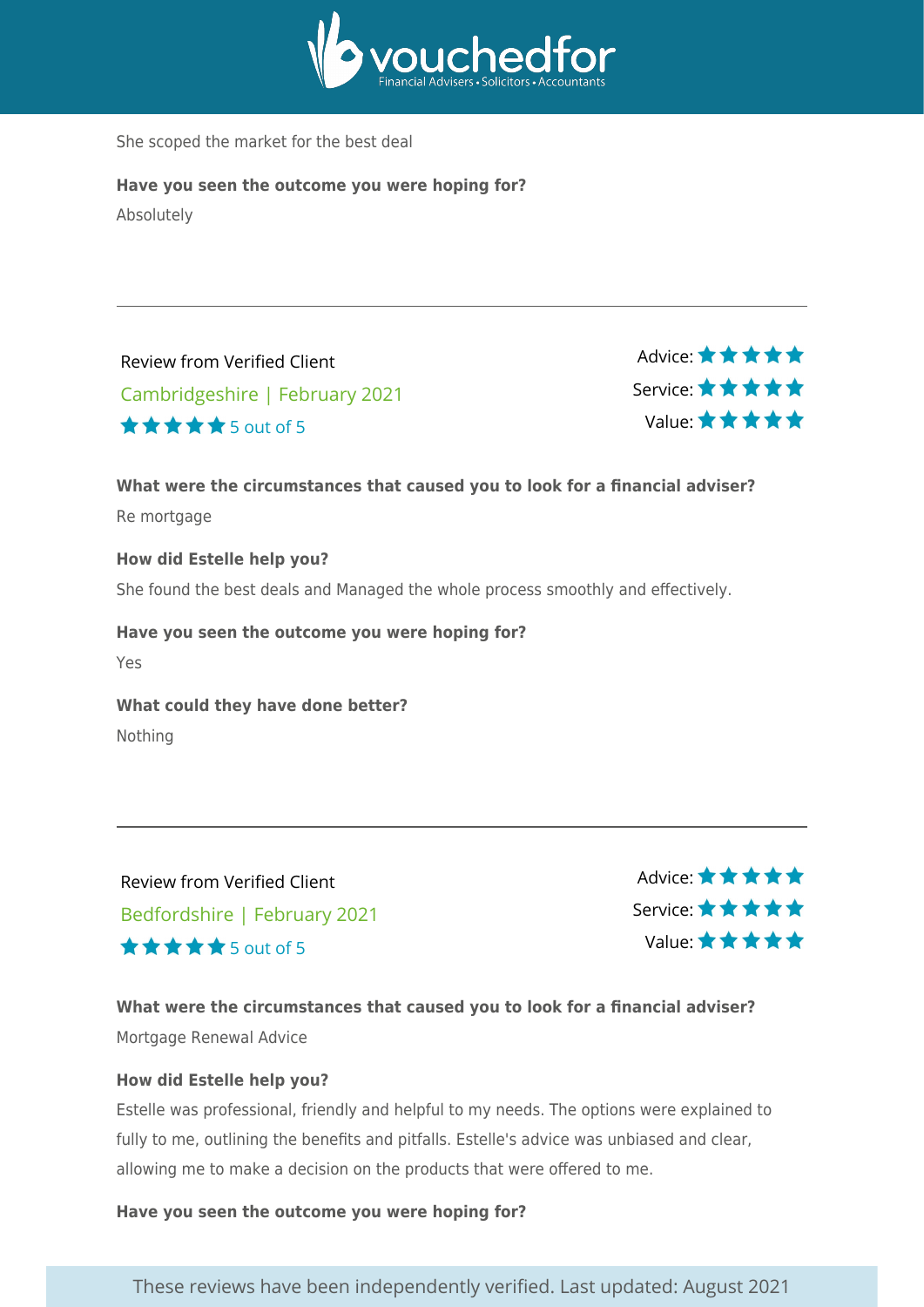

Yes I have a mortgage that I am really happy with.

#### **What could they have done better?**

Nothing. Very happy with the service provided.

Review from Verified Client Cambridgeshire | February 2021 5 out of 5

Advice: ★★★★★ Service: Value:

**What were the circumstances that caused you to look for a financial adviser?** Buy to let mortgage **How did Estelle help you?** Found us the best deal

**Have you seen the outcome you were hoping for?** Yes

Review from Verified Client Cambridgeshire | February 2021  $\star \star \star \star$  5 out of 5

Advice: \* \* \* \* \* Service: Value:

#### **What were the circumstances that caused you to look for a financial adviser?**

Re-mortgage arrangement for a shorter-term and investment advice for spare income.

#### **How did Estelle help you?**

Excellent, prompt, clear and impartial communication that provided clear information. Estelle was always very responsive and keen to help.

#### **Have you seen the outcome you were hoping for?**

Yes.

#### **What could they have done better?**

Hard to think of anything Estelle could have done better.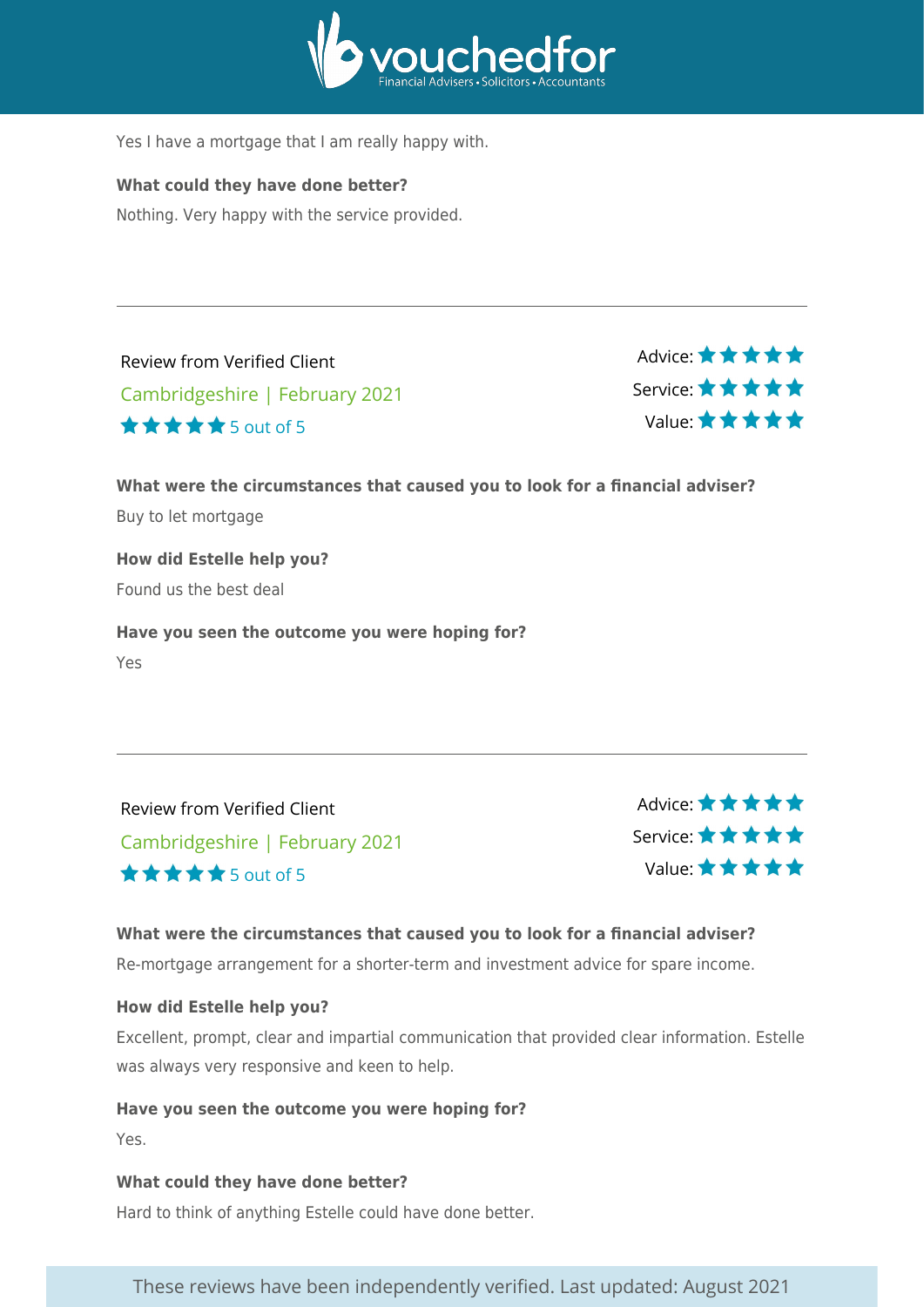

Advice: ★★★★★

Review from Verified Client . Bedfordshire | February 2021  $\star \star \star \star$  5 out of 5

Service: src="https://assets.vouchedfor.co.uk/img/rating-star-full.jpg"/> Value: \* \* \* \* \*

**What were the circumstances that caused you to look for a financial adviser? Remortgage** 

**How did Estelle help you?** Very professionaly

**Have you seen the outcome you were hoping for?** Yes

**What could they have done better?** Nothing

Review from Verified Client Yorkshire | February 2021 5 out of 5

Advice: ★ ★ ★ ★ ★ Service: Value:

**What were the circumstances that caused you to look for a financial adviser?**

Mortage enquiry

**How did Estelle help you?** She helped to assess mortgage options for a buy-toilet property

**Have you seen the outcome you were hoping for?** Yes indeed

**What could they have done better?** Everything was done perfectly and always quick to respond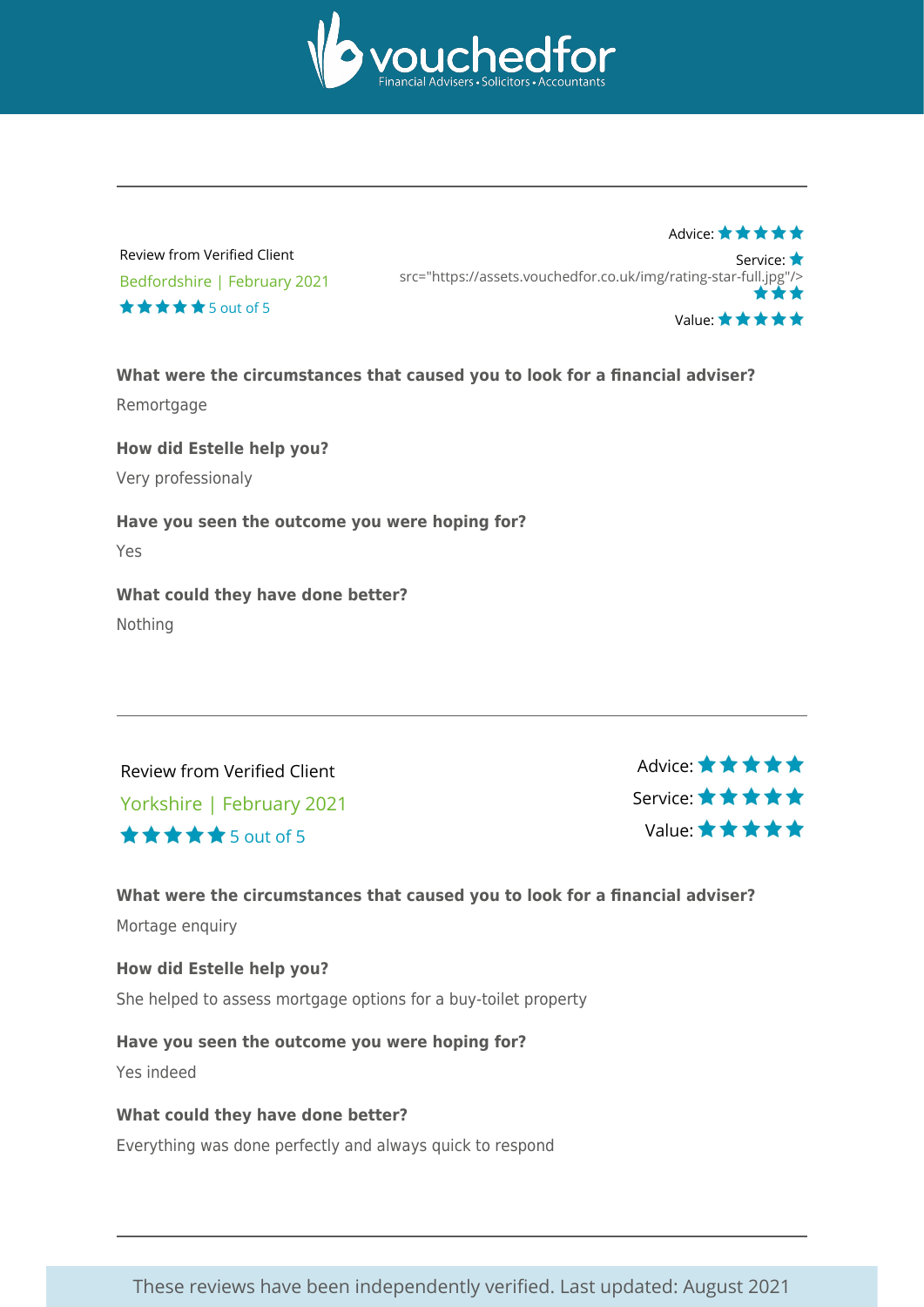

Review from Verified Client Cambridgeshire | February 2021  $\star \star \star \star$  5 out of 5

Advice:  $\star \star \star \star \star$ Service: Value:

**What were the circumstances that caused you to look for a financial adviser?** Mortgage

**How did Estelle help you?** Solid mortgage advice and arrangement

**Have you seen the outcome you were hoping for?** Yes

**What could they have done better?**

.

Review from Verified Client Northamptonshire | February 2021 5 out of 5

Advice: ★★★★★ Service: Value:

**What were the circumstances that caused you to look for a financial adviser?**

We have several rental properties and need to ensure that we get the best deal

**How did Estelle help you?** She researched market deals and provided us with options

**Have you seen the outcome you were hoping for?** Yes

**What could they have done better?** Nothing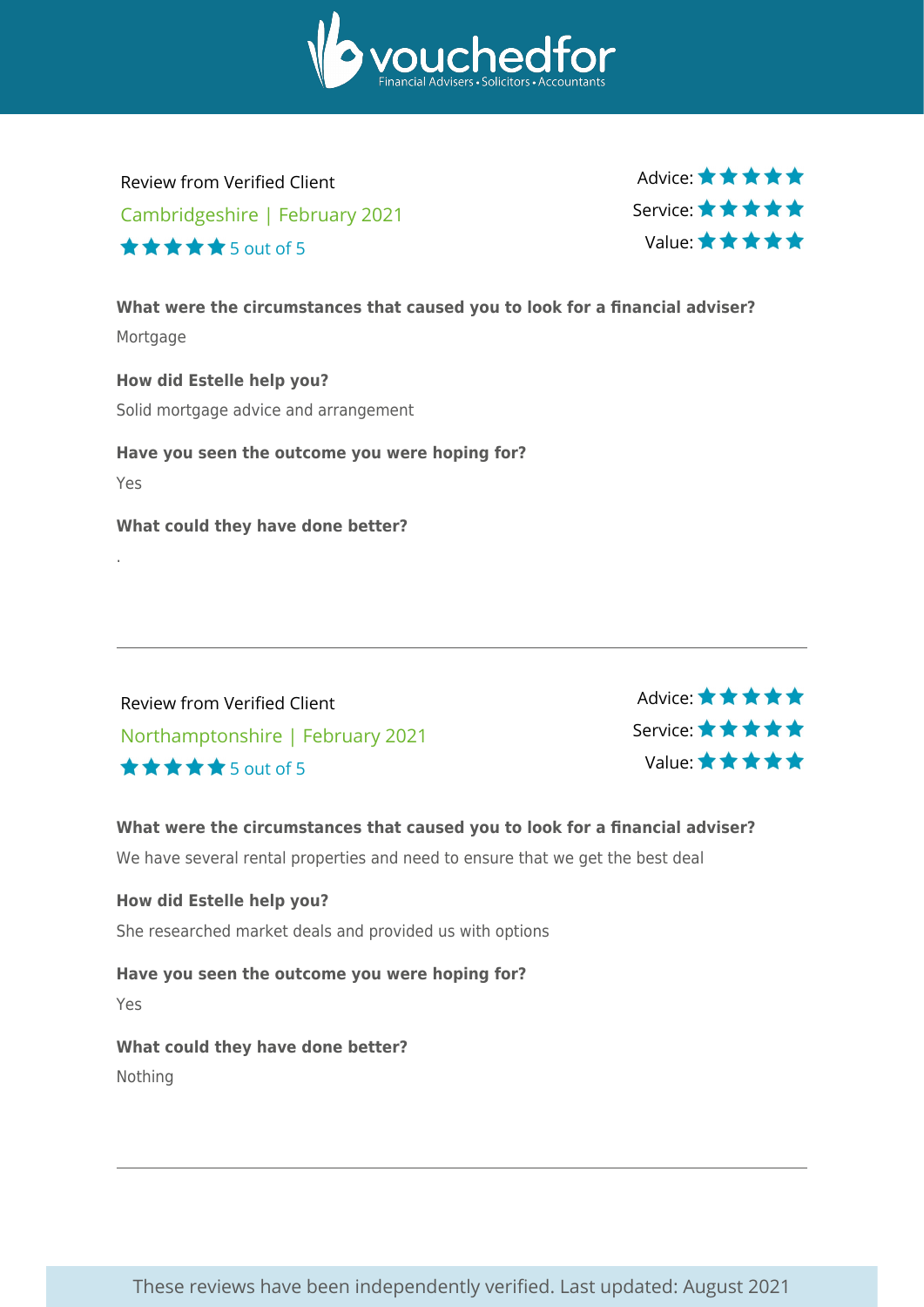

Review from Verified Client Cambridgeshire | February 2021  $\star \star \star \star$  5 out of 5

Advice:  $\star \star \star \star \star$ Service: Value:

**What were the circumstances that caused you to look for a financial adviser?** Mortgage **How did Estelle help you?** With a mortgage. **Have you seen the outcome you were hoping for?**

Yes. I'd thoroughly recommend her.

**What could they have done better?** Nothing

Review from Verified Client Suffolk | February 2021 5 out of 5

Advice: ★★★★★ Service: Value:

**What were the circumstances that caused you to look for a financial adviser?** mortgage

**How did Estelle help you?** mortgage

**Have you seen the outcome you were hoping for?**

Bought the house

Review from Verified Client Cambridgeshire | February 2021 4 out of 5

Advice: ★★★★☆ Service: Value: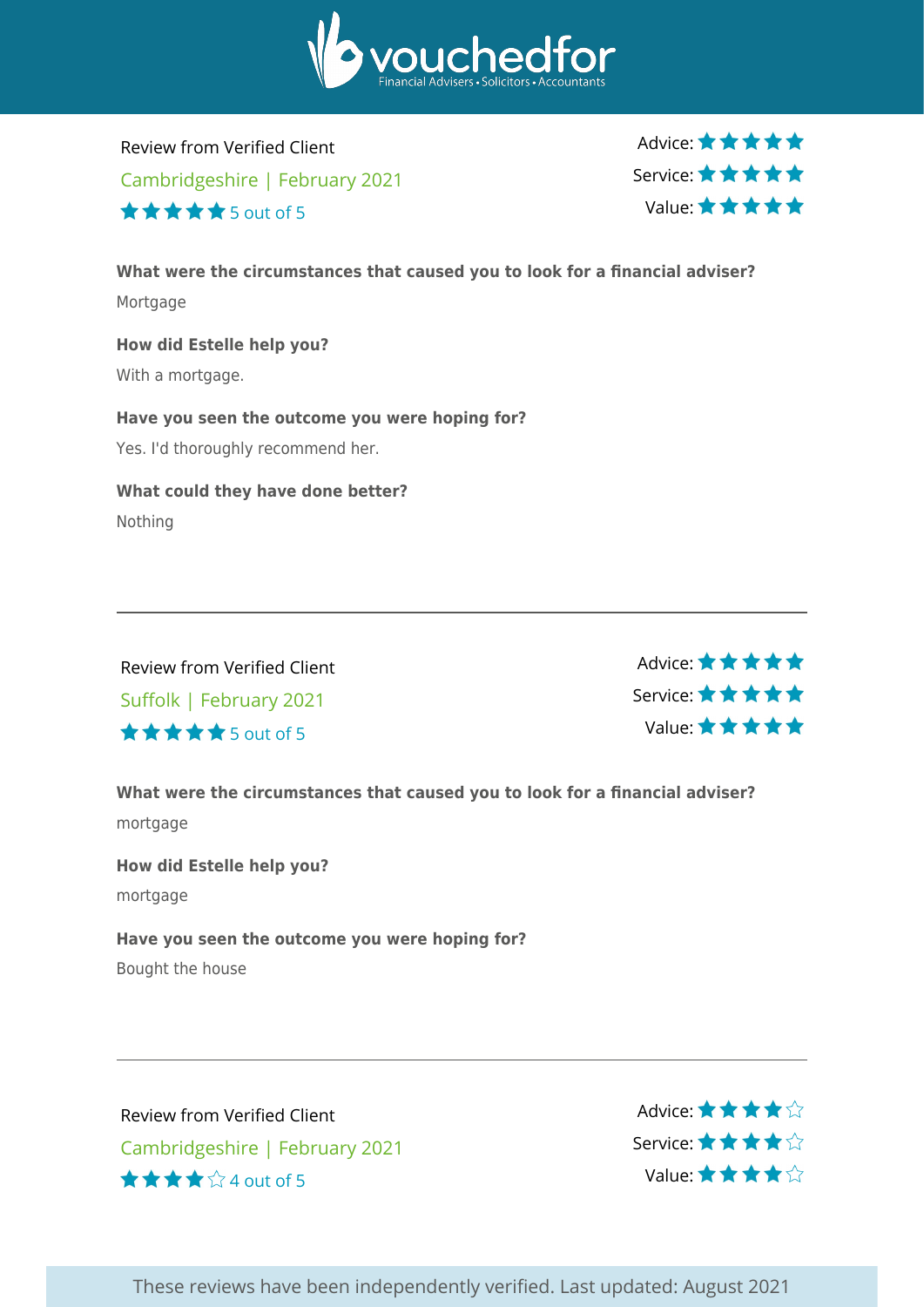

#### **What were the circumstances that caused you to look for a financial adviser?**

Needed to review mortgage options.

**How did Estelle help you?**

By providing options cheaper than my then provider.

#### **Have you seen the outcome you were hoping for?**

Yes

#### **What could they have done better?**

The options offered met my needs.

Review from Verified Client Cambridgeshire | February 2021 5 out of 5

Advice: ★ ★ ★ ★ ★ Service: Value:

#### **What were the circumstances that caused you to look for a financial adviser?**

I purchased a new residential property and required advice on a new mortgage and mortgage protection insurance.

#### **How did Estelle help you?**

Provided advice tailored to my needs and assisted in obtaining the mortgage including the application forms.

#### **Have you seen the outcome you were hoping for?**

Yes

#### **What could they have done better?** Nothing

Review from Verified Client Cambridgeshire | February 2021 5 out of 5

Advice: ★ ★ ★ ★ ★ Service: Value: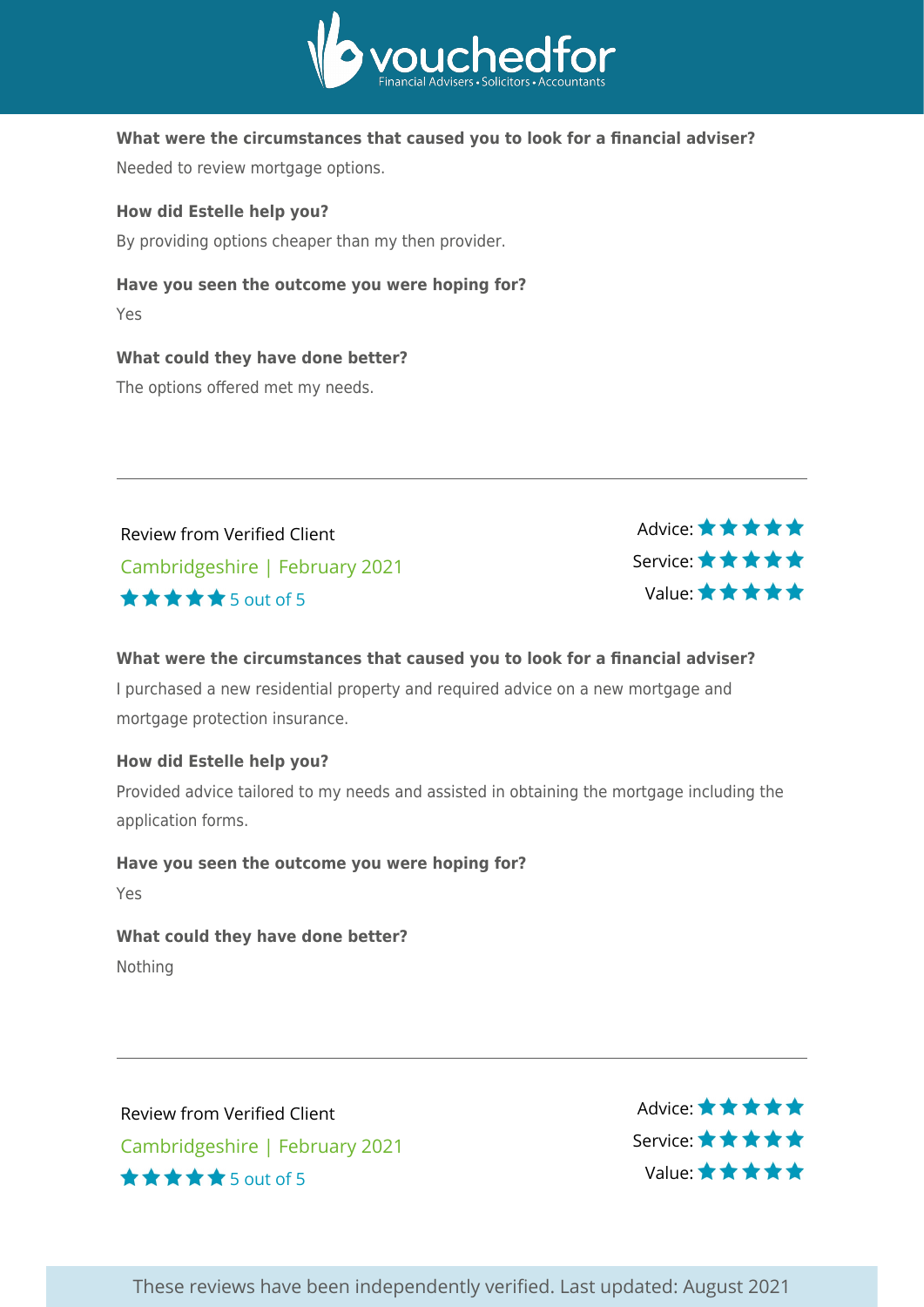

#### **What were the circumstances that caused you to look for a financial adviser?**

We were looking for our first mortgage

#### **How did Estelle help you?**

Estelle managed our application from start to finish. Gave us every piece of information required and took all of the stress and worry away.

#### **Have you seen the outcome you were hoping for?**

100% the outcome we looked to achieve

## **What could they have done better?**

Not applicable

| Review from Verified Client          | Advice: $\star \star \star \star \star$ |
|--------------------------------------|-----------------------------------------|
| Bedfordshire   February 2021         | Service: ★★★★★                          |
| $\star \star \star \star$ 5 out of 5 | Value: ★★★★★                            |

#### **What were the circumstances that caused you to look for a financial adviser?** Needs someone to give me unbiased advice

#### **How did Estelle help you?**

Ms Cameron, explored various options and supplied me product I choose, very happy overall

**Have you seen the outcome you were hoping for?** Yes, advised on this product, and giving options

#### **What could they have done better?** No, overall very happy with her selective product

Review from Verified Client Hertfordshire | February 2021 5 out of 5

Advice: \*\*\*\*\* Service: Value:

**What were the circumstances that caused you to look for a financial adviser?**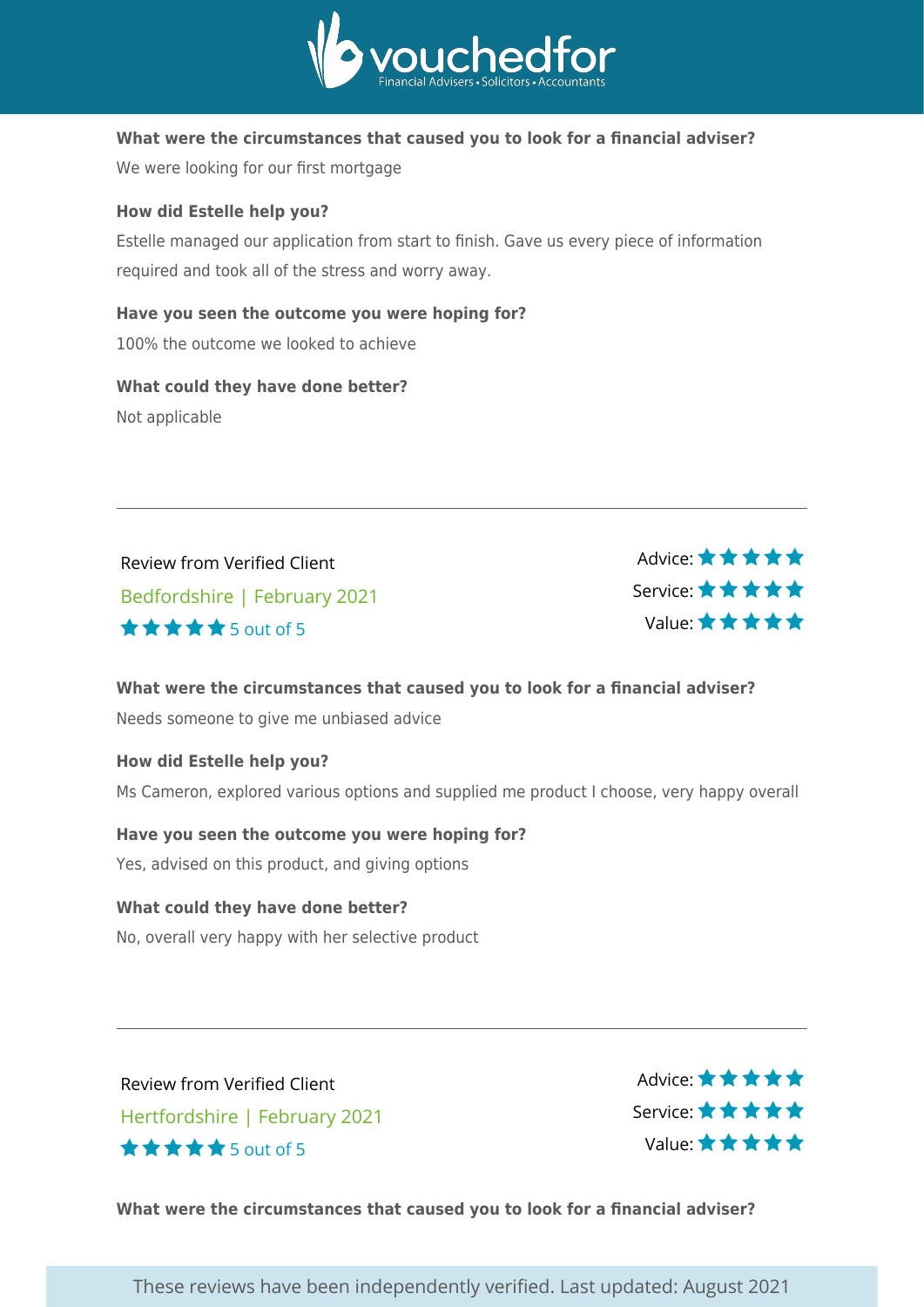

I was looking to remortgage

#### **How did Estelle help you?**

Estelle presented me with several good options to remortgage.

#### **Have you seen the outcome you were hoping for?**

Yes, I secured a good deal and she helped answer all my questions promptly and accurately.

#### **What could they have done better?**

Nothing!

Review from Verified Client Cambridgeshire | February 2021 4 out of 5



**What were the circumstances that caused you to look for a financial adviser?** We were first time home buyers and not familliar with the whole process.

#### **How did Estelle help you?**

She helped us find the most cost-efficient deals for first time buyers and was responsive for any questions we had. She was very accomodating and was helpful all throughout the process.

#### **Have you seen the outcome you were hoping for?**

Yes we have

#### **What could they have done better?**

None that i could think of as far as im concerned

Review from Verified Client Cambridgeshire | February 2021 5 out of 5

Advice: \* \* \* \* \* Service: Value:

**What were the circumstances that caused you to look for a financial adviser?**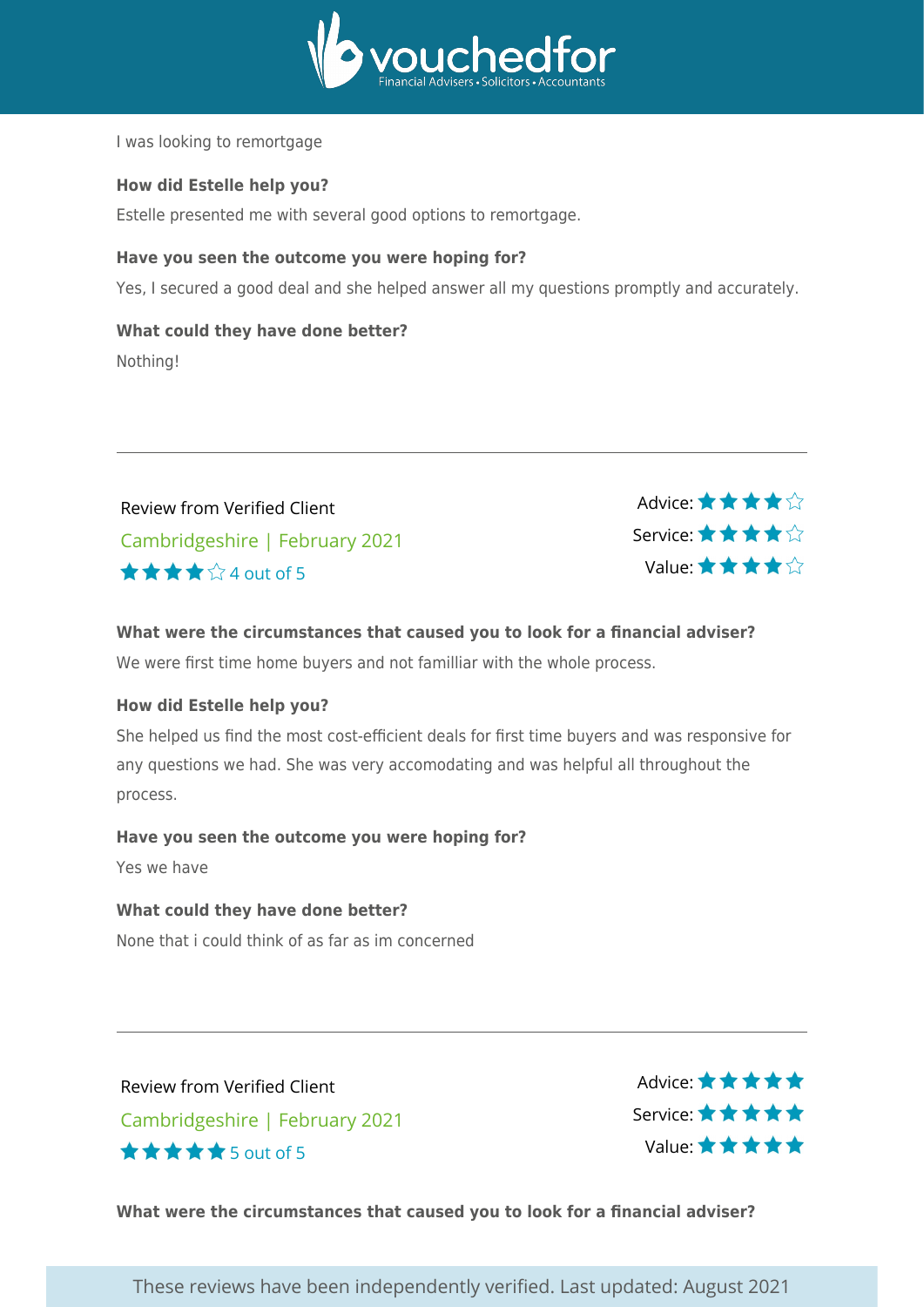

we are having a mortgage for the first time and estelle abd the rest of her team were very accommodating and provide quick responses to all our querries.

#### **How did Estelle help you?**

estelle was the one who advised us about our mortgage and helped us look for list of banks who would help us to loan money for our mortgages and selflessly gives us the advises we need in choosing which bank has better offers and understood our circumstances.

#### **Have you seen the outcome you were hoping for?**

yes. we got our mortgage and they still keeping in touch on how were doing.

#### **What could they have done better?**

the are absolutely amazing. many thanks

Review from Verified Client Cambridgeshire | February 2021 5 out of 5

Advice:  $\star \star \star \star \star$ Service: Value:

**What were the circumstances that caused you to look for a financial adviser?** I needed mortgage advice.

**How did Estelle help you?** To find a mortgage I could afford.

**Have you seen the outcome you were hoping for?** Yes.

**What could they have done better?** Nothing.

Review from Verified Client Cambridgeshire | February 2021 5 out of 5

Advice: \* \* \* \* \* Service: Value: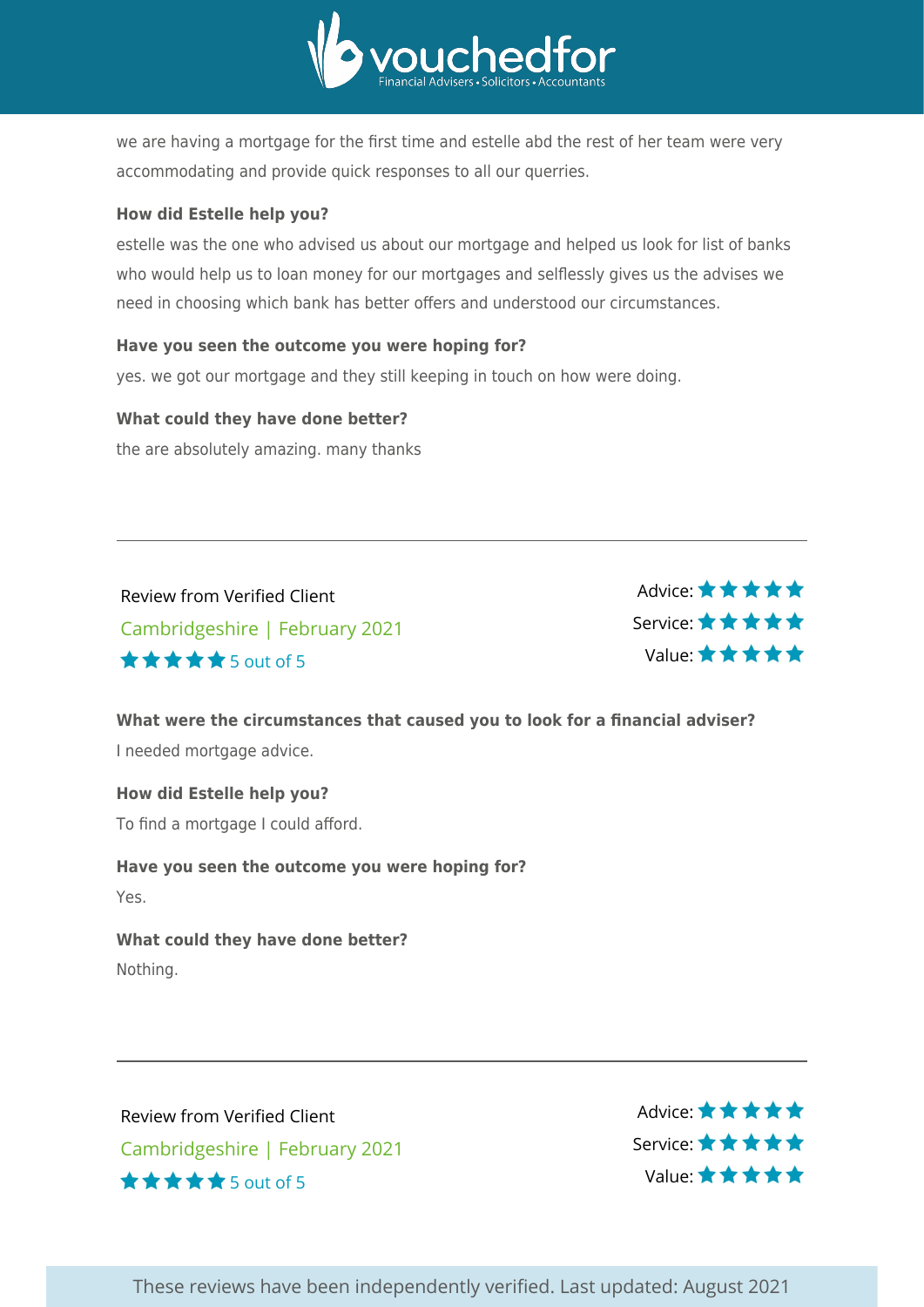

**What were the circumstances that caused you to look for a financial adviser?** Needed to secure a mortgage for my first home purchase.

#### **How did Estelle help you?**

She provided a list of mortgage providers who were able to take me on at that time. I didn't have a permanent residency in the UK at the time, Estelle was able to still find a good rate for me despite this limitation.

**Have you seen the outcome you were hoping for?** Yes.

Review from Verified Client Cambridgeshire | February 2021 5 out of 5

Advice: ★★★★★ Service: Value:

**What were the circumstances that caused you to look for a financial adviser?** Looking for mortgage

**How did Estelle help you?** Gave me advice and range of mortgages available. And helped secure a mortgage

#### **Have you seen the outcome you were hoping for?**

Yes

Review from Verified Client Northamptonshire | February 2021 5 out of 5

Advice: \* \* \* \* \* Service: Value:

**What were the circumstances that caused you to look for a financial adviser?** Remortgage and equity release from 2nd property

#### **How did Estelle help you?**

Found the best options to meet our needs with the minimum amount of disruption and costs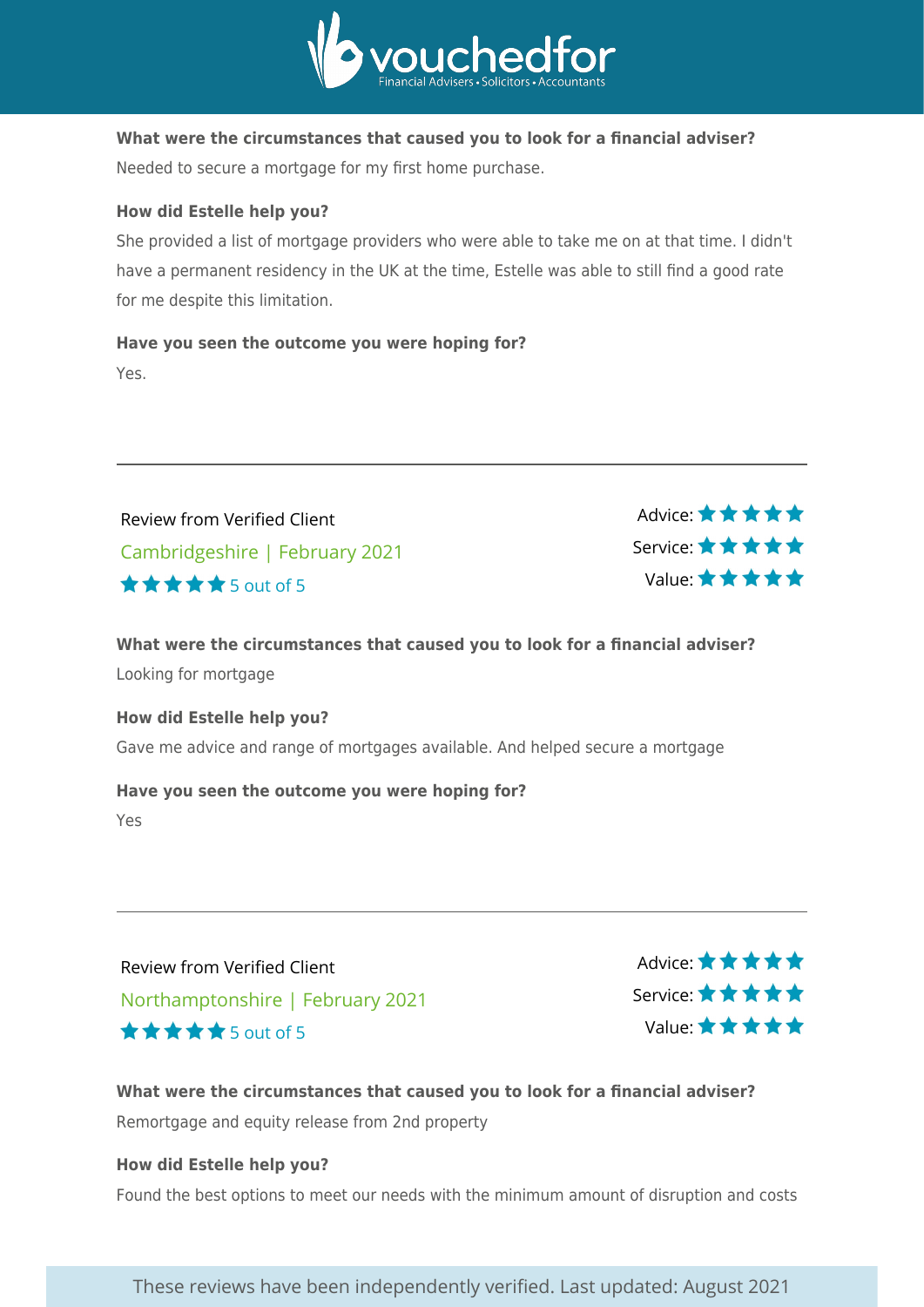

**Have you seen the outcome you were hoping for?**

Far exceeded our expectations

**What could they have done better?** Nothing

Review from Verified Client Cambridgeshire | February 2021 5 out of 5

Advice: ★★★★★ Service: Value:

#### **What were the circumstances that caused you to look for a financial adviser?** Changing 3 mortgages

#### **How did Estelle help you?**

Excellent, accurate, clear and friendly advice at all times. Complex set of issues which Estelle was right across and always gave us the confidence she was on top of things.

#### **Have you seen the outcome you were hoping for?**

Yes

#### **What could they have done better?**

All good

Review from Verified Client Cambridgeshire | February 2021 5 out of 5

Advice: ★★★★★ Service: Value:

#### **What were the circumstances that caused you to look for a financial adviser?** Remortgaging my house

**How did Estelle help you?** Mortgage broker

**Have you seen the outcome you were hoping for?**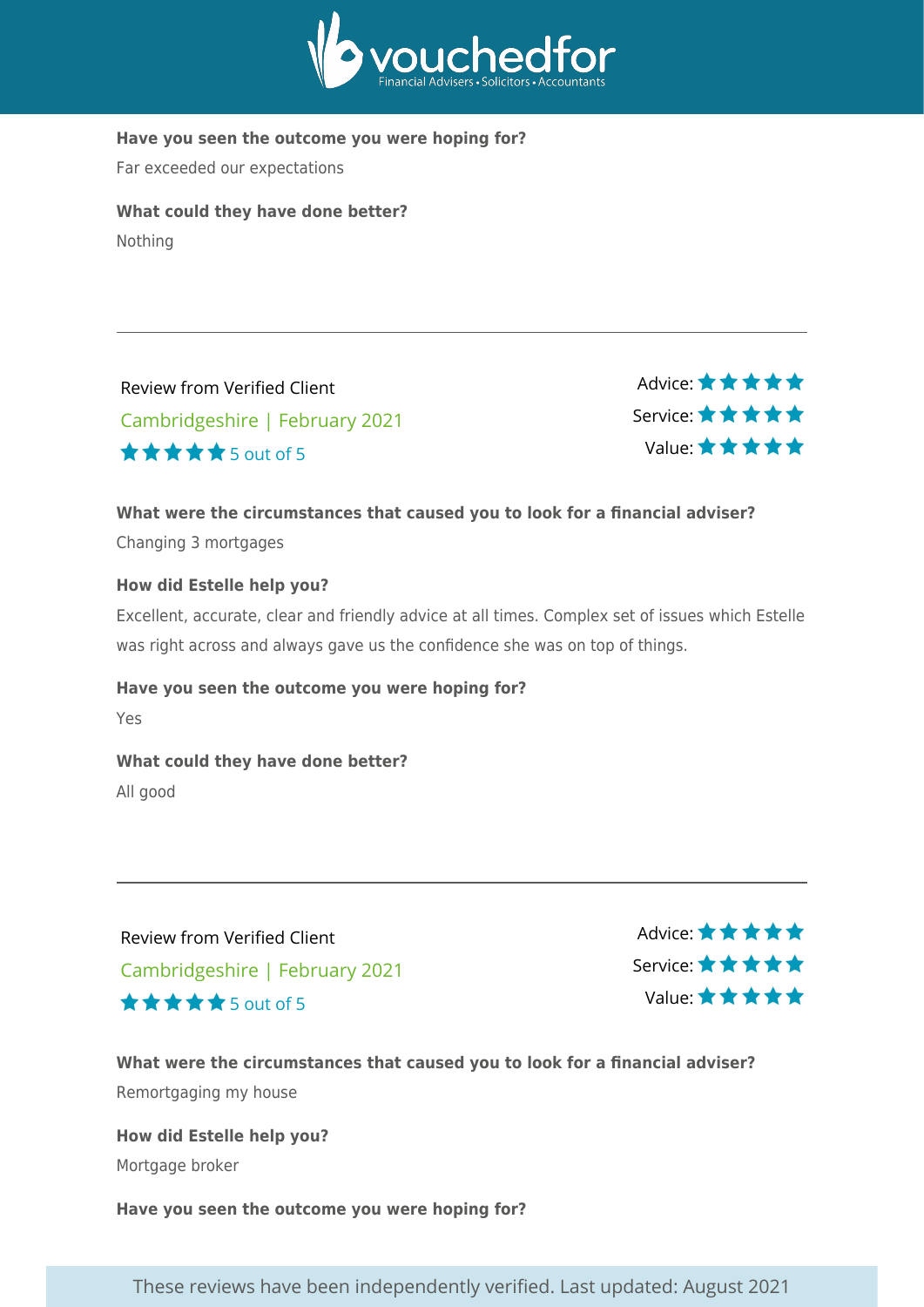

#### Yes

#### **What could they have done better?**

Nothing, this was a particularly challenging job due to my personal circumstances and the financial affect of the pandemic

Review from Verified Client Cambridgeshire | February 2021 5 out of 5

Advice: \* \* \* \* \* Service: Value:

#### **What were the circumstances that caused you to look for a financial adviser?**

Remortgaging property, after coming to the end of a fixed term, as previously arranged by Premier Plus

#### **How did Estelle help you?**

2nd time of using Premier Plus for my mortgage needs and each time has been effortless and have been treated with the upmost courtesy and respect. Would not hesitate to recommend and have done on numerous occasions!!

#### **Have you seen the outcome you were hoping for?**

Yes, mortgage application accepted and progressing as planned

#### **What could they have done better?**

Nothing!

Review from Verified Client Surrey | February 2021 5 out of 5

Advice: \* \* \* \* \* Service: Value:

**What were the circumstances that caused you to look for a financial adviser?** Moving house and end of deal mortgage review

**How did Estelle help you?** Estelle found a number of offers in market for us to choose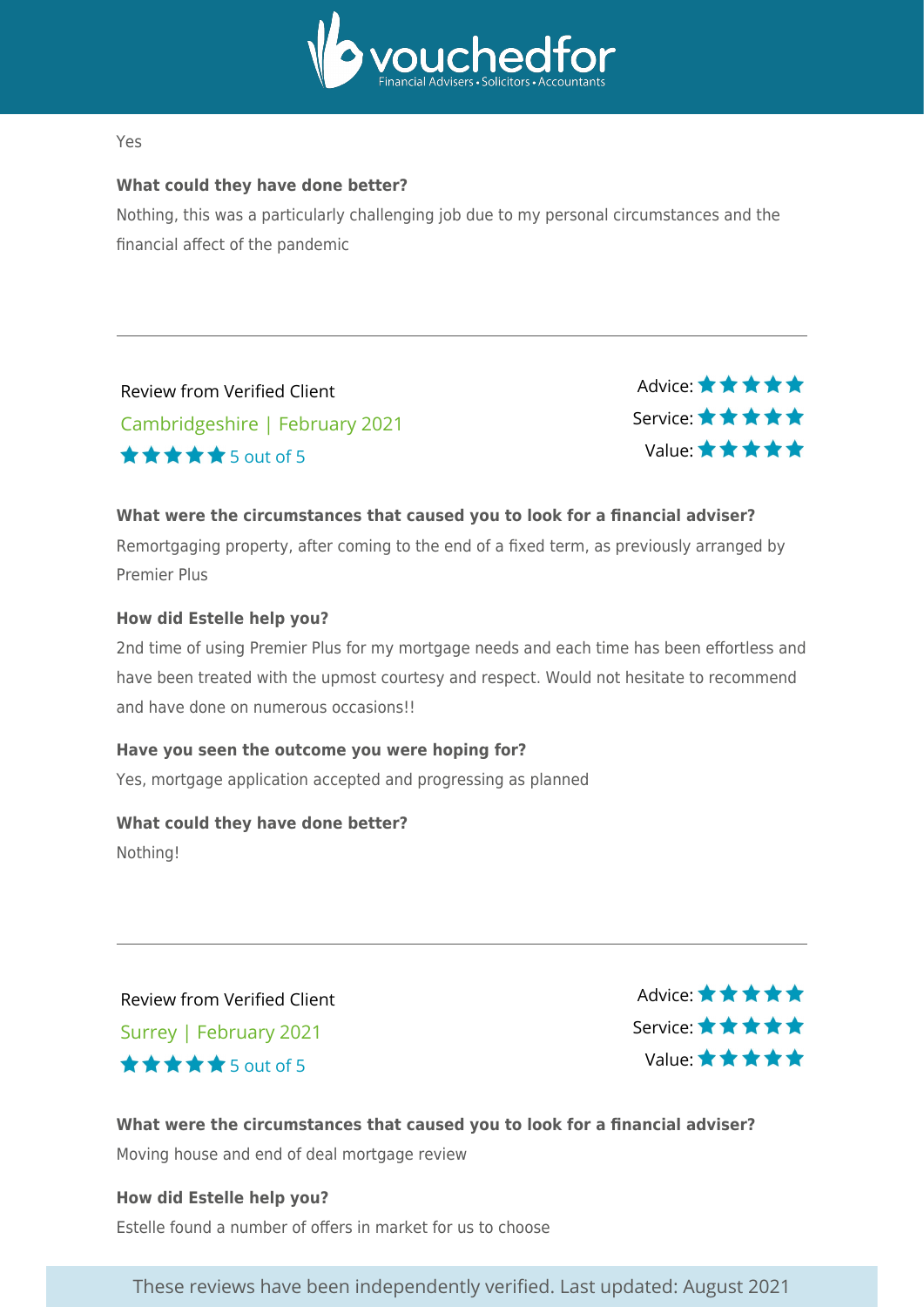

**Have you seen the outcome you were hoping for?** Yes

Review from Verified Client Cambridgeshire | February 2021 5 out of 5

Advice: \* \* \* \* \* Service: Value:

#### **What were the circumstances that caused you to look for a financial adviser?**

Needed a mortgage

#### **How did Estelle help you?**

Arranged mortgages on our behalf for the purchase of two separate properties, one in 2018 and one in 2021.

**Have you seen the outcome you were hoping for?** Yes, Estelle went above and beyond in her help, particularly in liaising with our solicitors.

**What could they have done better?** Nothing to be honest, Estelle was fantastic.

Review from Verified Client Cambridgeshire | February 2021 5 out of 5

Advice: \* \* \* \* \* Service: Value:

**What were the circumstances that caused you to look for a financial adviser?** Find a new mortgage

**How did Estelle help you?** Very helpful and quick response.

#### **Have you seen the outcome you were hoping for?**

Yes, we have got the best deal on the market.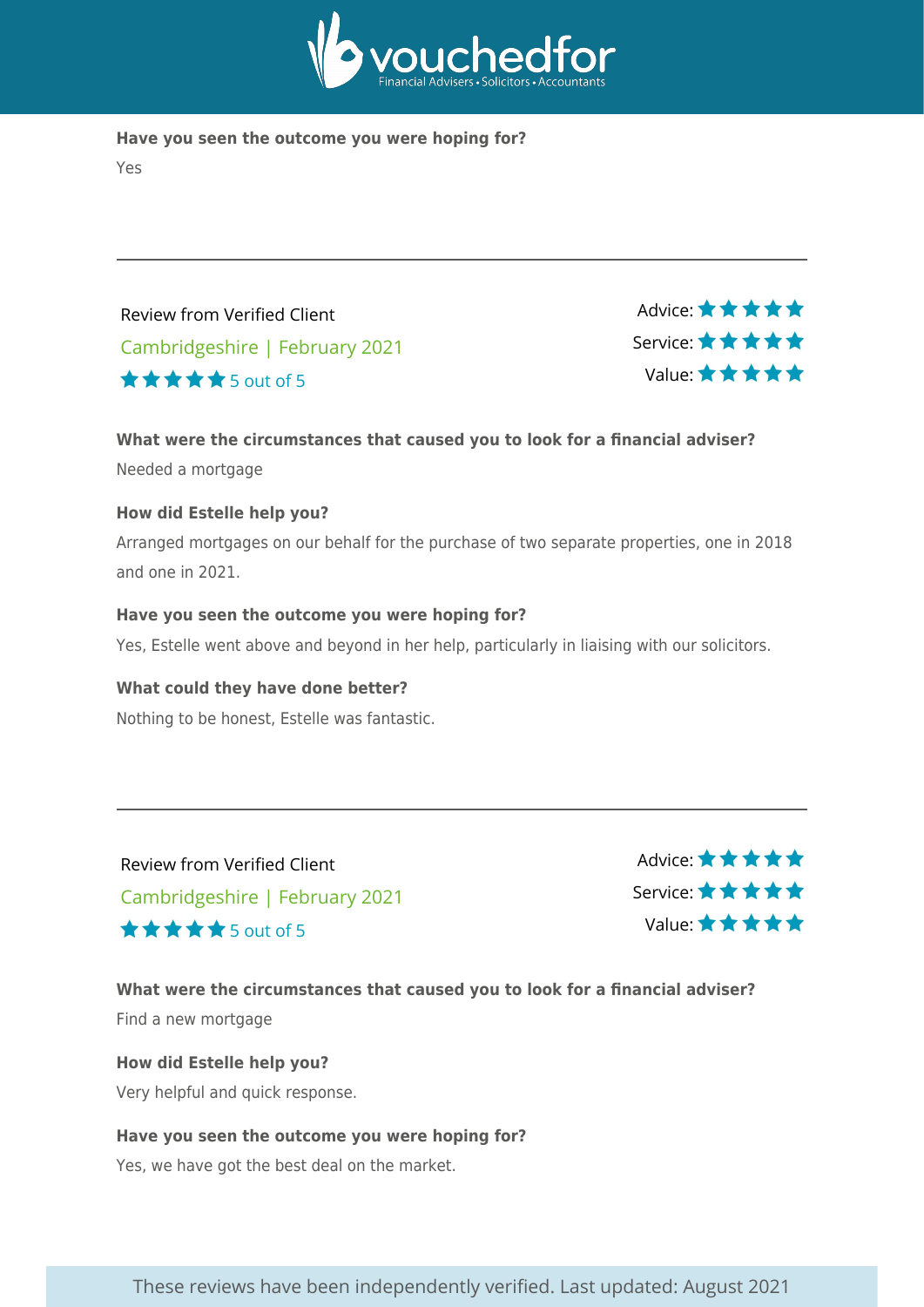

## Review from Verified Client Hertfordshire | February 2021 5 out of 5

Advice: ★ ★ ★ ★ ★ Service: Value:

**What were the circumstances that caused you to look for a financial adviser?** I was looking for a buy-to-let mortgage

**How did Estelle help you?** Estelle assisted me by finding me the most appropriate mortgage for my circumstances

**Have you seen the outcome you were hoping for?** Yes - Estelle found me what I was looking for

#### **What could they have done better?**

Estelle is extremely efficient, excellent at what she does so professionally speaking I don't believe her services could be approved upon.

Review from Verified Client Northamptonshire | February 2021 5 out of 5

Advice: \* \* \* \* \* Service: Value:

**What were the circumstances that caused you to look for a financial adviser?** Firstly I was buying a house and then used Estelle again to remortgage

**How did Estelle help you?** She sorted a mortgage for both

**Have you seen the outcome you were hoping for?** Yes, very happy with the results

**What could they have done better?** Nothing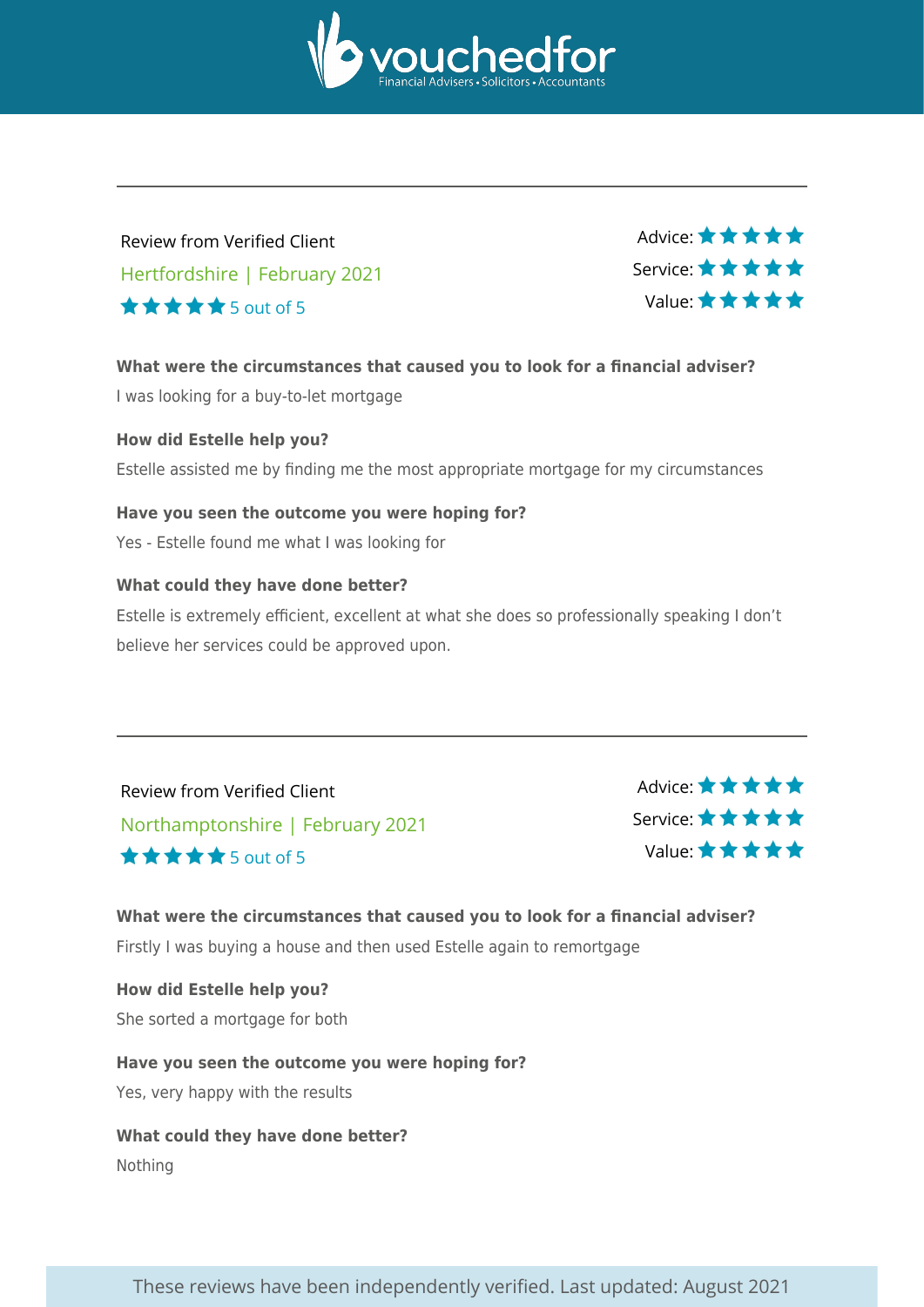

## Review from Verified Client Bedfordshire | February 2021 5 out of 5

Advice: ★ ★ ★ ★ ★ Service: Value:

**What were the circumstances that caused you to look for a financial adviser?**

We needed a mortgage and subsequently re-mortgage to purchase our property

#### **How did Estelle help you?**

She made it clear and easy to get to the product that was right for us and saw us through the process with clear advice making it easy to make sensible decisions.

#### **Have you seen the outcome you were hoping for?**

We have

#### **What could they have done better?**

Can't think of any improvements, did what it said on the tin as far as we were concerned

Review from Verified Client Northamptonshire | February 2021 5 out of 5

Advice: \* \* \* \* \* Service: Value:

**What were the circumstances that caused you to look for a financial adviser?** I was buying a house after my marriage broke up

**How did Estelle help you?**

Estelle gave me opportunities that wasn't offered to me elsewhere.

**Have you seen the outcome you were hoping for?**

Yes

**What could they have done better?** Nothing she helped me with everything.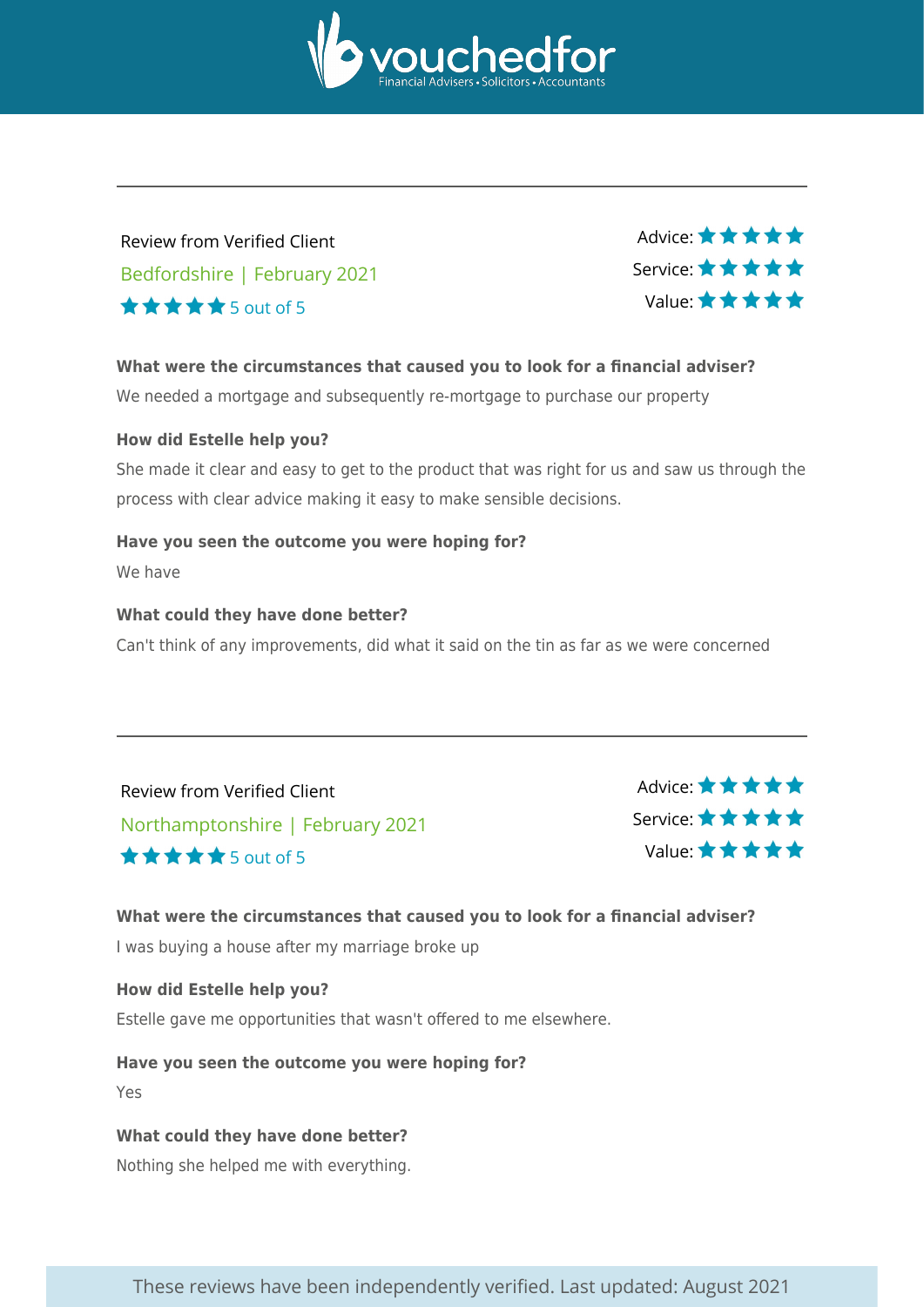

## Review from Verified Client Manchester | February 2021 5 out of 5

Advice: ★ ★ ★ ★ ★ Service: Value:

**What were the circumstances that caused you to look for a financial adviser?** Purchasing our first property

**How did Estelle help you?** Offering information and providing a thorough list of mortgage options available to us

**Have you seen the outcome you were hoping for?** Yes

Review from Verified Client Herefordshire | February 2021 5 out of 5

Advice: \*\*\*\*\* Service: Value:

**What were the circumstances that caused you to look for a financial adviser?** Buying 2 properties

**How did Estelle help you?** With the mortgages

**Have you seen the outcome you were hoping for?** Not finished yet

**What could they have done better?**

Nothing, been excellent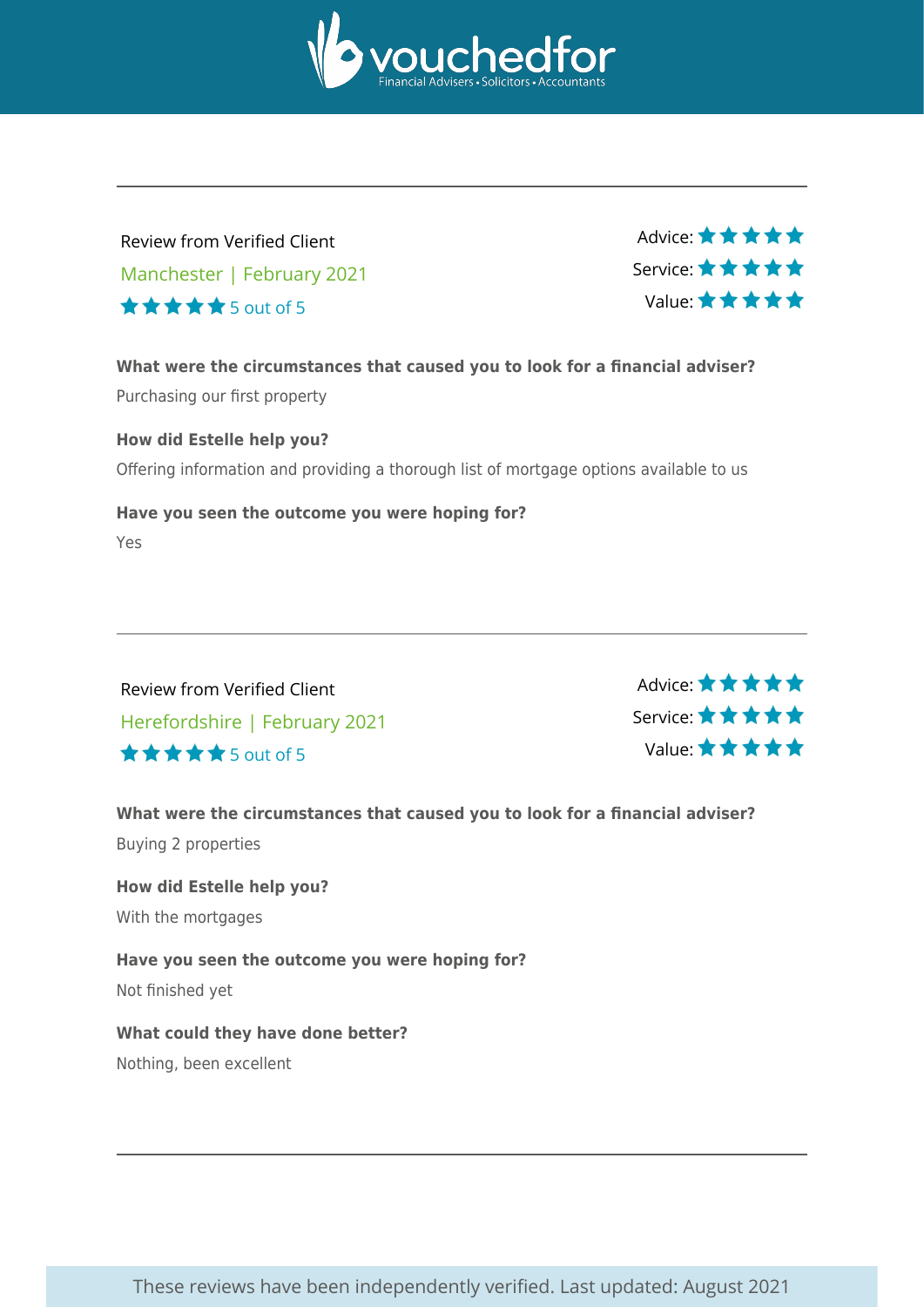

Review from Verified Client Cambridgeshire | February 2021  $\star \star \star \star$  5 out of 5

Advice: ★ ★ ★ ★ ★ Service: Value:

**What were the circumstances that caused you to look for a financial adviser?** Looking for a home mortgage

**How did Estelle help you?** Provided quotes from multiple mortgage providers and helped with obtaining the required mortgage.

**Have you seen the outcome you were hoping for?** Yes

Review from Verified Client Kent | February 2021 5 out of 5

Advice: ★★★★★ Service: Value:

**What were the circumstances that caused you to look for a financial adviser?** Remortgaging

#### **How did Estelle help you?**

Provided excellent advice and make me rethink my preconceived ideas about certain types of mortgages.

**Have you seen the outcome you were hoping for?** Yes, most definitely.

**What could they have done better?**

Nothing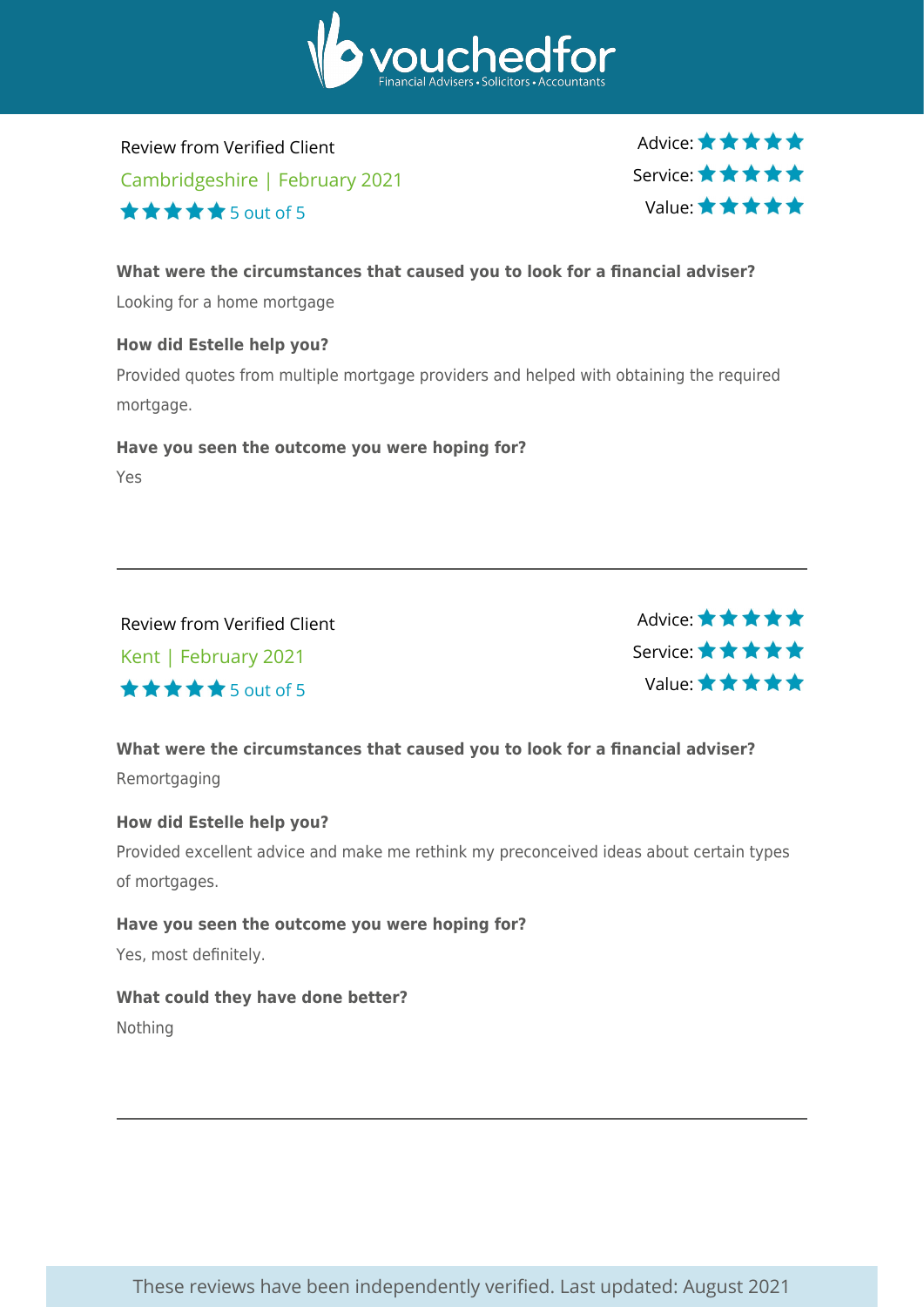

Review from Verified Client Cambridgeshire | February 2021  $\star \star \star \star$  5 out of 5

Advice: ★ ★ ★ ★ ★ Service: Value:

#### **What were the circumstances that caused you to look for a financial adviser?**

Moving home and also re-mortgage due to current deal ending

#### **How did Estelle help you?**

Estelle searched for the various options available to us and presented us with easy to understand lists for us to choose our preferred option. The team kept us informed every step of the way and were prompt asking for documents required by mortgage lender

**Have you seen the outcome you were hoping for?** Yes **What could they have done better?**

Nothing - excellent service

## Review from Verified Client Warwickshire | February 2021 5 out of 5



#### **What were the circumstances that caused you to look for a financial adviser?**

We were purchasing our new home and sought advice regarding the best value for money on a mortgage. In addition, we have used Estelle to support us in obtaining life insurance.

#### **How did Estelle help you?**

Esteemed went above and beyond every step of the way. She clearly explained the deals available and promptly responded to any queries which we had. Estelle sourced a mortgage with a very competitive rate which will save us quite a significant amount of money over its duration.

#### **Have you seen the outcome you were hoping for?**

Yes, furthermore, Estelle also supported us in sourcing life insurance, again finding the right product to support our needs.

#### **What could they have done better?**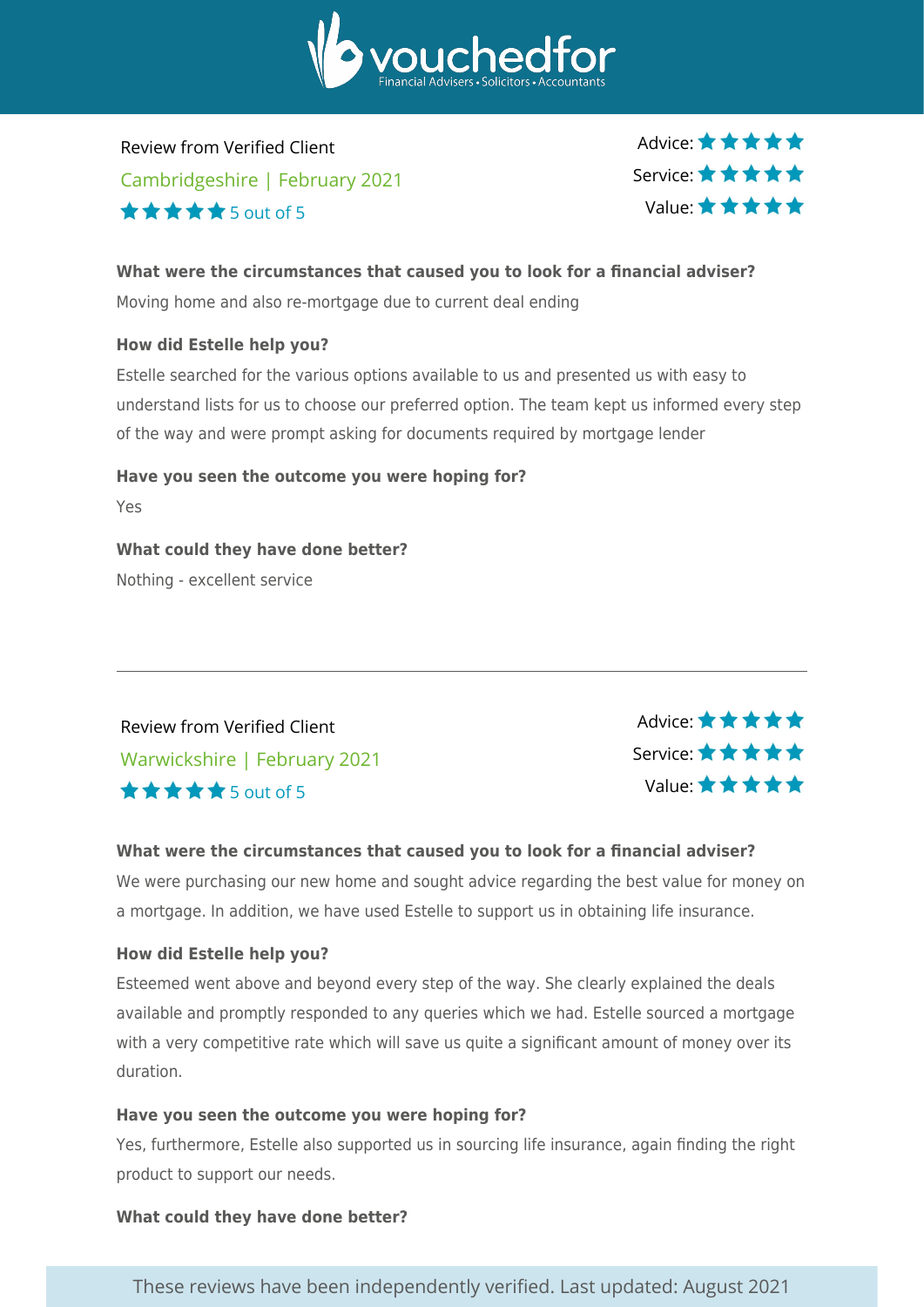

Nothing - exceptional service from start to finish.

Review from Verified Client Cambridgeshire | February 2021 5 out of 5



**What were the circumstances that caused you to look for a financial adviser?** Property investment

#### **How did Estelle help you?**

Helped me decide on the best Mortgadge for the properties and secured the best rates.

**Have you seen the outcome you were hoping for?** 100 percent yes.

**What could they have done better?** Nothing, they are friendly professional and very good at what they do.

| Review from Verified Client |                                             |
|-----------------------------|---------------------------------------------|
|                             | London   February 2021                      |
|                             | $\bigstar \lor \Diamond \Diamond \lor \Box$ |

Advice: ; height: 15px" src="https://assets.vouchedfor.co.uk/img/rating-star-full.jpg"/> ᢢᡪᡪᡃᡪ Service: ★☆☆☆☆ Value:★☆☆☆☆

#### **What were the circumstances that caused you to look for a financial adviser?**

We wanted to get a house in Coventry and it was our only chance to become home owner.

#### **How did Estelle help you?**

She was mortgage broker and we were referring to her.

#### **Have you seen the outcome you were hoping for?**

She caused us to not achieve any thing rather than lost our chance,money and energy.

#### **What could they have done better?**

She could spend time more on our case rather than to postpone everything to last minute.also She didn't even try for anything.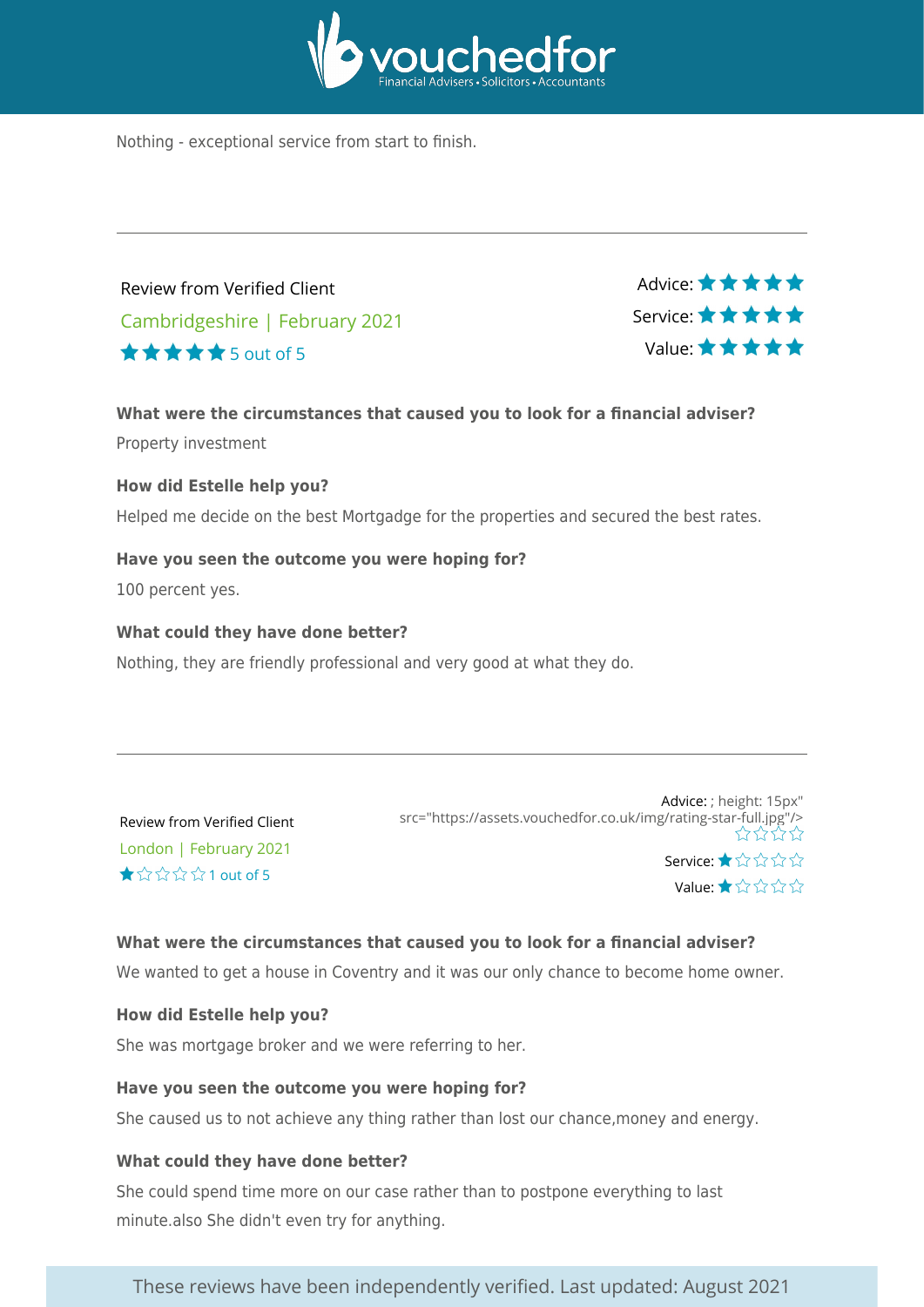

## Review from Verified Client Cambridgeshire | February 2021 5 out of 5

Advice: ★ ★ ★ ★ ★ Service: Value:

**What were the circumstances that caused you to look for a financial adviser?** I needed to re-mortgage and pay off my mortgage

#### **How did Estelle help you?**

Listening to my personal circumstances and submitting a choice of attractive mortgages

#### **Have you seen the outcome you were hoping for?**

Yes i have a mortgage that should help me keep the roof above my head.

#### **What could they have done better?**

Honestly i cant think of anything else. Estelle and her team were very good and provided a friendly personal service that went beyond reproach. I thoroughly recommend there services.

Review from Verified Client Bedfordshire | February 2021 5 out of 5

Advice: \* \* \* \* \* Service: Value:

**What were the circumstances that caused you to look for a financial adviser?** To get our mortgage

**How did Estelle help you?** She was so good getting our mortgage. Couldnt of asked for any better.

**Have you seen the outcome you were hoping for?** Yes we have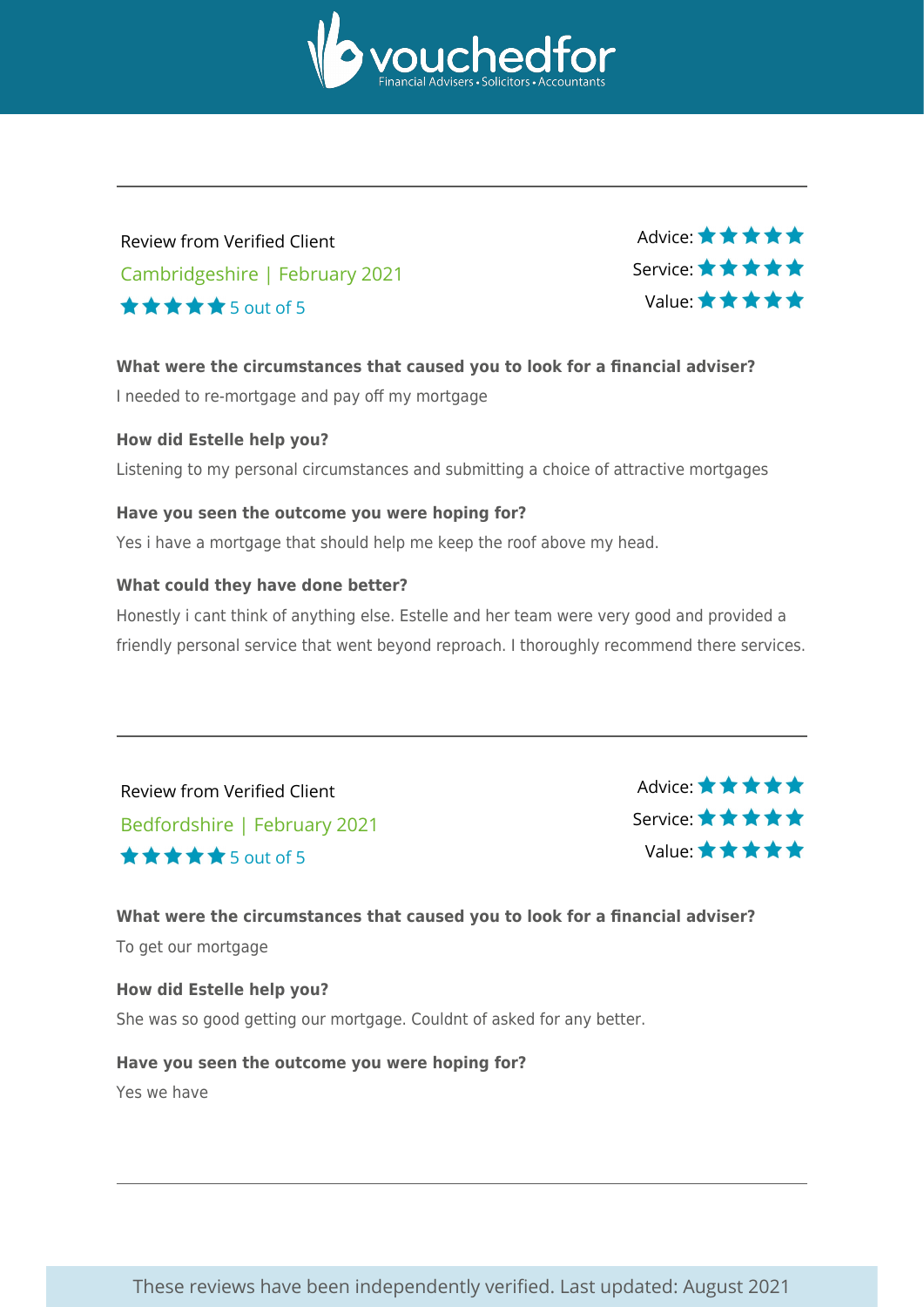

Review from Verified Client Hertfordshire | February 2021  $\star \star \star \star$  5 out of 5

Advice:  $\star \star \star \star \star$ Service: Value:

## **What were the circumstances that caused you to look for a financial adviser?** Looking for a mortgage we was recommended to Estelle. Very thorough service and very happy customers

**How did Estelle help you?** Organising our mortgage from start to finish

**Have you seen the outcome you were hoping for?**

So far so good

Review from Verified Client Cambridgeshire | February 2021 5 out of 5

Advice: ★ ★ ★ ★ ★ Service: Value:

**What were the circumstances that caused you to look for a financial adviser?** Buying our first home

**How did Estelle help you?** Advice on mortgages available to me and my partner

**Have you seen the outcome you were hoping for?** Absolutely, she helped us complete the purchase of our first home

**What could they have done better?** Nothing as she was polite, timely and offered an excellent service

Review from Verified Client Cambridgeshire | February 2021  $\star \star \star \star$  5 out of 5

Advice: \*\*\*\*\* Service: \* \* \* \* \* Value: ★ ★ ★ ★ ★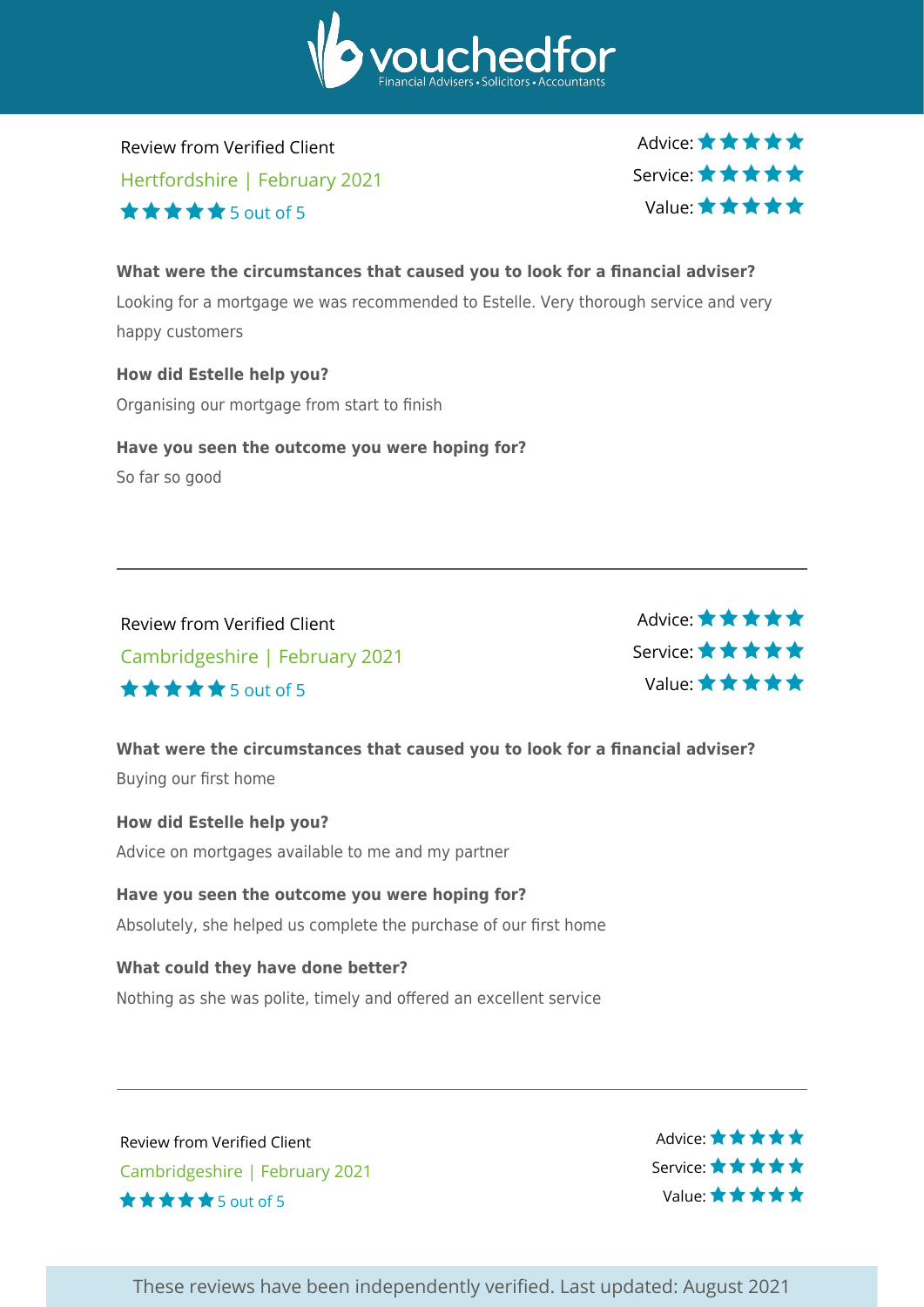

#### **What were the circumstances that caused you to look for a financial adviser?**

Remortgage

#### **How did Estelle help you?**

Supplied a range of choices tailored to our needs

#### **Have you seen the outcome you were hoping for?**

Yes!

| Review from Verified Client    |  |
|--------------------------------|--|
| Cambridgeshire   February 2021 |  |
| <b>★★★★★</b> 5 out of 5        |  |



#### **What were the circumstances that caused you to look for a financial adviser?**

Looking for a mortgage to purchase a house.

#### **How did Estelle help you?**

Received fantastic advice and great communication throughout.Process was made very easy.

#### **Have you seen the outcome you were hoping for?**

Most definitely.

#### **What could they have done better?**

Nothing that I'm aware of. Extremely happy happy.

Review from Verified Client Cambridgeshire | February 2021 5 out of 5

Advice: \*\*\*\*\* Service: Value:

**What were the circumstances that caused you to look for a financial adviser?** Looking for advice on a buy to let mortgage

**How did Estelle help you?** Explained all options. Suggested best rates. Arranged everything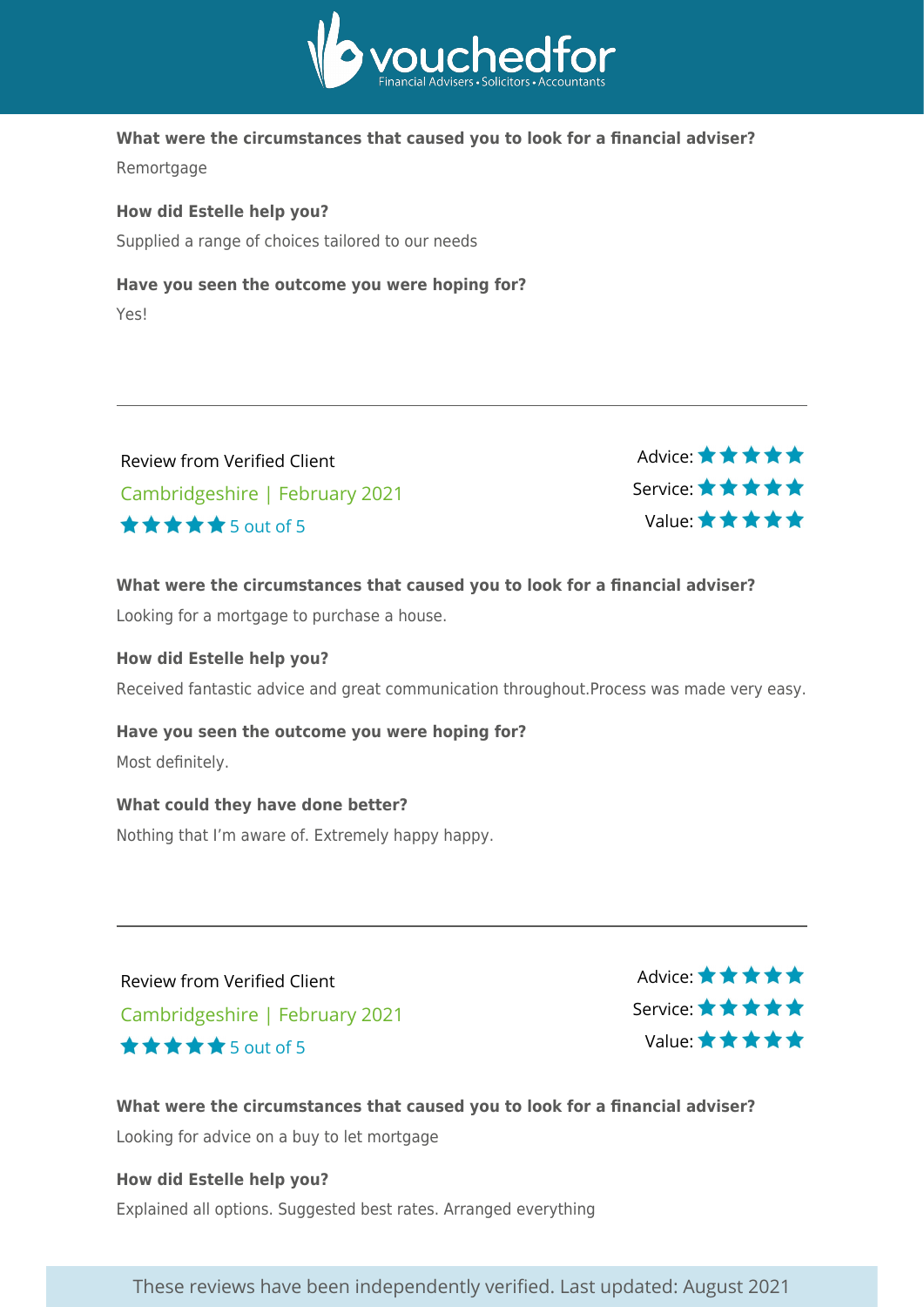

**Have you seen the outcome you were hoping for?**

Yes

**What could they have done better?** Can't think of anything

Review from Verified Client Cambridgeshire | February 2021 5 out of 5

Advice: ★★★★★ Service: Value:

#### **What were the circumstances that caused you to look for a financial adviser?** Getting a mortgage

#### **How did Estelle help you?**

Estelle was always there if I needed her nothing was too much trouble .Estelle got me a very low rate even though I could only get a 10 year mortgage due to my age my existing mortgage company would not give me a mortgage

**Have you seen the outcome you were hoping for?** Definitely been in my new house a year now thanks to Estelle

#### **What could they have done better?**

I don't think anything could have been done any better Estelle goes above and beyond

Review from Verified Client Hertfordshire | February 2021 5 out of 5

Advice: \* \* \* \* \* Service: Value:

**What were the circumstances that caused you to look for a financial adviser?** Buying a home.

#### **How did Estelle help you?**

Estelle helped us to find the right mortgage. She also helped us to remortgage our home subsequently.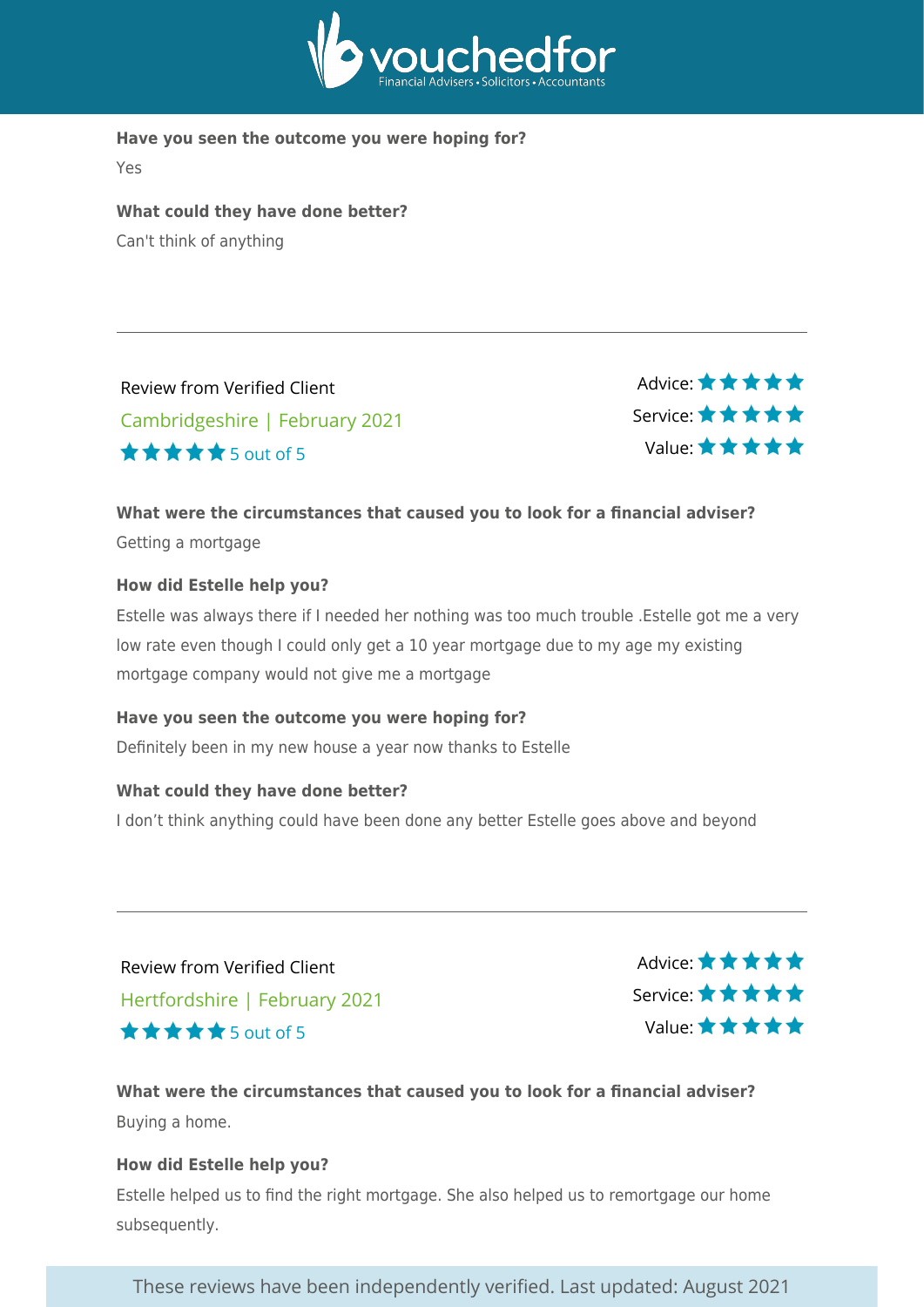

#### **Have you seen the outcome you were hoping for?**

Estelle provided an excellent service and secured very competitive rates for us.

#### **What could they have done better?**

Nothing. The service was excellent.

| <b>Review from Verified Client</b> |
|------------------------------------|
| Cambridgeshire   February 2021     |
| <b>★★★★★</b> 5 out of 5            |

Advice: ★★★★★ Service: Value:

#### **What were the circumstances that caused you to look for a financial adviser?** House purchase

**How did Estelle help you?** Estelle provided me with an excellent service from start to finish.

#### **Have you seen the outcome you were hoping for?**

100%! Estelle for me the best deal possible.

Review from Verified Client Cambridgeshire | February 2021 5 out of 5

Advice: ★★★★★ Service: Value:

#### **What were the circumstances that caused you to look for a financial adviser?** Buying & selling homes

#### **How did Estelle help you?**

Estelle has helped me on various occasions, finding mortgages and insurances & general advice whilst buying & selling various properties. Estelle has so much patience and is very friendly and supportive and Im my opinion, always goes on above and beyond. Nothing seems to much for Estelle. She is always on the ball & explains things clearly and thoroughly and really takes her time to ensure your happy & understand.

**Have you seen the outcome you were hoping for?**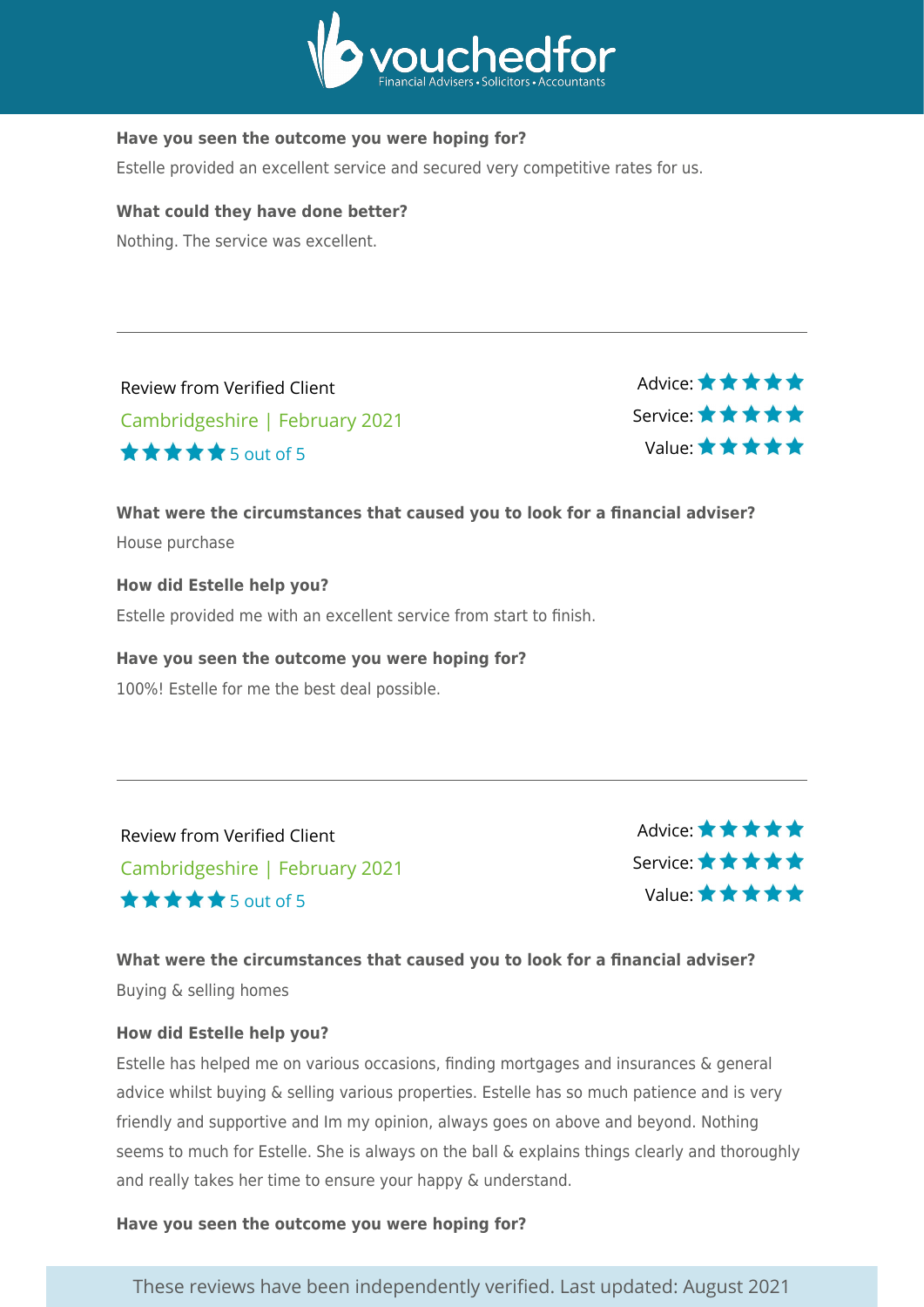

Yes

**What could they have done better?** No

Review from Verified Client Cambridgeshire | February 2021 5 out of 5

Advice: ★★★★★ Service: Value:

#### **What were the circumstances that caused you to look for a financial adviser?**

New mortgage arrangements and renewals

#### **How did Estelle help you?**

Estelle has helped me with every mortgage offer needed and every renewal

#### **Have you seen the outcome you were hoping for?**

Always she has always found the best deal that suited my needs at that time and has a great attention to detail.

#### **What could they have done better?**

Nothing Estelle answers all questions timely and gives all the details needed.

Review from Verified Client Hertfordshire | February 2021 5 out of 5

Advice: \*\*\*\*\* Service: Value:

**What were the circumstances that caused you to look for a financial adviser?** We were in the process of purchasing our first home.

#### **How did Estelle help you?**

She helped us through the process of buying our first house with ease and advised us on setting up a Deed of Trust.

**Have you seen the outcome you were hoping for?**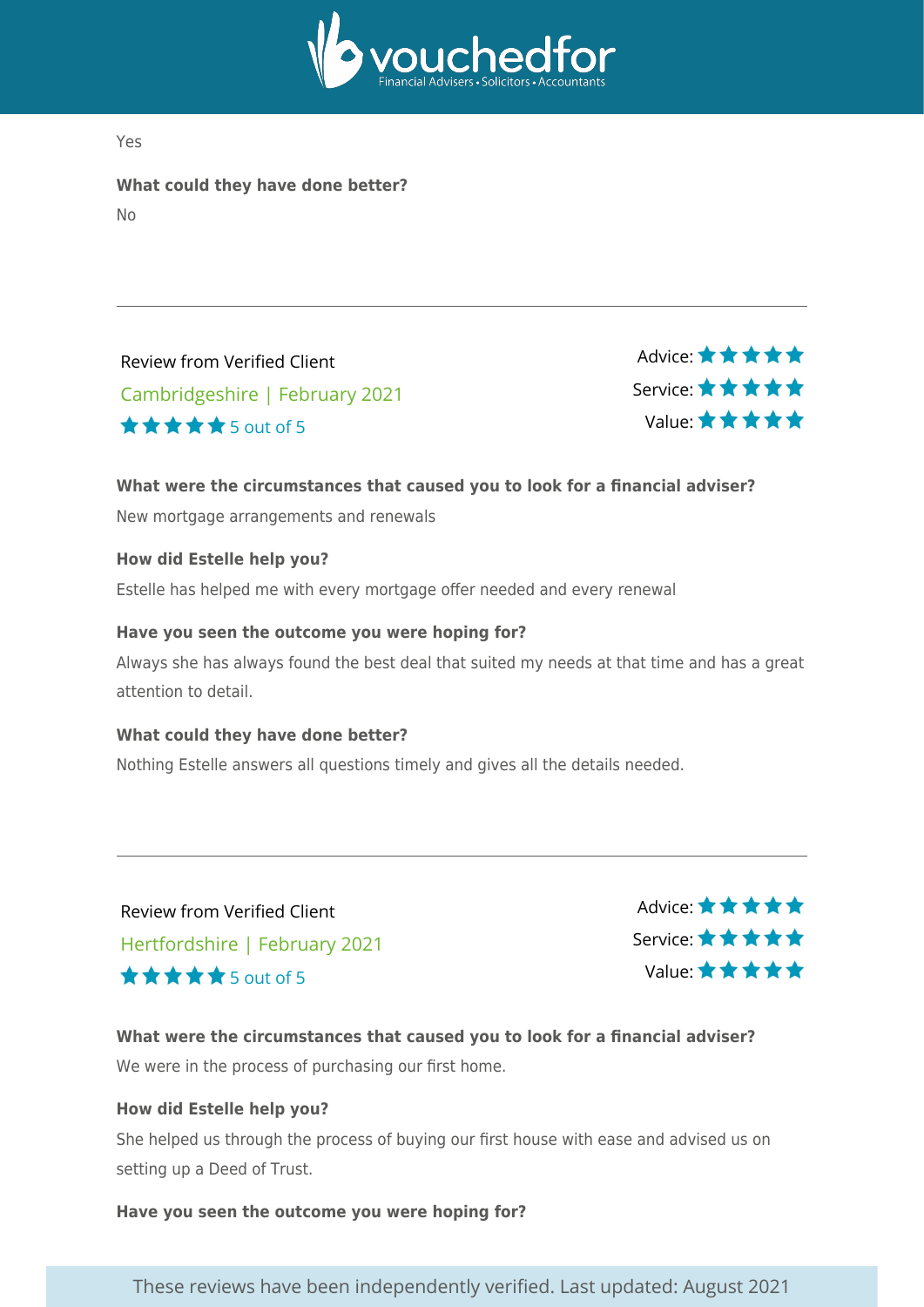

Yes, we did.

Review from Verified Client Hertfordshire | February 2021 5 out of 5



**What were the circumstances that caused you to look for a financial adviser?** Needed a mortgage

**How did Estelle help you?** Advice on availability mortgages

#### **Have you seen the outcome you were hoping for?**

Yes

Review from Verified Client Cambridgeshire | February 2021 5 out of 5

Advice: \* \* \* \* \* Service: Value:

#### **What were the circumstances that caused you to look for a financial adviser?**

We had found a property that we wished to purchase and needed to arrange a mortgage whilst keeping our existing home

#### **How did Estelle help you?**

She found a lender promptly with a fantastic rate despite having an initial problem with the original choice due to the property being down valued

#### **Have you seen the outcome you were hoping for?**

Unfortunately not but due to problems with the property so had to pull out of the purchase

#### **What could they have done better?**

Nothing. Estelle went beyond the call of duty overcoming the initial problem and finding an alternative solution very promptly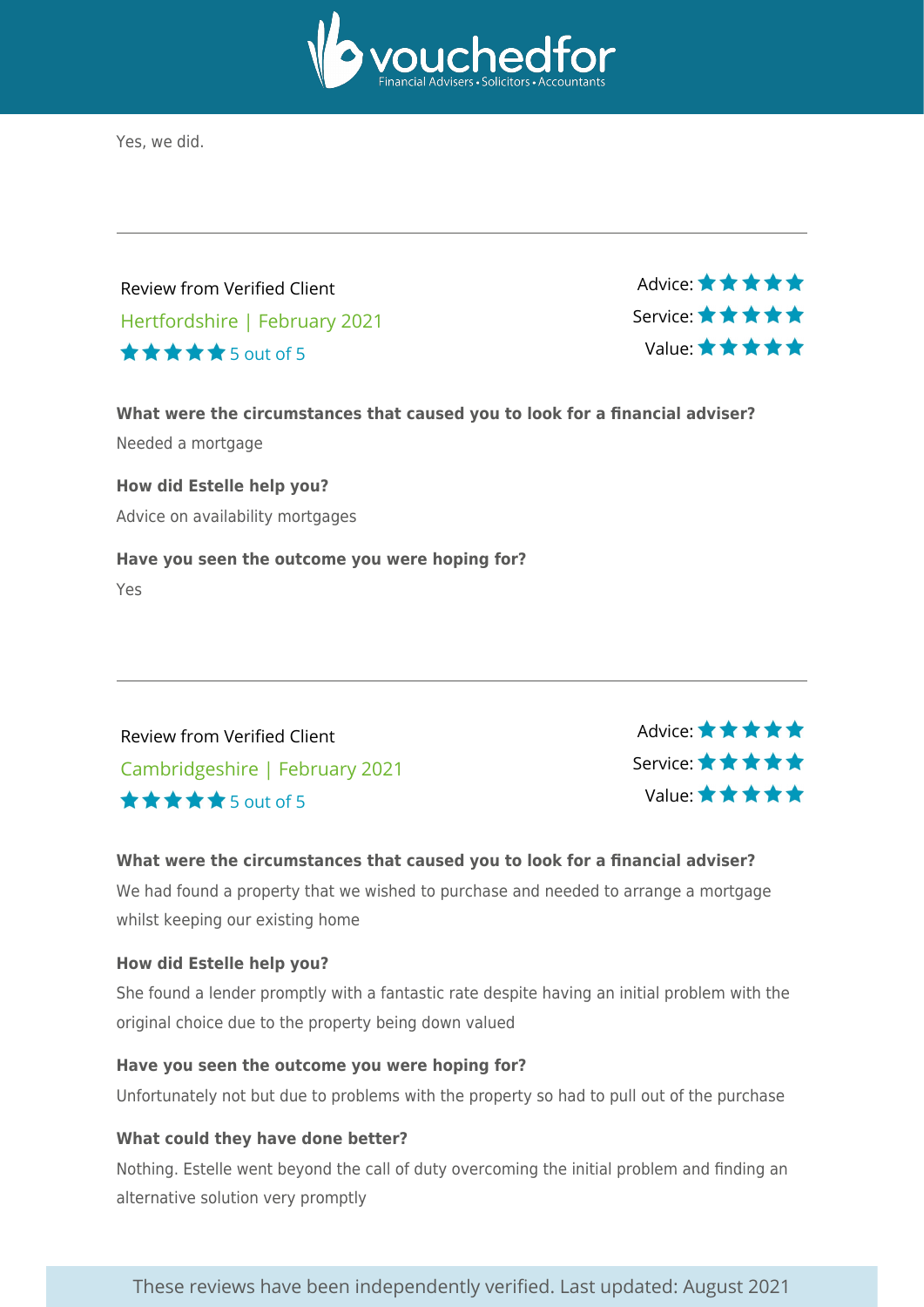

## Review from Verified Client Hertfordshire | February 2021 5 out of 5

Advice: ★ ★ ★ ★ ★ Service: Value:

**What were the circumstances that caused you to look for a financial adviser?**

Needed help to secure the best mortgage rate

#### **How did Estelle help you?**

Estelle found a competitive mortgage rate securing the funds needed for our house purchase.

**Have you seen the outcome you were hoping for?**

Yes

**What could they have done better?** Nothing

Review from Verified Client Cambridgeshire | February 2021 5 out of 5

Advice: \* \* \* \* \* Service: Value:

**What were the circumstances that caused you to look for a financial adviser?** Buying a property.

**How did Estelle help you?** Estelle arranged our mortgage for us.

**Have you seen the outcome you were hoping for?**

Yes

#### **What could they have done better?**

Nothing, Estelle was most helpful during the covid pandemic which caused issues buying our property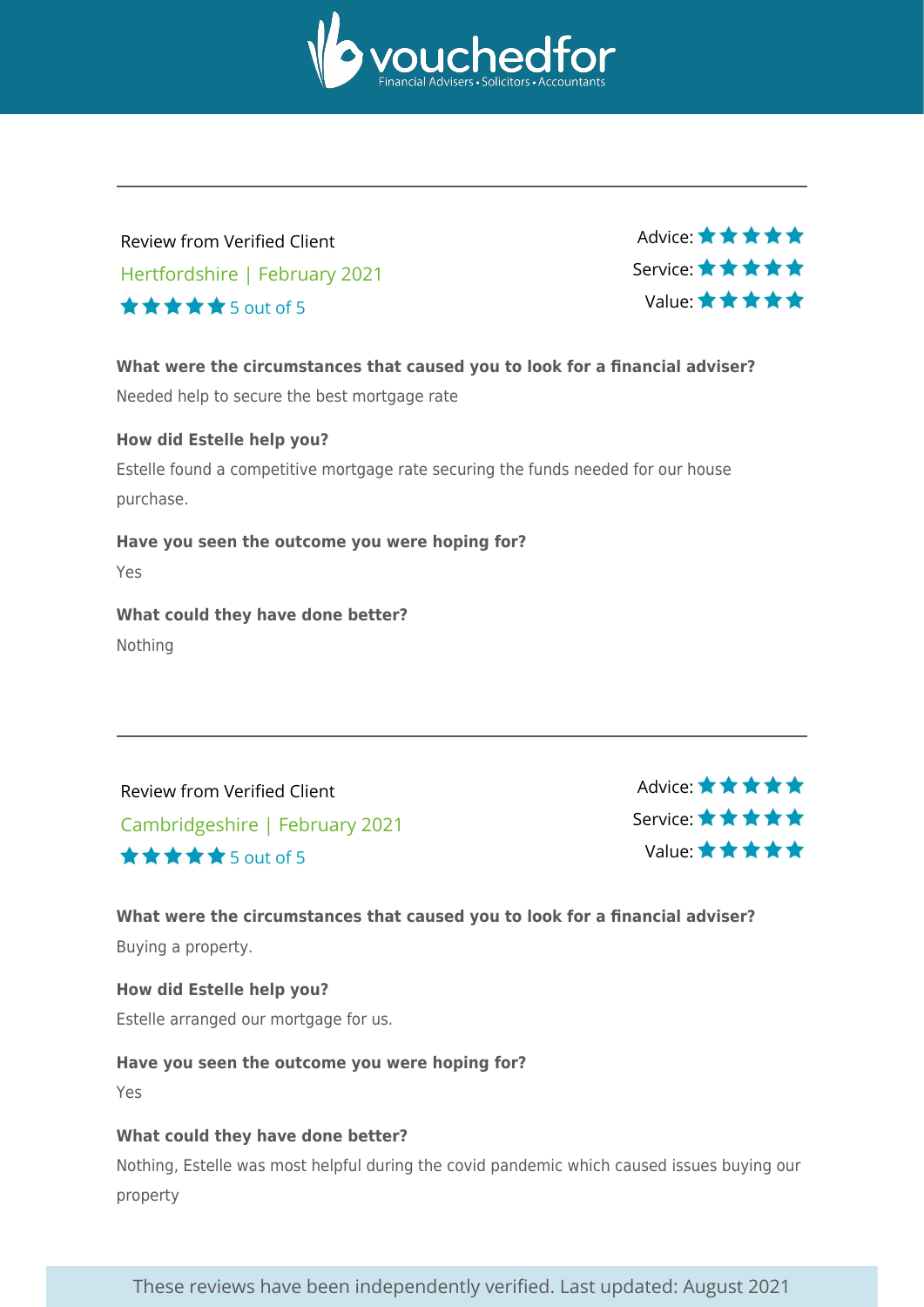

## Review from Verified Client Cambridgeshire | February 2021 5 out of 5

Advice: ★ ★ ★ ★ ★ Service: Value:

#### **What were the circumstances that caused you to look for a financial adviser?**

I was buying a property

#### **How did Estelle help you?**

Estelle researched the market and helped me decide on the right mortgage- this was done quickly with care & precision

#### **Have you seen the outcome you were hoping for?**

Yes

#### **What could they have done better?**

I am not sure anything could have been done better, it was an extremely busy time/in a unprecedented pandemic and Estelle did update me 'out of hours' on a few occasions Which was helpful

Review from Verified Client Cambridgeshire | February 2021 5 out of 5

Advice: \* \* \* \* \* Service: Value:

#### **What were the circumstances that caused you to look for a financial adviser?** We needed guidance on mortgages

#### **How did Estelle help you?**

My parents & our whole family are extremely grateful to Premier Plus Ltd for all their hard work & kindness whilst securing their new home. Despite all the difficulties last year & currently they never let us doubt we would achieve our end goal. They have always been knowledgeable, attentive & extremely efficient.Kevin Hull & his fabulous team at Premier Plus should be very proud! A special mention for Estelle & Roxy.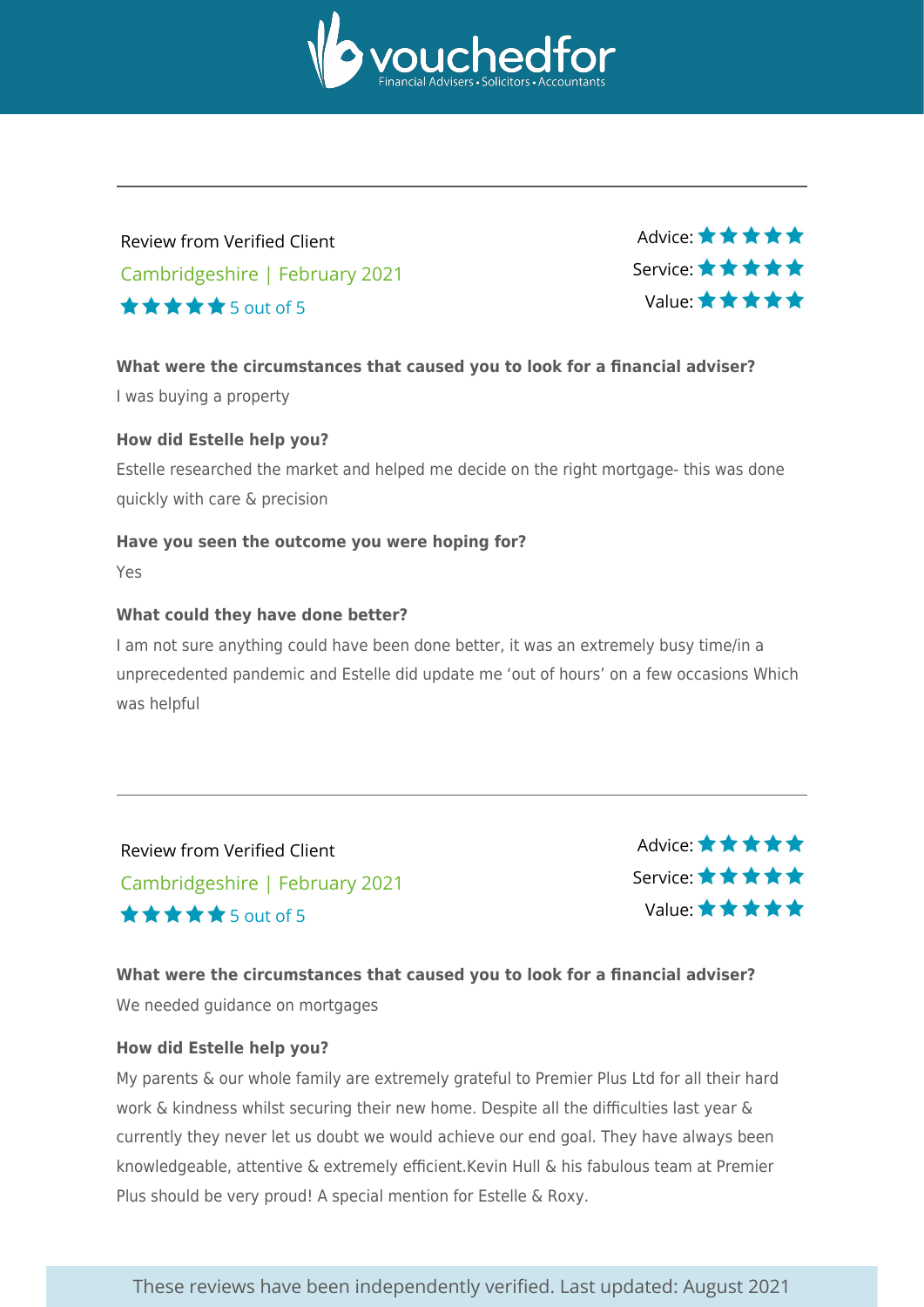

#### **Have you seen the outcome you were hoping for?**

Yes, we a extremely grateful for all of Estelles help

**What could they have done better?** We cannot fault their work & assistance

Review from Verified Client Caerphilly | February 2021 5 out of 5

Advice: \* \* \* \* \* Service: Value:

#### **What were the circumstances that caused you to look for a financial adviser?**

I needed a mortgage just with my name after a divorce and was at a dead end

#### **How did Estelle help you?**

I first got in touch with team following a recommendation by an ex colleague. I was looking for a remortgage after having a divorce but carrying marital debts was putting me out of reach of banks, etc... The moment I got in touch with the company (Estelle initially and then Mikealla) I felt they would do everything they could to help find me a mortgage and they did. The mortgage company were using a free solicitor and this caused a lot of toing and froing as they weren't very informative along the way and caused long delays, but Premier Plus kept on top of them and any questions I had were addressed straight away and, if required, Premier Plus were calling them daily. I can't fault their service at all, they are kind, understanding and a very friendly team and as far as I am concerned went above and beyond for me. I will be forever grateful. Alongside the remortgage I was offered help with life insurance and they checked my current policy and found me the best policy out there for me. Helen was a great help on this also. I totally trusted their advice and guidance.

#### **Have you seen the outcome you were hoping for?**

Yes, I was so happy when I was accepted for a new mortgage

#### **What could they have done better?**

The company the mortgage was with used free solicitors and this proved to be a hindrance when getting things processed in a timely manner. However, Estelle and her team were on to them regularly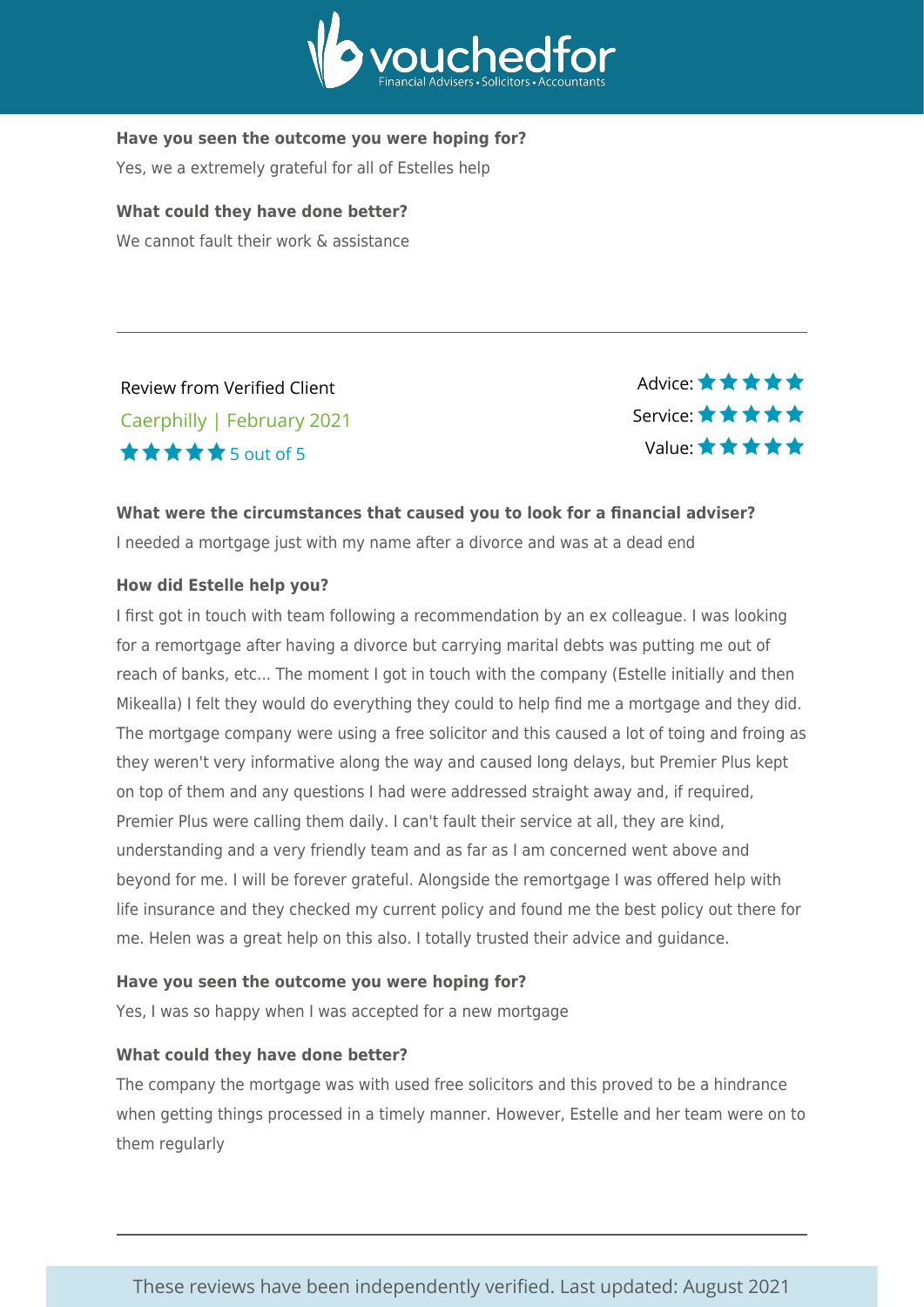

Review from Verified Client Cambridgeshire | January 2021 5 out of 5

Advice:  $\star \star \star \star \star$ Service: Value:

#### **What were the circumstances that caused you to look for a financial adviser?**

Assistance in finding and obtaining the right mortgage offer for our first time buying a property

#### **How did Estelle help you?**

She took all our personal and financial details efficiently and then showed us what we could afford and advised us the best mortgage option to go for. Estelle gave us many options. She was so quick at responding to emails and no question was silly to ask her. She kept us updated with the stages of our mortgage application and her and her workplace kept chasing our solicitors to ensure our house purchase was moving along well

#### **Have you seen the outcome you were hoping for?**

Yes completely

**What could they have done better?**

Nothing

Review from Verified Client Cambridgeshire | January 2021 5 out of 5

Advice:  $\star \star \star \star \star$ Service: Value:

#### **What were the circumstances that caused you to look for a financial adviser?** Buying a property.

#### **How did Estelle help you?**

Giving first class mortgage rates and advice to allow me to buy a property.

#### **Have you seen the outcome you were hoping for?**

Yes

#### **What could they have done better?**

Nothing - Estelle was both responsive and knowledgable of the current market.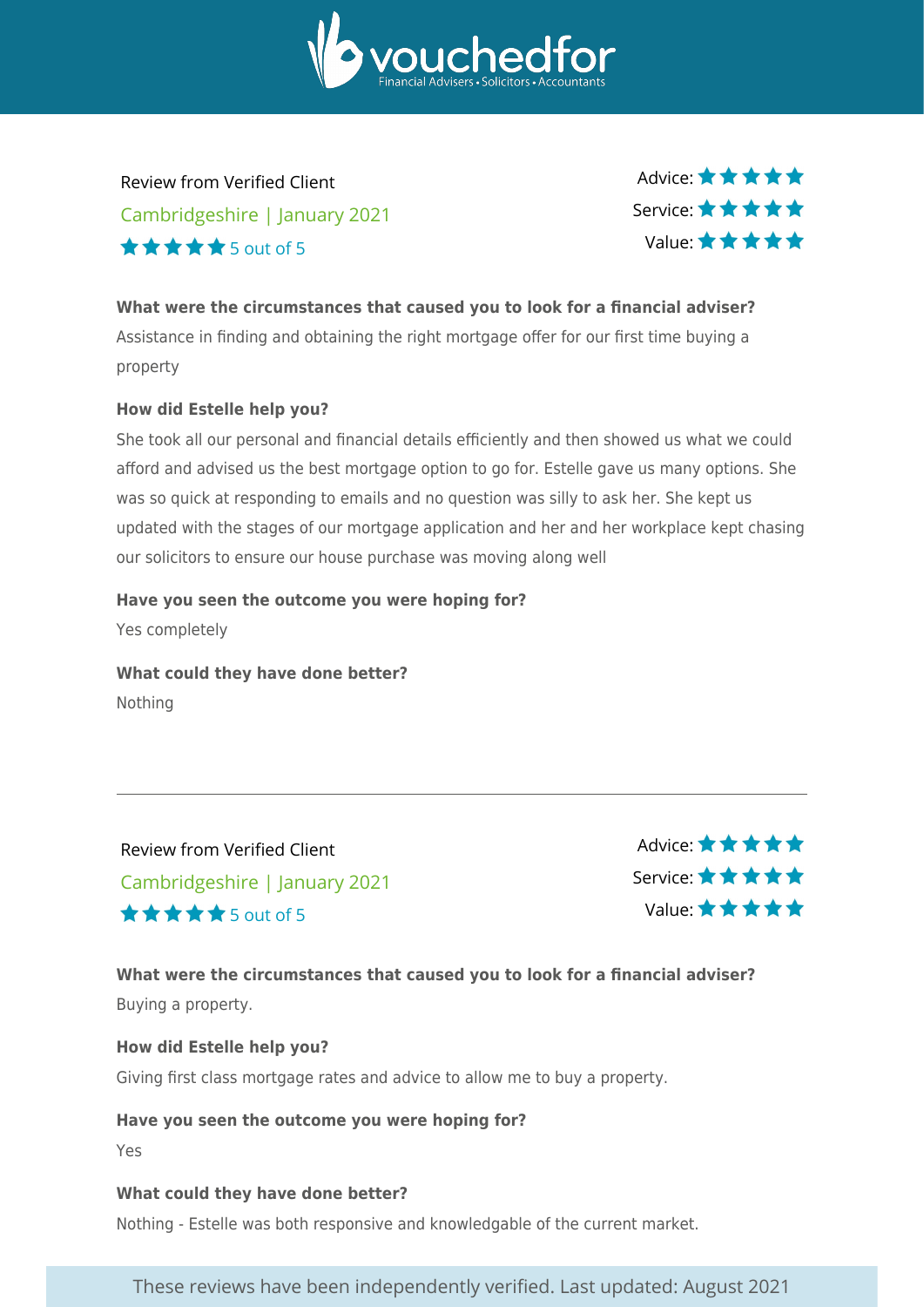

## Review from Verified Client Cambridgeshire | January 2021 5 out of 5

Advice: ★ ★ ★ ★ ★ Service: Value:

**What were the circumstances that caused you to look for a financial adviser?** Purchasing my fist home.

#### **How did Estelle help you?**

Estelle arranged my mortgage and was excellent in providing me with all options and relevant information to find the most suitable lender and rate. It was amazing to have someone so informative and contactable, especially being a first time buyer with so many questions.

## **Have you seen the outcome you were hoping for?**

Yes!

Review from Verified Client Cambridgeshire | January 2021 5 out of 5

Advice: ★ ★ ★ ★ ★ Service: Value:

#### **What were the circumstances that caused you to look for a financial adviser?** Buying first home

**How did Estelle help you?** She helped me find the best mortgage and helped with the whole application process

#### **Have you seen the outcome you were hoping for?** Yes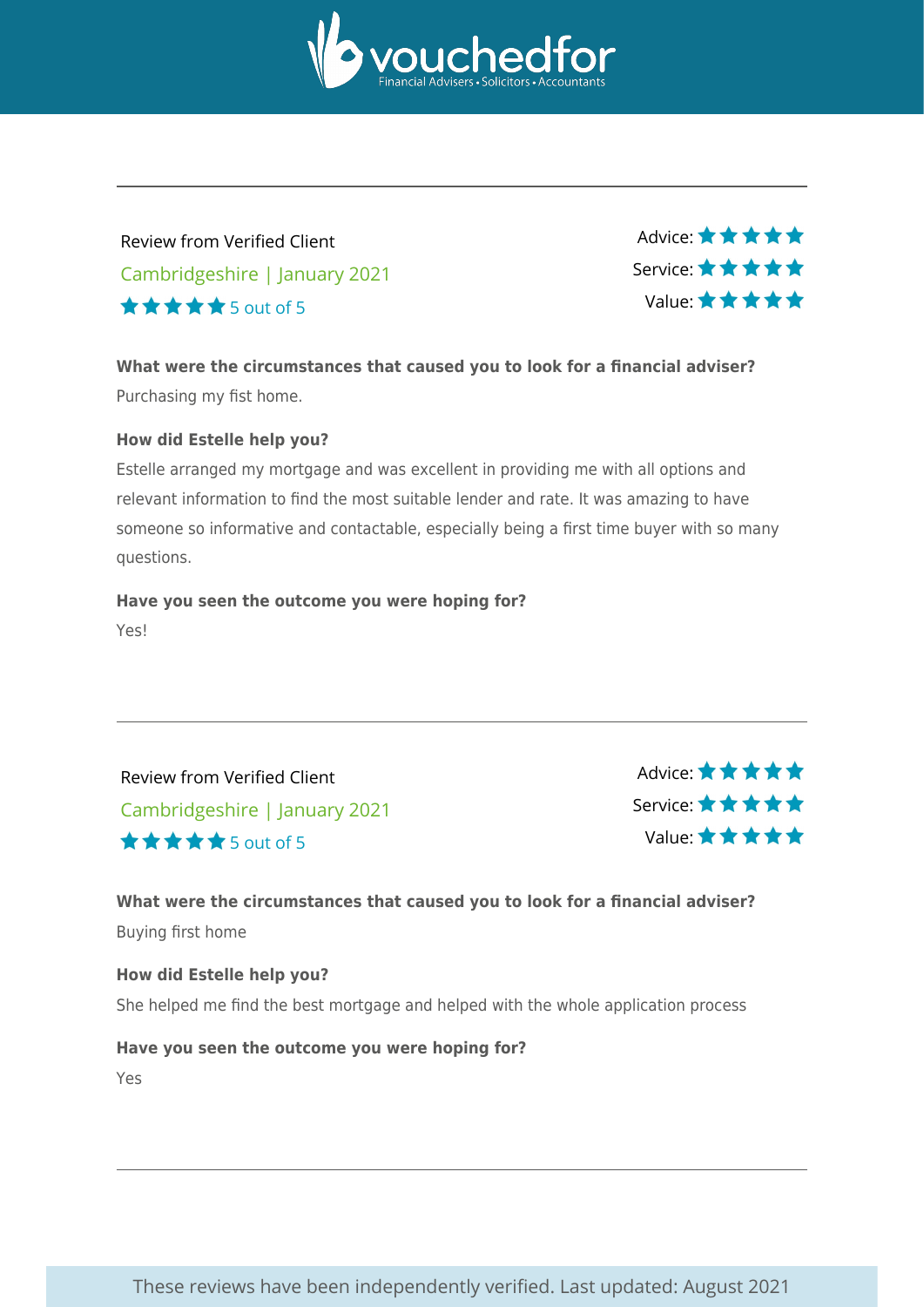

Review from Verified Client Cambridgeshire | January 2021  $\star \star \star \star$  5 out of 5

Advice: ★ ★ ★ ★ ★ Service: Value:

#### **What were the circumstances that caused you to look for a financial adviser?**

We wanted to buy a house so needed to put a mortgage in place to do so

#### **How did Estelle help you?**

Estelle was amazing from start to finish, efficient, kind and helpful and made the whole process easy and stress free! Estelle responded to our enquiries quickly and was always available if we needed her. Thanks Estelle and Premier Plus ? Sent from my iPhone

## **Have you seen the outcome you were hoping for?**

Absolutely!

#### **What could they have done better?**

I really don't think I could ask for a better mortgage advisor. Thank you Estelle

Review from Verified Client Cambridgeshire | January 2021 5 out of 5



#### **What were the circumstances that caused you to look for a financial adviser?** Remortgage

#### **How did Estelle help you?**

She was very friendly and informative. Super quick at replying to emails and always giving honest advice.

#### **Have you seen the outcome you were hoping for?**

Yes, Estelle completed my remortgage and got me the best interest rate Ive ever had.

#### **What could they have done better?**

Nothing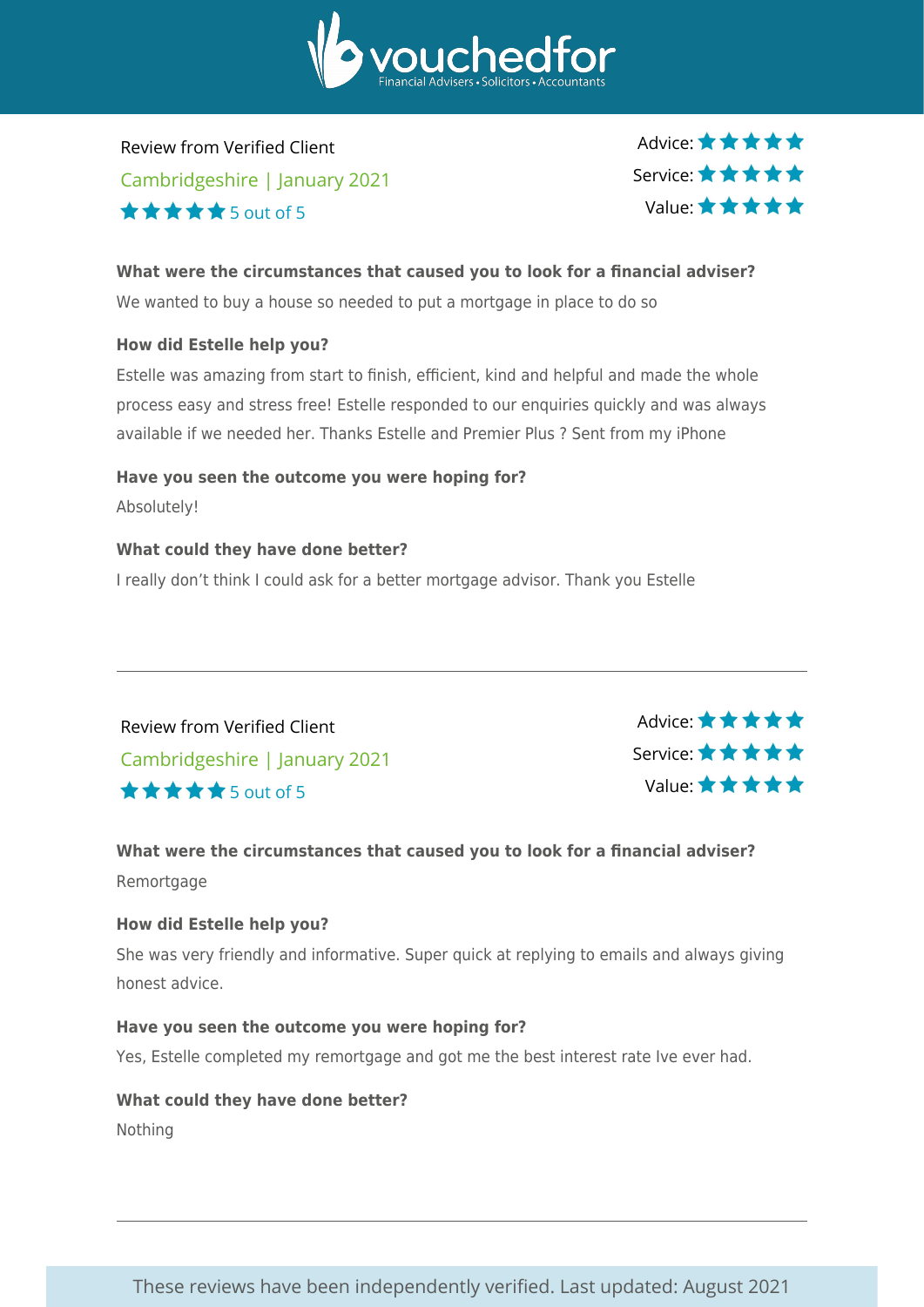

Review from Verified Client Cambridgeshire | January 2021  $\star \star \star \star$  5 out of 5

Advice:  $\star \star \star \star \star$ Service: Value:

**What were the circumstances that caused you to look for a financial adviser?** First home and house move!

**How did Estelle help you?**

She sorted out both mortgages for us, made everything simple for us to understand and replied to all queries so quickly!

**Have you seen the outcome you were hoping for?** Yes! **What could they have done better?**

Nothing

Review from Verified Client Norfolk | January 2021 5 out of 5

Advice:  $\star \star \star \star \star$ Service: Value:

**What were the circumstances that caused you to look for a financial adviser?** Re mortgage

#### **How did Estelle help you?**

I have worked with premier plus twice now and will continue to use them for more services into the future. They are professional friendly and efficient. 100% I will be using this company again.

**Have you seen the outcome you were hoping for?**

Yes

**What could they have done better?**

Nothing, it was all perfect.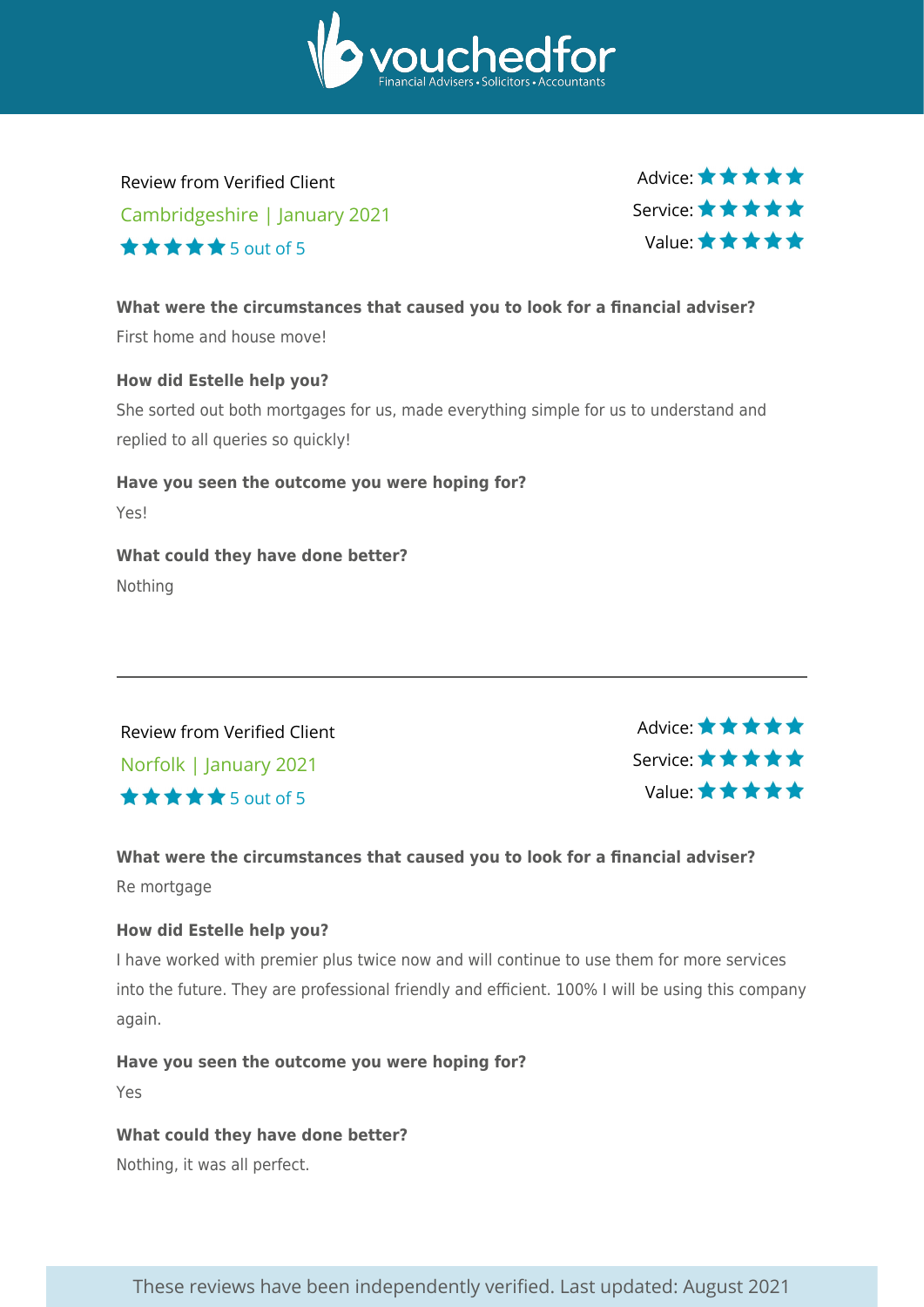

## Review from Verified Client Kent | January 2021 5 out of 5

Advice: ★ ★ ★ ★ ★ Service: Value:

**What were the circumstances that caused you to look for a financial adviser?** Re-mortgage & house sale

#### **How did Estelle help you?**

I was recommended Premier Plus Ltds service by a friend and I could not be happier with the great service I received, and the help and advice from Estelle and her team. This is the third time they have managed a re-mortgage / sale process for me and on each occasion they have sourced a product that was ideal for my needs and managed the whole process quickly and efficiently. I would not hesitate in recommending them to anyone who requires the services of a Financial Advisor.

#### **Have you seen the outcome you were hoping for?**

Yes

#### **What could they have done better?**

Nothing, everything managed to my satisfaction.

Review from Verified Client Cambridgeshire | January 2021 5 out of 5

Advice:  $\star \star \star \star \star$ Service: Value:

## **What were the circumstances that caused you to look for a financial adviser?** Mortgage advice

#### **How did Estelle help you?** I use Premier Plus to sort my mortages and will, highly recommend

#### **Have you seen the outcome you were hoping for?** Yes, always get good advice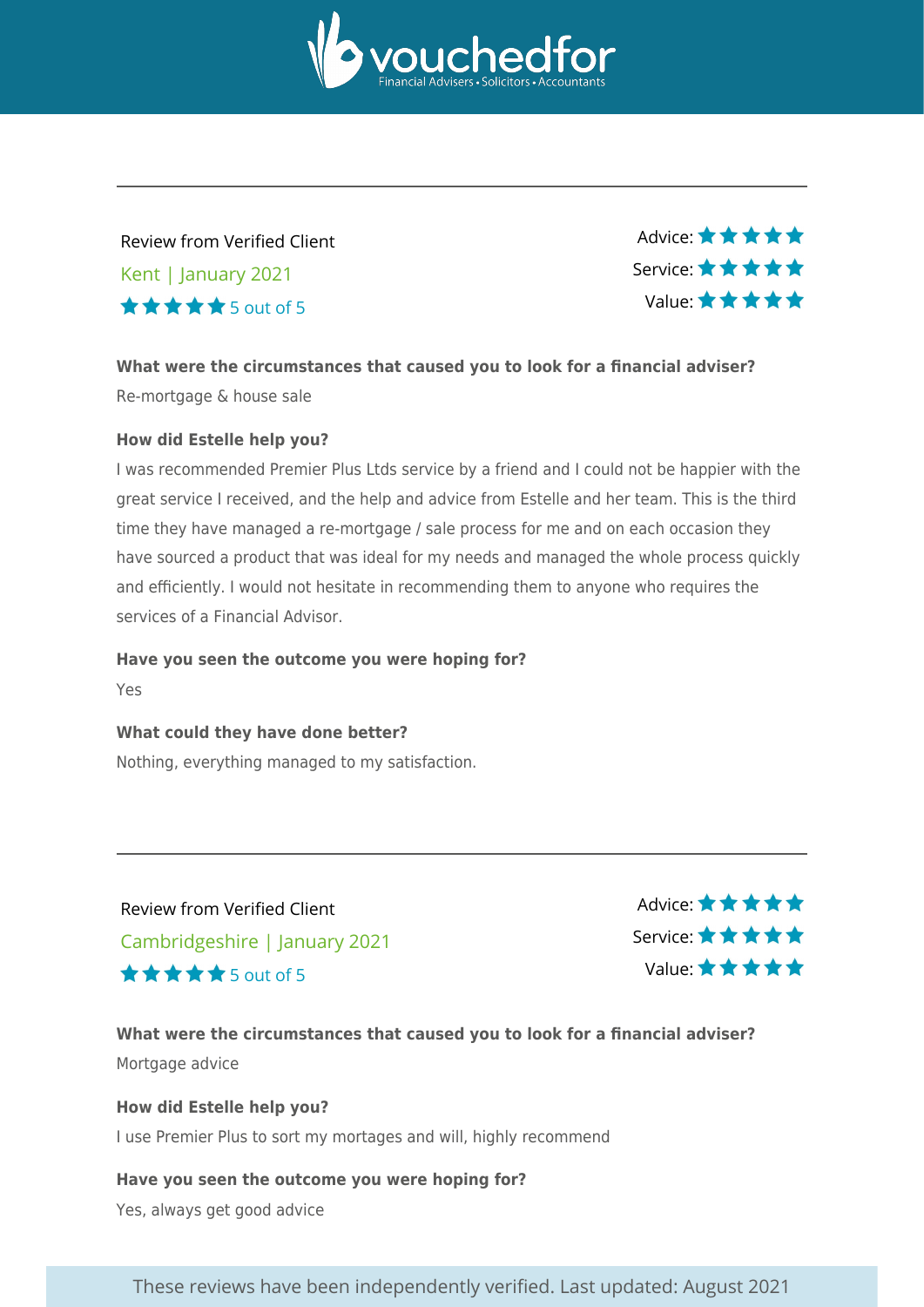

## Review from Verified Client Cambridgeshire | January 2021 5 out of 5

Advice: ★ ★ ★ ★ ★ Service: Value:

**What were the circumstances that caused you to look for a financial adviser?** Remortgaging

#### **How did Estelle help you?**

We remortgaged through Premier Plus Ltd and they couldnt have been more helpful and interactive. Lisa and Estelle were extremely helpful and made the whole thing very easy. I would highly recommend them.

#### **Have you seen the outcome you were hoping for?**

Yes most definitely!

#### **What could they have done better?**

Nothing-Estelle was extremely thorough :)

Review from Verified Client Cambridgeshire | January 2021 5 out of 5

Advice: \*\*\*\*\* Service: Value:

#### **What were the circumstances that caused you to look for a financial adviser?** Remortgage then advice related to property investment.

#### **How did Estelle help you?**

Clear, independent advice. Efficient and prompt service. My personal advisor was Estelle who I couldn't recommend more highly.

#### **Have you seen the outcome you were hoping for?**

Yes

#### **What could they have done better?**

Nothing